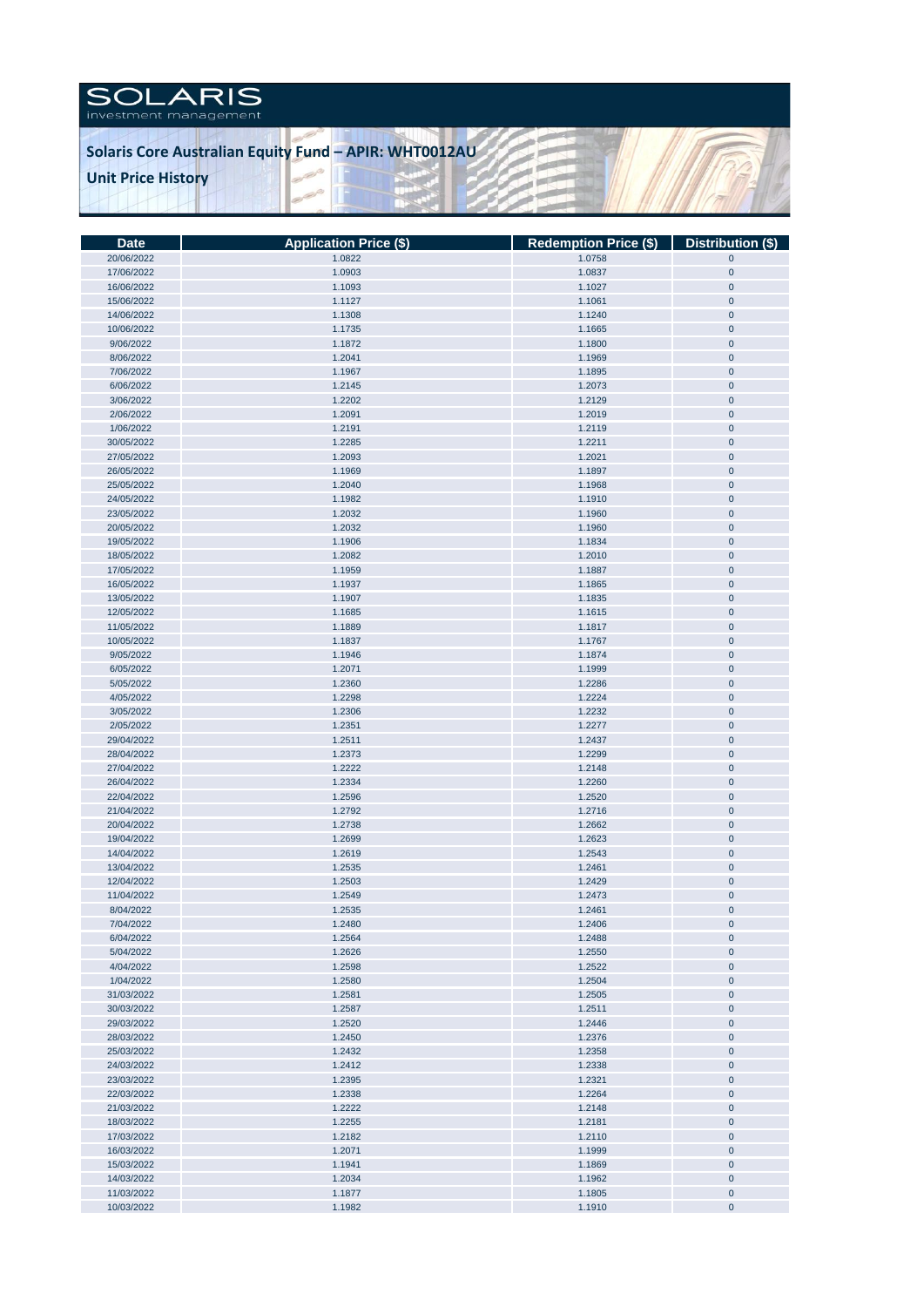| 9/03/2022                | 1.1821           | 1.1751           | $\pmb{0}$               |
|--------------------------|------------------|------------------|-------------------------|
| 8/03/2022                | 1.1718           | 1.1648           | $\mathbf{0}$            |
| 7/03/2022                | 1.1800           | 1.1730           | $\mathbf{0}$            |
|                          |                  |                  |                         |
| 4/03/2022                | 1.1892           | 1.1820           | $\pmb{0}$               |
| 3/03/2022                | 1.1941           | 1.1869           | $\pmb{0}$               |
| 2/03/2022                | 1.1873           | 1.1801           | $\pmb{0}$               |
| 1/03/2022                | 1.1860           | 1.1790           | $\pmb{0}$               |
| 28/02/2022               | 1.1788           | 1.1718           | $\pmb{0}$               |
|                          |                  |                  |                         |
| 25/02/2022               | 1.1718           | 1.1648           | $\pmb{0}$               |
| 24/02/2022               | 1.1698           | 1.1628           | $\pmb{0}$               |
| 23/02/2022               | 1.1996           | 1.1924           | $\pmb{0}$               |
| 22/02/2022               | 1.1905           | 1.1833           | $\pmb{0}$               |
|                          |                  |                  |                         |
| 21/02/2022               | 1.2008           | 1.1936           | $\pmb{0}$               |
| 18/02/2022               | 1.1993           | 1.1921           | $\pmb{0}$               |
| 17/02/2022               | 1.2121           | 1.2049           | $\mathbf 0$             |
| 16/02/2022               | 1.2057           | 1.1985           | $\mathbf 0$             |
| 15/02/2022               | 1.1900           | 1.1828           | $\mathbf 0$             |
|                          |                  |                  |                         |
| 14/02/2022               | 1.1952           | 1.1880           | $\pmb{0}$               |
| 11/02/2022               | 1.1923           | 1.1851           | $\pmb{0}$               |
| 10/02/2022               | 1.2039           | 1.1967           | $\mathbf 0$             |
| 9/02/2022                | 1.2018           | 1.1946           | $\pmb{0}$               |
| 8/02/2022                | 1.1903           | 1.1831           | $\pmb{0}$               |
|                          |                  |                  |                         |
| 7/02/2022                | 1.1764           | 1.1694           | $\pmb{0}$               |
| 4/02/2022                | 1.1782           | 1.1712           | $\pmb{0}$               |
| 3/02/2022                | 1.1704           | 1.1634           | $\pmb{0}$               |
| 2/02/2022                | 1.1723           | 1.1653           | $\pmb{0}$               |
| 1/02/2022                | 1.1569           | 1.1499           | $\pmb{0}$               |
|                          |                  |                  |                         |
| 31/01/2022               | 1.1501           | 1.1433           | $\pmb{0}$               |
| 28/01/2022               | 1.1522           | 1.1454           | $\pmb{0}$               |
| 27/01/2022               | 1.1260           | 1.1192           | $\pmb{0}$               |
| 25/01/2022               | 1.1464           | 1.1396           | $\pmb{0}$               |
| 24/01/2022               | 1.1748           | 1.1678           | $\pmb{0}$               |
|                          |                  |                  |                         |
| 21/01/2022               | 1.1798           | 1.1728           | $\pmb{0}$               |
| 20/01/2022               | 1.2068           | 1.1996           | $\pmb{0}$               |
| 19/01/2022               | 1.2042           | 1.1970           | $\pmb{0}$               |
| 18/01/2022               | 1.2158           | 1.2086           | $\pmb{0}$               |
| 17/01/2022               | 1.2175           | 1.2103           | $\pmb{0}$               |
|                          |                  |                  |                         |
| 14/01/2022               | 1.2141           | 1.2069           | $\pmb{0}$               |
| 13/01/2022               | 1.2271           | 1.2197           | $\mathbf 0$             |
|                          |                  |                  |                         |
| 12/01/2022               | 1.2193           | 1.2121           | $\mathbf 0$             |
|                          |                  |                  |                         |
| 11/01/2022               | 1.2101           | 1.2029           | $\mathbf 0$             |
| 10/01/2022               | 1.2181           | 1.2109           | $\pmb{0}$               |
| 7/01/2022                | 1.2187           | 1.2115           | $\pmb{0}$               |
| 6/01/2022                | 1.2061           | 1.1989           | $\pmb{0}$               |
| 5/01/2022                |                  |                  | $\mathbf 0$             |
|                          | 1.2400           | 1.2326           |                         |
| 4/01/2022                | 1.2437           | 1.2363           | $\mathbf 0$             |
| 31/12/2021               | 1.2205           | 1.2132           | 0.02710279              |
| 30/12/2021               | 1.2587           | 1.2511           | $\pmb{0}$               |
| 29/12/2021               | 1.2564           | 1.2488           | $\mathbf{0}$            |
|                          |                  |                  |                         |
| 24/12/2021               | 1.2420           | 1.2346           | $\pmb{0}$               |
| 23/12/2021               | 1.2375           | 1.2301           | $\pmb{0}$               |
| 22/12/2021               | 1.2333           | 1.2259           | $\pmb{0}$               |
| 21/12/2021               | 1.2325           | 1.2251           | $\pmb{0}$               |
| 20/12/2021               | 1.2207           | 1.2133           | $\pmb{0}$               |
| 17/12/2021               | 1.2235           | 1.2161           | $\pmb{0}$               |
| 16/12/2021               |                  |                  | $\bf{0}$                |
|                          | 1.2220           | 1.2146           |                         |
| 15/12/2021               | 1.2287           | 1.2213           | $\pmb{0}$               |
| 14/12/2021               | 1.2370           | 1.2296           | $\bf{0}$                |
| 13/12/2021               | 1.2388           | 1.2314           | $\pmb{0}$               |
| 10/12/2021               | 1.2345           | 1.2271           | $\pmb{0}$               |
| 9/12/2021                | 1.2393           | 1.2319           | $\pmb{0}$               |
|                          |                  |                  |                         |
| 8/12/2021                | 1.2441           | 1.2367           | $\bf{0}$                |
| 7/12/2021                | 1.2275           | 1.2201           | $\bf{0}$                |
| 6/12/2021                | 1.2156           | 1.2084           | $\bf{0}$                |
| 3/12/2021                | 1.2170           | 1.2098           | $\bf{0}$                |
| 2/12/2021                | 1.2143           | 1.2071           | $\pmb{0}$               |
| 1/12/2021                | 1.2161           |                  | $\bf{0}$                |
|                          |                  | 1.2089           |                         |
| 30/11/2021               | 1.2184           | 1.2112           | $\bf{0}$                |
| 29/11/2021               | 1.2136           | 1.2064           | $\pmb{0}$               |
| 26/11/2021               | 1.2230           | 1.2156           | $\pmb{0}$               |
| 25/11/2021               | 1.2458           | 1.2384           | $\pmb{0}$               |
|                          |                  |                  |                         |
| 24/11/2021               | 1.2447           | 1.2373           | $\pmb{0}$               |
| 23/11/2021               | 1.2470           | 1.2396           | $\pmb{0}$               |
| 22/11/2021               | 1.2375           | 1.2301           | $\pmb{0}$               |
| 19/11/2021               | 1.2458           | 1.2384           | $\pmb{0}$               |
| 18/11/2021               | 1.2418           | 1.2344           | $\pmb{0}$               |
|                          |                  |                  |                         |
| 17/11/2021               | 1.2390           | 1.2316           | $\pmb{0}$               |
| 16/11/2021               | 1.2472           | 1.2398           | $\pmb{0}$               |
| 15/11/2021<br>12/11/2021 | 1.2562<br>1.2529 | 1.2486<br>1.2455 | $\bf{0}$<br>$\mathbf 0$ |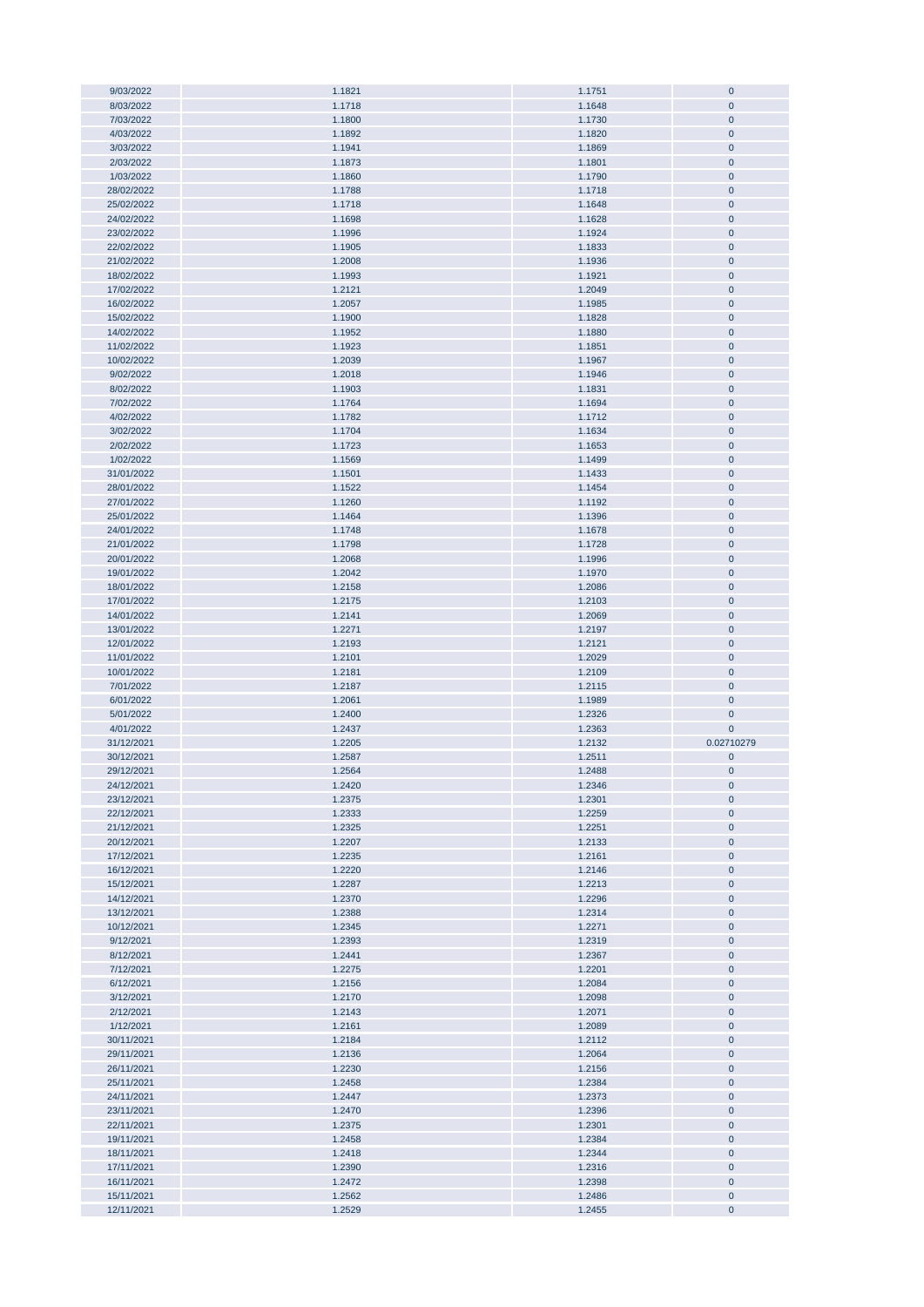| 11/11/2021               | 1.2411           | 1.2337           | $\pmb{0}$              |
|--------------------------|------------------|------------------|------------------------|
| 10/11/2021               | 1.2497           | 1.2423           | $\pmb{0}$              |
|                          |                  |                  | $\mathbf{0}$           |
| 9/11/2021                | 1.2502           | 1.2428           |                        |
| 8/11/2021                | 1.2535           | 1.2461           | $\pmb{0}$              |
| 5/11/2021                | 1.2507           | 1.2433           | $\pmb{0}$              |
|                          |                  |                  |                        |
| 4/11/2021                | 1.2444           | 1.2370           | $\pmb{0}$              |
| 3/11/2021                | 1.2373           | 1.2299           | $\pmb{0}$              |
| 2/11/2021                | 1.2264           | 1.2190           | $\pmb{0}$              |
|                          |                  |                  |                        |
| 1/11/2021                | 1.2335           | 1.2261           | $\pmb{0}$              |
| 29/10/2021               | 1.2293           | 1.2219           | $\pmb{0}$              |
| 28/10/2021               | 1.2474           | 1.2400           | $\pmb{0}$              |
|                          |                  | 1.2443           |                        |
| 27/10/2021               | 1.2517           |                  | $\pmb{0}$              |
| 26/10/2021               | 1.2526           | 1.2452           | $\pmb{0}$              |
| 25/10/2021               | 1.2520           | 1.2446           | $\pmb{0}$              |
|                          |                  |                  |                        |
| 22/10/2021               | 1.2520           | 1.2446           | $\pmb{0}$              |
| 21/10/2021               | 1.2507           | 1.2433           | $\pmb{0}$              |
| 20/10/2021               | 1.2487           | 1.2413           | $\pmb{0}$              |
|                          | 1.2421           | 1.2347           |                        |
| 19/10/2021               |                  |                  | $\bf{0}$               |
| 18/10/2021               | 1.2432           | 1.2358           | $\bf{0}$               |
| 15/10/2021               | 1.2400           | 1.2326           | $\pmb{0}$              |
| 14/10/2021               | 1.2294           |                  | $\pmb{0}$              |
|                          |                  | 1.2220           |                        |
| 13/10/2021               | 1.2228           | 1.2154           | $\pmb{0}$              |
| 12/10/2021               | 1.2234           | 1.2160           | $\bf{0}$               |
| 11/10/2021               | 1.2264           | 1.2190           | $\pmb{0}$              |
|                          |                  |                  |                        |
| 8/10/2021                | 1.2325           | 1.2251           | $\pmb{0}$              |
| 7/10/2021                | 1.2224           | 1.2150           | $\pmb{0}$              |
| 6/10/2021                | 1.2131           | 1.2059           | $\pmb{0}$              |
|                          |                  |                  |                        |
| 5/10/2021                | 1.2197           | 1.2125           | $\pmb{0}$              |
| 1/10/2021                | 1.2061           | 1.1989           | $\pmb{0}$              |
| 30/09/2021               | 1.2303           | 1.2229           | $\pmb{0}$              |
|                          |                  |                  |                        |
| 29/09/2021               | 1.2056           | 1.1984           | $\pmb{0}$              |
| 28/09/2021               | 1.2177           | 1.2105           | $\pmb{0}$              |
| 27/09/2021               | 1.2334           | 1.2260           | $\pmb{0}$              |
|                          |                  |                  |                        |
| 24/09/2021               | 1.2275           | 1.2201           | $\pmb{0}$              |
| 23/09/2021               | 1.2314           | 1.2240           | $\pmb{0}$              |
| 22/09/2021               | 1.2208           | 1.2134           | $\pmb{0}$              |
|                          |                  |                  |                        |
| 21/09/2021               | 1.2173           | 1.2101           | $\pmb{0}$              |
| 20/09/2021               | 1.2134           | 1.2062           | $\pmb{0}$              |
| 17/09/2021               | 1.2409           | 1.2335           | $\pmb{0}$              |
|                          |                  |                  |                        |
| 16/09/2021               | 1.2474           | 1.2400           | $\pmb{0}$              |
| 15/09/2021               | 1.2371           | 1.2297           | $\pmb{0}$              |
| 14/09/2021               | 1.2415           | 1.2341           | $\bf{0}$               |
|                          |                  |                  |                        |
| 13/09/2021               | 1.2377           | 1.2303           | $\bf{0}$               |
| 10/09/2021               | 1.2347           | 1.2273           | $\bf{0}$               |
| 9/09/2021                | 1.2291           | 1.2217           | $\pmb{0}$              |
|                          |                  |                  |                        |
| 8/09/2021                | 1.2534           | 1.2460           | $\bf{0}$               |
| 7/09/2021                | 1.2556           | 1.2480           | $\pmb{0}$              |
| 6/09/2021                | 1.2547           | 1.2471           | $\pmb{0}$              |
| 3/09/2021                | 1.2511           | 1.2437           | $\mathbf 0$            |
|                          |                  |                  |                        |
| 2/09/2021                | 1.2431           | 1.2357           |                        |
| 1/09/2021                | 1.2425           |                  | $\bf{0}$               |
| 31/08/2021               | 1.2407           |                  |                        |
|                          |                  | 1.2351           | $\bf 0$                |
| 30/08/2021               |                  | 1.2333           | $\pmb{0}$              |
|                          | 1.2351           | 1.2277           | $\pmb{0}$              |
| 27/08/2021               | 1.2332           | 1.2258           | $\pmb{0}$              |
|                          |                  |                  |                        |
| 26/08/2021               | 1.2309           | 1.2235           | $\pmb{0}$              |
| 25/08/2021               | 1.2370           | 1.2296           | $\pmb{0}$              |
| 24/08/2021               | 1.2293           | 1.2219           | $\pmb{0}$              |
| 23/08/2021               | 1.2239           | 1.2165           | $\pmb{0}$              |
|                          |                  |                  |                        |
| 20/08/2021               | 1.2178           | 1.2106           | $\pmb{0}$              |
| 19/08/2021               | 1.2175           | 1.2103           | $\pmb{0}$              |
| 18/08/2021               | 1.2227           | 1.2153           | $\pmb{0}$              |
|                          |                  |                  |                        |
| 17/08/2021               | 1.2273           | 1.2199           | $\pmb{0}$              |
| 16/08/2021               | 1.2371           | 1.2297           | $\pmb{0}$              |
| 13/08/2021               | 1.2458           | 1.2384           | $\pmb{0}$              |
| 12/08/2021               | 1.2371           | 1.2297           | $\pmb{0}$              |
|                          |                  |                  |                        |
| 11/08/2021               | 1.2348           | 1.2274           | $\bf{0}$               |
| 10/08/2021               | 1.2281           | 1.2207           | $\bf{0}$               |
| 9/08/2021                | 1.2281           | 1.2207           | $\pmb{0}$              |
|                          |                  |                  |                        |
| 5/08/2021                | 1.2213           | 1.2139           | $\pmb{0}$              |
| 4/08/2021                | 1.2191           | 1.2119           | $\pmb{0}$              |
| 3/08/2021                | 1.2142           | 1.2070           | $\bf{0}$               |
|                          |                  |                  |                        |
| 2/08/2021                | 1.2192           | 1.2120           | $\pmb{0}$              |
| 30/07/2021               | 1.2054           | 1.1982           | $\pmb{0}$              |
| 29/07/2021               | 1.2072           | 1.2000           | $\pmb{0}$              |
|                          |                  |                  |                        |
| 28/07/2021               | 1.2007           | 1.1935           | $\pmb{0}$              |
| 27/07/2021               | 1.2094           | 1.2022           | $\pmb{0}$              |
| 26/07/2021               | 1.2018           | 1.1946           | $\pmb{0}$              |
|                          |                  |                  |                        |
| 23/07/2021               | 1.2030           | 1.1958           | $\pmb{0}$              |
| 22/07/2021<br>21/07/2021 | 1.2022<br>1.1881 | 1.1950<br>1.1809 | $\pmb{0}$<br>$\pmb{0}$ |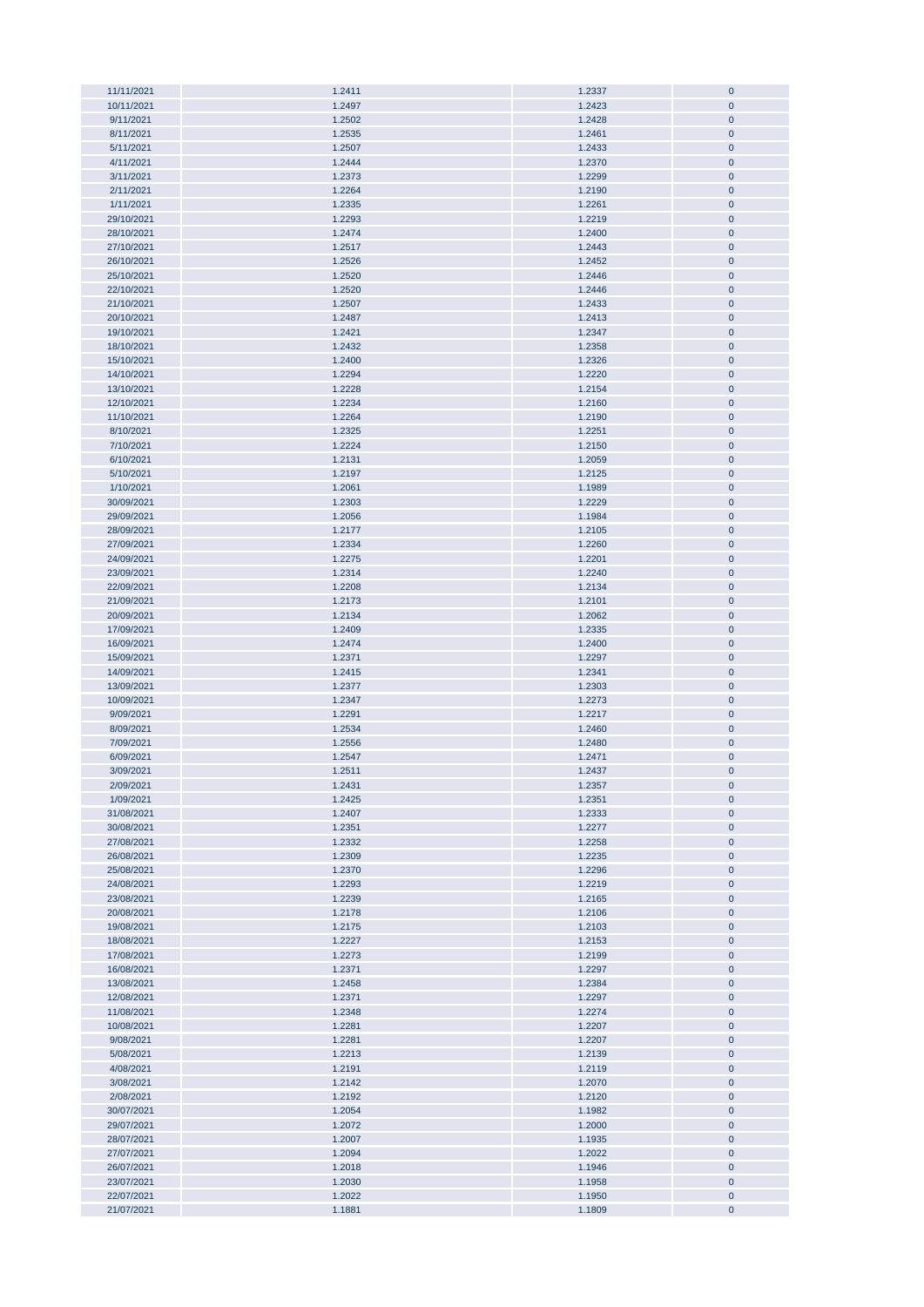| 20/07/2021 | 1.1787 | 1.1717 | $\mathbf 0$ |
|------------|--------|--------|-------------|
|            |        | 1.1797 | $\pmb{0}$   |
| 19/07/2021 | 1.1868 |        |             |
| 16/07/2021 | 1.1990 | 1.1918 | $\pmb{0}$   |
| 15/07/2021 | 1.1973 | 1.1901 | $\pmb{0}$   |
| 14/07/2021 | 1.2007 | 1.1935 | $\pmb{0}$   |
|            |        |        |             |
| 13/07/2021 | 1.1975 | 1.1903 | $\pmb{0}$   |
| 12/07/2021 | 1.1991 | 1.1919 | $\pmb{0}$   |
| 9/07/2021  | 1.1881 | 1.1809 | $\pmb{0}$   |
| 8/07/2021  | 1.1996 | 1.1924 | $\pmb{0}$   |
|            |        |        |             |
| 7/07/2021  | 1.1973 | 1.1901 | $\pmb{0}$   |
| 6/07/2021  | 1.1973 | 1.1901 | $\pmb{0}$   |
| 5/07/2021  | 1.1938 | 1.1866 | $\pmb{0}$   |
| 2/07/2021  | 1.1934 | 1.1862 | $\pmb{0}$   |
|            |        |        |             |
| 1/07/2021  | 1.1852 | 1.1782 | $\pmb{0}$   |
| 30/06/2021 | 1.2164 | 1.2092 | 0.02328865  |
| 29/06/2021 | 1.2142 | 1.2070 | $\pmb{0}$   |
| 28/06/2021 | 1.2143 | 1.2071 | $\pmb{0}$   |
|            |        |        |             |
| 25/06/2021 | 1.2131 | 1.2059 | $\pmb{0}$   |
| 24/06/2021 | 1.2069 | 1.1997 | $\pmb{0}$   |
| 23/06/2021 | 1.2111 | 1.2039 | $\pmb{0}$   |
|            |        |        |             |
| 22/06/2021 | 1.2203 | 1.2130 | $\pmb{0}$   |
| 21/06/2021 | 1.2015 | 1.1943 | $\pmb{0}$   |
| 18/06/2021 | 1.2238 | 1.2164 | $\pmb{0}$   |
| 17/06/2021 | 1.2221 | 1.2147 | $\mathbf 0$ |
|            |        |        |             |
| 16/06/2021 | 1.2266 | 1.2192 | $\pmb{0}$   |
| 15/06/2021 | 1.2270 | 1.2196 | $\pmb{0}$   |
| 11/06/2021 | 1.2187 | 1.2115 | $\pmb{0}$   |
| 10/06/2021 | 1.2178 | 1.2106 | $\pmb{0}$   |
|            |        |        |             |
| 9/06/2021  | 1.2137 | 1.2065 | $\pmb{0}$   |
| 8/06/2021  | 1.2197 | 1.2125 | $\pmb{0}$   |
| 7/06/2021  | 1.2185 | 1.2113 | $\pmb{0}$   |
| 4/06/2021  | 1.2173 | 1.2101 | $\pmb{0}$   |
|            |        |        |             |
| 3/06/2021  | 1.2135 | 1.2063 | $\pmb{0}$   |
| 2/06/2021  | 1.2061 | 1.1989 | $\pmb{0}$   |
| 1/06/2021  | 1.1932 | 1.1860 | $\pmb{0}$   |
|            |        |        |             |
| 31/05/2021 | 1.1967 | 1.1895 | $\mathbf 0$ |
| 28/05/2021 | 1.2002 | 1.1930 | $\pmb{0}$   |
| 27/05/2021 | 1.1815 | 1.1745 | $\pmb{0}$   |
| 26/05/2021 | 1.1838 | 1.1768 | $\pmb{0}$   |
|            |        |        |             |
| 25/05/2021 | 1.1899 | 1.1827 | $\pmb{0}$   |
| 24/05/2021 | 1.1786 | 1.1716 | $\pmb{0}$   |
| 21/05/2021 | 1.1775 | 1.1705 | $\pmb{0}$   |
| 20/05/2021 | 1.1750 | 1.1680 | $\pmb{0}$   |
|            |        |        |             |
| 19/05/2021 | 1.1617 | 1.1547 | $\pmb{0}$   |
| 18/05/2021 | 1.1834 | 1.1764 | $\pmb{0}$   |
| 17/05/2021 | 1.1764 | 1.1694 | $\pmb{0}$   |
|            |        |        |             |
| 14/05/2021 | 1.1748 | 1.1678 | $\pmb{0}$   |
| 13/05/2021 | 1.1694 | 1.1624 | $\mathbf 0$ |
| 12/05/2021 | 1.1763 | 1.1693 | $\pmb{0}$   |
| 11/05/2021 | 1.1863 | 1.1793 | 0           |
|            |        |        |             |
| 10/05/2021 | 1.1990 | 1.1918 | $\pmb{0}$   |
| 7/05/2021  | 1.1844 | 1.1774 | $\pmb{0}$   |
| 5/05/2021  | 1.1876 | 1.1804 | $\pmb{0}$   |
|            |        |        |             |
| 4/05/2021  | 1.1833 | 1.1763 | $\pmb{0}$   |
| 3/05/2021  | 1.1755 | 1.1685 | $\pmb{0}$   |
| 30/04/2021 | 1.1738 | 1.1668 | $\pmb{0}$   |
| 29/04/2021 | 1.1836 | 1.1766 | $\pmb{0}$   |
|            |        |        |             |
| 28/04/2021 | 1.1813 | 1.1743 | $\pmb{0}$   |
| 27/04/2021 | 1.1744 | 1.1674 | $\pmb{0}$   |
| 26/04/2021 | 1.1747 | 1.1677 | $\pmb{0}$   |
| 23/04/2021 | 1.1764 | 1.1694 | $\pmb{0}$   |
| 22/04/2021 |        |        |             |
|            | 1.1742 | 1.1672 | $\pmb{0}$   |
| 21/04/2021 | 1.1639 | 1.1569 | $\pmb{0}$   |
| 20/04/2021 | 1.1689 | 1.1619 | $\pmb{0}$   |
| 19/04/2021 | 1.1768 | 1.1698 | $\pmb{0}$   |
|            |        |        |             |
| 16/04/2021 | 1.1779 | 1.1709 | $\pmb{0}$   |
| 15/04/2021 | 1.1784 | 1.1714 | $\pmb{0}$   |
| 13/04/2021 | 1.1634 | 1.1564 | $\pmb{0}$   |
| 12/04/2021 | 1.1630 | 1.1560 | $\pmb{0}$   |
|            |        |        |             |
| 9/04/2021  | 1.1684 | 1.1614 | $\pmb{0}$   |
| 8/04/2021  | 1.1694 | 1.1624 | $\pmb{0}$   |
| 7/04/2021  | 1.1562 | 1.1492 | 0           |
| 6/04/2021  | 1.1492 | 1.1424 | $\pmb{0}$   |
|            |        |        |             |
| 1/04/2021  | 1.1404 | 1.1336 | $\pmb{0}$   |
| 31/03/2021 | 1.1351 | 1.1283 | $\pmb{0}$   |
| 29/03/2021 | 1.1374 | 1.1306 | $\pmb{0}$   |
| 26/03/2021 | 1.1410 |        | $\pmb{0}$   |
|            |        | 1.1342 |             |
| 25/03/2021 | 1.1379 | 1.1311 | $\pmb{0}$   |
| 23/03/2021 | 1.1300 | 1.1232 | $\pmb{0}$   |
| 22/03/2021 | 1.1305 | 1.1237 | $\pmb{0}$   |
|            |        |        |             |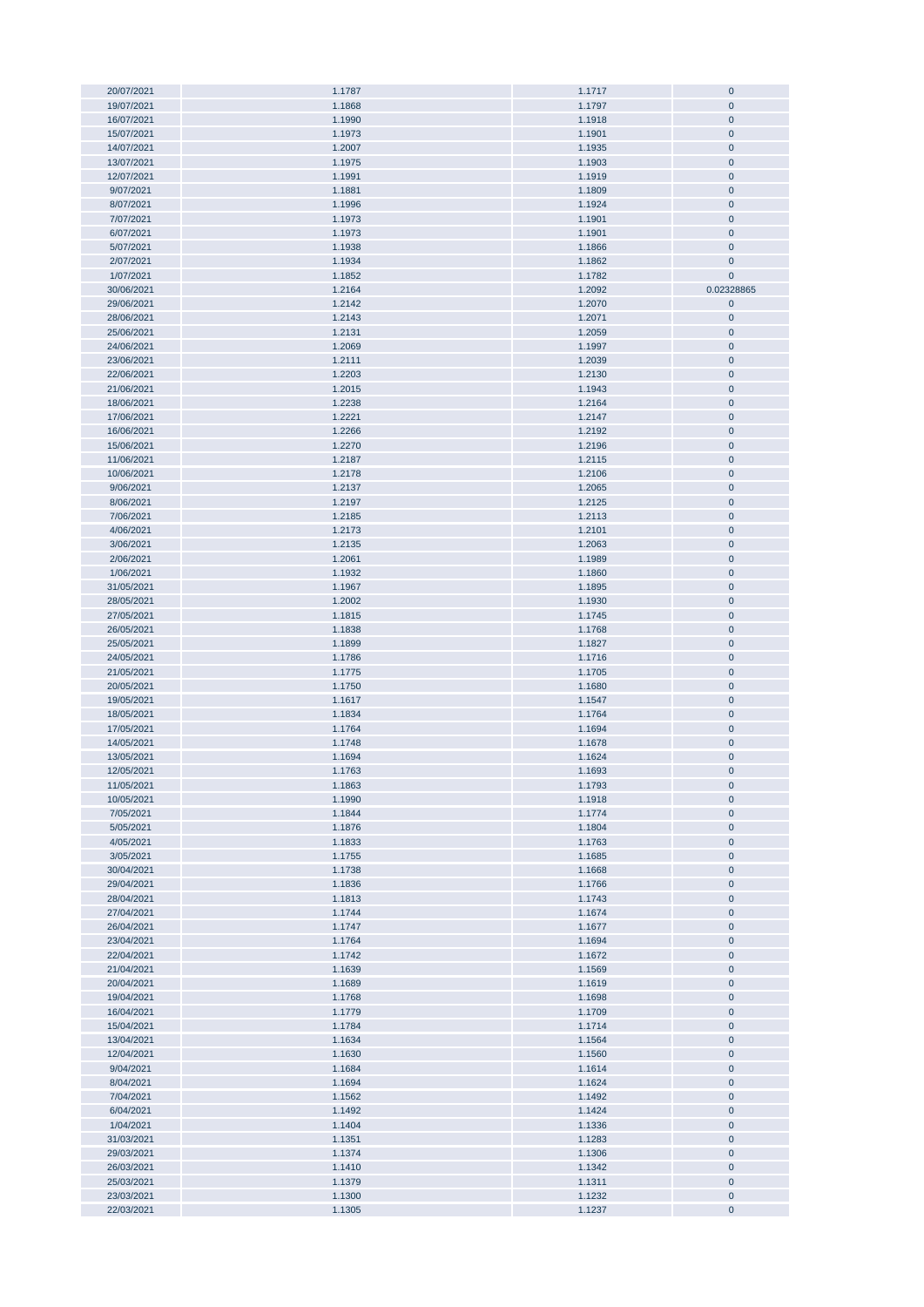| 19/03/2021 | 1.1227 | 1.1159 | $\pmb{0}$      |
|------------|--------|--------|----------------|
| 18/03/2021 | 1.1279 | 1.1211 | $\pmb{0}$      |
|            |        |        | $\mathbf{0}$   |
| 17/03/2021 | 1.1368 | 1.1300 |                |
| 16/03/2021 | 1.1428 | 1.1360 | $\pmb{0}$      |
| 15/03/2021 | 1.1345 | 1.1277 | $\pmb{0}$      |
|            |        |        |                |
| 12/03/2021 | 1.1312 | 1.1244 | $\pmb{0}$      |
| 11/03/2021 | 1.1216 | 1.1148 | $\pmb{0}$      |
| 10/03/2021 | 1.1226 | 1.1158 | $\pmb{0}$      |
|            |        |        |                |
| 9/03/2021  | 1.1341 | 1.1273 | $\pmb{0}$      |
| 8/03/2021  | 1.1292 | 1.1224 | $\pmb{0}$      |
| 5/03/2021  | 1.1227 | 1.1159 | $\pmb{0}$      |
|            |        |        |                |
| 4/03/2021  | 1.1320 | 1.1252 | $\pmb{0}$      |
| 3/03/2021  | 1.1361 | 1.1293 | $\pmb{0}$      |
| 2/03/2021  | 1.1260 | 1.1192 | $\pmb{0}$      |
|            |        |        |                |
| 1/03/2021  | 1.1319 | 1.1251 | $\pmb{0}$      |
| 26/02/2021 | 1.1108 | 1.1042 | $\pmb{0}$      |
| 25/02/2021 | 1.1380 | 1.1312 | $\pmb{0}$      |
|            |        |        |                |
| 24/02/2021 | 1.1291 | 1.1223 | $\bf{0}$       |
| 23/02/2021 | 1.1405 | 1.1337 | $\pmb{0}$      |
| 22/02/2021 | 1.1232 | 1.1164 | $\pmb{0}$      |
|            |        |        |                |
| 19/02/2021 | 1.1250 | 1.1182 | $\pmb{0}$      |
| 18/02/2021 | 1.1423 | 1.1355 | $\pmb{0}$      |
| 17/02/2021 | 1.1441 | 1.1373 | $\overline{0}$ |
|            |        |        |                |
| 16/02/2021 | 1.1503 | 1.1435 | $\pmb{0}$      |
| 15/02/2021 | 1.1371 | 1.1303 | $\pmb{0}$      |
| 12/02/2021 | 1.1284 | 1.1216 | $\pmb{0}$      |
|            |        |        |                |
| 11/02/2021 | 1.1361 | 1.1293 | $\pmb{0}$      |
| 10/02/2021 | 1.1364 | 1.1296 | $\pmb{0}$      |
| 9/02/2021  | 1.1286 | 1.1218 | $\pmb{0}$      |
|            |        |        |                |
| 8/02/2021  | 1.1363 | 1.1295 | $\pmb{0}$      |
| 5/02/2021  | 1.1290 | 1.1222 | $\pmb{0}$      |
| 4/02/2021  | 1.1189 | 1.1123 | $\pmb{0}$      |
|            |        |        |                |
| 3/02/2021  | 1.1294 | 1.1226 | $\pmb{0}$      |
| 2/02/2021  | 1.1205 | 1.1137 | $\pmb{0}$      |
| 1/02/2021  | 1.1042 | 1.0976 | $\pmb{0}$      |
|            |        |        |                |
| 29/01/2021 | 1.0953 | 1.0887 | $\pmb{0}$      |
| 28/01/2021 | 1.1031 | 1.0965 | $\pmb{0}$      |
| 27/01/2021 | 1.1219 | 1.1151 | $\pmb{0}$      |
|            |        |        |                |
| 25/01/2021 | 1.1322 | 1.1254 | $\pmb{0}$      |
| 22/01/2021 | 1.1286 | 1.1218 | $\pmb{0}$      |
| 21/01/2021 | 1.1325 | 1.1257 | $\bf{0}$       |
|            |        |        |                |
| 20/01/2021 | 1.1252 | 1.1184 | $\bf{0}$       |
| 19/01/2021 | 1.1204 | 1.1136 | $\bf{0}$       |
| 18/01/2021 |        |        |                |
|            | 1.1061 | 1.0995 | $\overline{0}$ |
| 15/01/2021 | 1.1154 | 1.1088 | $\pmb{0}$      |
| 14/01/2021 | 1.1148 | 1.1082 | $\pmb{0}$      |
|            |        |        |                |
| 13/01/2021 | 1.1108 | 1.1042 | $\pmb{0}$      |
| 12/01/2021 | 1.1109 | 1.1043 | $\pmb{0}$      |
| 11/01/2021 | 1.1148 | 1.1082 | $\mathbf 0$    |
|            |        |        |                |
| 8/01/2021  | 1.1243 | 1.1175 | $\bf{0}$       |
| 7/01/2021  | 1.1172 | 1.1106 | $\pmb{0}$      |
| 6/01/2021  | 1.0980 | 1.0914 | $\pmb{0}$      |
|            |        |        |                |
| 5/01/2021  | 1.1107 | 1.1041 | $\pmb{0}$      |
| 4/01/2021  | 1.1120 | 1.1054 | $\pmb{0}$      |
| 31/12/2020 | 1.0986 | 1.0920 | 0.01603655     |
| 30/12/2020 | 1.1311 | 1.1243 | $\pmb{0}$      |
|            |        |        |                |
| 29/12/2020 | 1.1322 | 1.1254 | $\pmb{0}$      |
| 24/12/2020 | 1.1272 | 1.1204 | $\bf{0}$       |
| 23/12/2020 | 1.1231 | 1.1163 | $\pmb{0}$      |
|            |        |        |                |
| 22/12/2020 | 1.1149 | 1.1083 | $\bf{0}$       |
| 21/12/2020 | 1.1257 | 1.1189 | $\pmb{0}$      |
| 18/12/2020 | 1.1276 | 1.1208 | $\bf{0}$       |
|            |        |        |                |
| 17/12/2020 | 1.1429 | 1.1361 | $\pmb{0}$      |
| 16/12/2020 | 1.1313 | 1.1245 | $\bf{0}$       |
| 15/12/2020 | 1.1242 | 1.1174 | $\bf{0}$       |
|            |        |        |                |
| 14/12/2020 | 1.1295 | 1.1227 | $\bf{0}$       |
| 11/12/2020 | 1.1296 | 1.1228 | $\bf{0}$       |
| 10/12/2020 | 1.1387 | 1.1319 | $\bf{0}$       |
|            |        |        |                |
| 9/12/2020  | 1.1500 | 1.1432 | $\bf{0}$       |
| 8/12/2020  | 1.1451 | 1.1383 | $\pmb{0}$      |
| 7/12/2020  | 1.1437 | 1.1369 | $\bf{0}$       |
|            |        |        |                |
| 4/12/2020  | 1.1369 | 1.1301 | $\pmb{0}$      |
| 3/12/2020  | 1.1314 | 1.1246 | $\pmb{0}$      |
| 2/12/2020  | 1.1277 | 1.1209 | $\pmb{0}$      |
|            |        |        |                |
| 1/12/2020  | 1.1273 | 1.1205 | $\pmb{0}$      |
| 30/11/2020 | 1.1155 | 1.1089 | $\pmb{0}$      |
| 27/11/2020 | 1.1294 | 1.1226 | $\pmb{0}$      |
|            |        |        |                |
| 26/11/2020 | 1.1377 | 1.1309 | $\pmb{0}$      |
| 25/11/2020 | 1.1488 | 1.1420 | $\pmb{0}$      |
| 24/11/2020 | 1.1407 | 1.1339 | $\pmb{0}$      |
|            |        |        |                |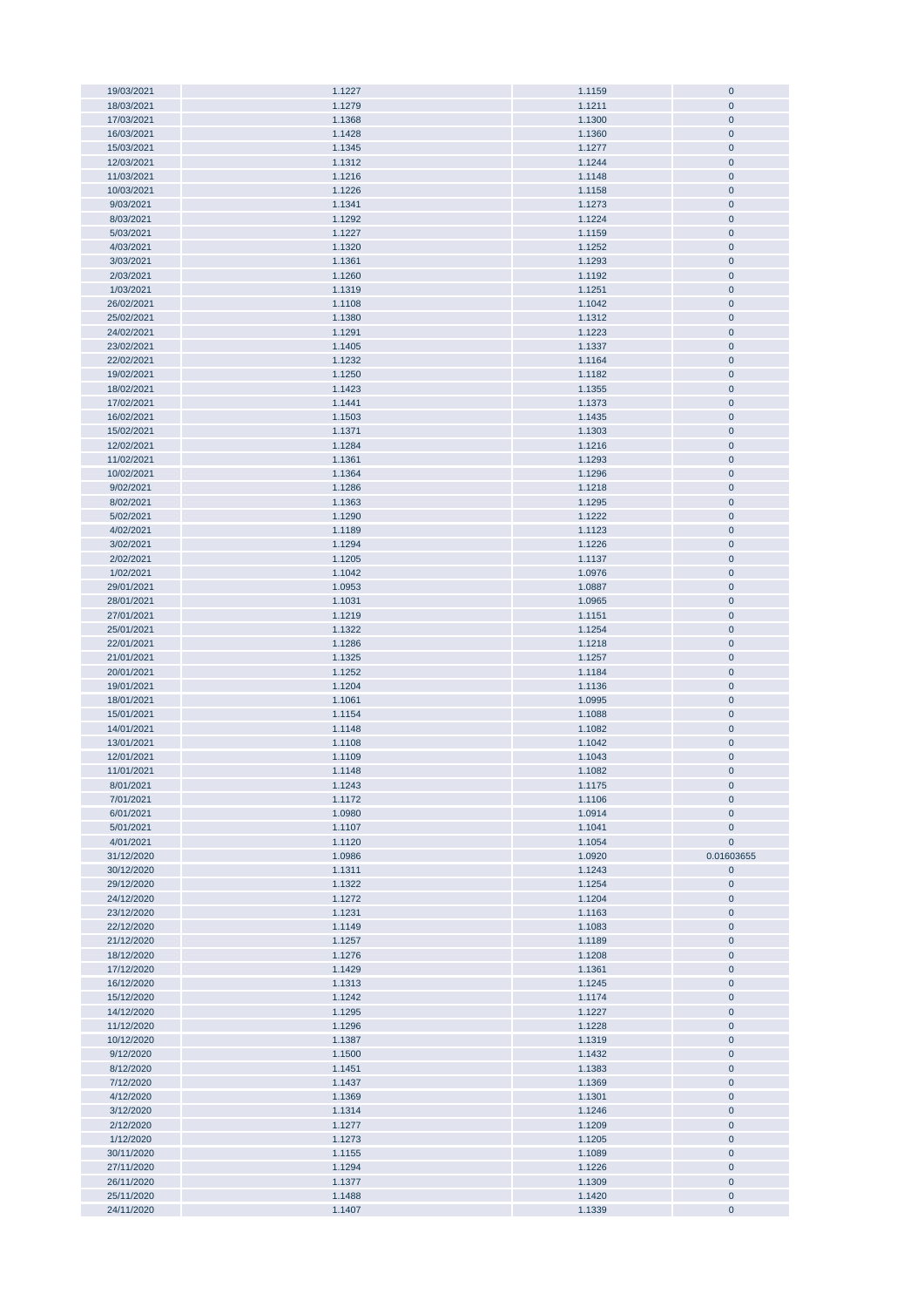| 23/11/2020             | 1.1254           | 1.1186           | $\bf{0}$               |
|------------------------|------------------|------------------|------------------------|
|                        |                  |                  |                        |
| 20/11/2020             | 1.1213           | 1.1145           | $\pmb{0}$              |
| 19/11/2020             | 1.1251           | 1.1183           | $\pmb{0}$              |
| 18/11/2020             | 1.1240           |                  | $\pmb{0}$              |
|                        |                  | 1.1172           |                        |
| 17/11/2020             | 1.1174           | 1.1108           | $\pmb{0}$              |
| 16/11/2020             | 1.1145           | 1.1079           | $\pmb{0}$              |
| 13/11/2020             | 1.0995           | 1.0929           | $\pmb{0}$              |
|                        |                  |                  |                        |
| 12/11/2020             | 1.1015           | 1.0949           | $\pmb{0}$              |
| 11/11/2020             | 1.1081           | 1.1015           | $\pmb{0}$              |
| 10/11/2020             | 1.0880           | 1.0814           | $\pmb{0}$              |
|                        |                  |                  |                        |
| 9/11/2020              | 1.0774           | 1.0710           | $\pmb{0}$              |
| 6/11/2020              | 1.0582           | 1.0518           | $\pmb{0}$              |
| 5/11/2020              | 1.0485           | 1.0423           | $\pmb{0}$              |
|                        |                  |                  |                        |
| 4/11/2020              | 1.0365           | 1.0303           | $\pmb{0}$              |
| 3/11/2020              | 1.0360           | 1.0298           | $\pmb{0}$              |
| 2/11/2020              | 1.0153           | 1.0093           | $\pmb{0}$              |
|                        |                  |                  |                        |
| 30/10/2020             | 1.0133           | 1.0073           | $\pmb{0}$              |
| 29/10/2020             | 1.0211           | 1.0149           | $\pmb{0}$              |
| 28/10/2020             | 1.0386           | 1.0324           | $\pmb{0}$              |
|                        |                  |                  |                        |
| 27/10/2020             | 1.0409           | 1.0347           | $\pmb{0}$              |
| 26/10/2020             | 1.0591           | 1.0527           | $\bf{0}$               |
| 23/10/2020             | 1.0613           | 1.0549           | $\pmb{0}$              |
|                        |                  |                  |                        |
| 22/10/2020             | 1.0634           | 1.0570           | $\pmb{0}$              |
| 21/10/2020             | 1.0648           | 1.0584           | $\pmb{0}$              |
| 20/10/2020             | 1.0629           | 1.0565           | $\pmb{0}$              |
| 19/10/2020             | 1.0719           | 1.0655           | $\pmb{0}$              |
|                        |                  |                  |                        |
| 16/10/2020             | 1.0621           | 1.0557           | $\pmb{0}$              |
| 15/10/2020             | 1.0696           | 1.0632           | $\pmb{0}$              |
| 14/10/2020             | 1.0634           | 1.0570           | $\pmb{0}$              |
|                        |                  |                  |                        |
| 13/10/2020             | 1.0673           | 1.0609           | $\pmb{0}$              |
| 12/10/2020             | 1.0567           | 1.0503           | $\pmb{0}$              |
| 9/10/2020              | 1.0517           | 1.0455           | $\pmb{0}$              |
|                        |                  |                  |                        |
| 8/10/2020              | 1.0525           | 1.0463           | $\pmb{0}$              |
| 7/10/2020              | 1.0406           | 1.0344           | $\pmb{0}$              |
| 6/10/2020              | 1.0270           | 1.0208           | $\pmb{0}$              |
|                        |                  |                  |                        |
| 2/10/2020              | 0.9952           | 0.9892           | $\pmb{0}$              |
| 1/10/2020              | 1.0091           | 1.0031           | $\pmb{0}$              |
| 30/09/2020             | 0.9994           | 0.9934           | $\pmb{0}$              |
|                        |                  |                  |                        |
| 29/09/2020             | 1.0242           | 1.0180           | $\pmb{0}$              |
| 28/09/2020             | 1.0246           | 1.0184           | $\pmb{0}$              |
| 25/09/2020             | 1.0282           | 1.0220           | $\pmb{0}$              |
| 24/09/2020             | 1.0124           | 1.0064           | $\pmb{0}$              |
|                        |                  |                  |                        |
| 23/09/2020             | 1.0212           | 1.0150           | $\pmb{0}$              |
| 22/09/2020             | 0.9974           | 0.9914           | $\pmb{0}$              |
| 21/09/2020             | 1.0065           | 1.0005           | $\bf{0}$               |
|                        |                  |                  |                        |
| 18/09/2020             | 1.0139           | 1.0079           | $\pmb{0}$              |
| 17/09/2020             | 1.0152           | 1.0092           | $\pmb{0}$              |
| 16/09/2020             | 1.0269           | 1.0207           | $\pmb{0}$              |
| 15/09/2020             | 1.0145           |                  | $\mathbf{0}$           |
|                        |                  | 1.0085           |                        |
| 14/09/2020             | 1.0144           | 1.0084           | $\mathbf 0$            |
| 11/09/2020             | 1.0084           | 1.0024           | $\pmb{0}$              |
| 10/09/2020             | 1.0163           | 1.0103           | $\pmb{0}$              |
|                        |                  |                  |                        |
| 9/09/2020              | 1.0104           | 1.0044           | $\pmb{0}$              |
| 8/09/2020              | 1.0329           | 1.0267           | $\pmb{0}$              |
| 7/09/2020              | 1.0216           | 1.0154           | $\pmb{0}$              |
|                        |                  |                  |                        |
| 4/09/2020              | 1.0161           | 1.0101           | $\pmb{0}$              |
| 3/09/2020              | 1.0485           | 1.0423           | $\pmb{0}$              |
| 2/09/2020              | 1.0385           | 1.0323           | $\pmb{0}$              |
| 1/09/2020              | 1.0193           | 1.0133           | $\pmb{0}$              |
|                        |                  |                  |                        |
| 31/08/2020             | 1.0371           | 1.0309           | $\pmb{0}$              |
| 28/08/2020             | 1.0381           | 1.0319           | $\pmb{0}$              |
| 27/08/2020             | 1.0468           | 1.0406           | $\pmb{0}$              |
|                        |                  |                  |                        |
| 26/08/2020             | 1.0477           | 1.0415           | $\pmb{0}$              |
| 25/08/2020             | 1.0545           | 1.0481           | $\pmb{0}$              |
| 24/08/2020             | 1.0482           | 1.0420           | $\pmb{0}$              |
| 21/08/2020             | 1.0463           | 1.0401           | $\pmb{0}$              |
|                        |                  |                  |                        |
| 20/08/2020             | 1.0465           | 1.0403           | $\pmb{0}$              |
| 19/08/2020             | 1.0559           | 1.0495           | $\pmb{0}$              |
| 18/08/2020             | 1.0485           | 1.0423           | $\bf{0}$               |
| 17/08/2020             | 1.0415           | 1.0353           | $\pmb{0}$              |
|                        |                  |                  |                        |
| 14/08/2020             | 1.0495           | 1.0433           | $\bf{0}$               |
|                        |                  |                  |                        |
| 13/08/2020             | 1.0446           | 1.0384           | $\pmb{0}$              |
|                        |                  |                  |                        |
| 12/08/2020             | 1.0498           | 1.0436           | $\pmb{0}$              |
| 11/08/2020             | 1.0507           | 1.0445           | $\pmb{0}$              |
| 10/08/2020             | 1.0441           | 1.0379           | $\pmb{0}$              |
|                        |                  |                  |                        |
| 7/08/2020              | 1.0268           | 1.0206           | $\pmb{0}$              |
| 6/08/2020              | 1.0321           | 1.0259           | $\pmb{0}$              |
| 5/08/2020              | 1.0243           | 1.0181           | $\pmb{0}$              |
|                        |                  |                  |                        |
| 4/08/2020<br>3/08/2020 | 1.0318<br>1.0119 | 1.0256<br>1.0059 | $\pmb{0}$<br>$\pmb{0}$ |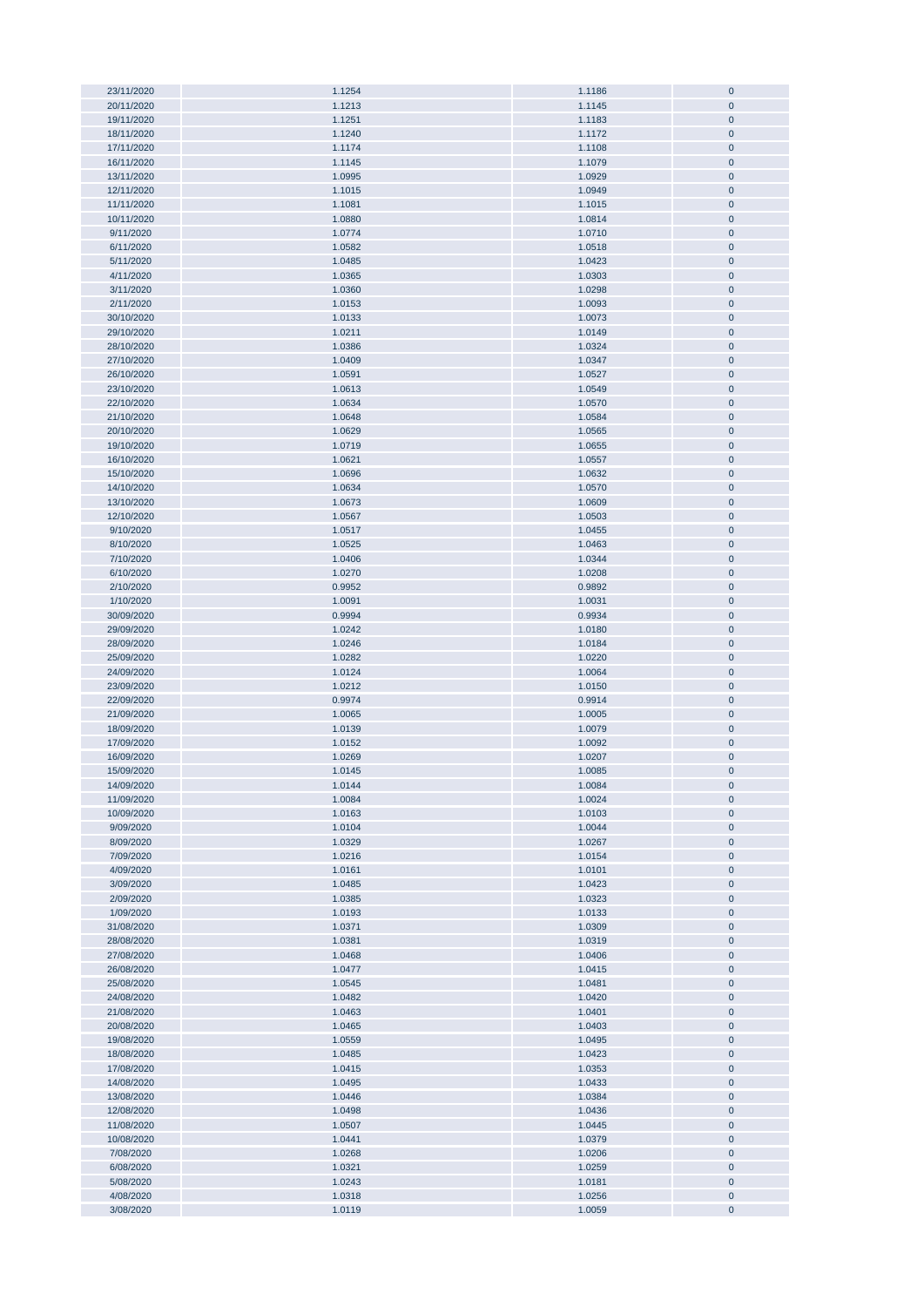| 31/07/2020             | 1.0137           | 1.0077           | $\mathbf 0$            |
|------------------------|------------------|------------------|------------------------|
|                        |                  |                  |                        |
| 30/07/2020             | 1.0344           | 1.0282           | $\pmb{0}$              |
| 29/07/2020             | 1.0274           | 1.0212           | $\pmb{0}$              |
|                        |                  |                  |                        |
| 28/07/2020             | 1.0307           | 1.0245           | $\pmb{0}$              |
| 27/07/2020             | 1.0362           | 1.0300           | $\pmb{0}$              |
| 24/07/2020             | 1.0329           | 1.0267           | $\pmb{0}$              |
| 23/07/2020             | 1.0456           | 1.0394           | $\pmb{0}$              |
|                        |                  |                  |                        |
| 22/07/2020             | 1.0407           | 1.0345           | $\pmb{0}$              |
| 21/07/2020             | 1.0554           | 1.0490           | $\mathbf 0$            |
|                        |                  |                  |                        |
| 20/07/2020             | 1.0269           | 1.0207           | $\pmb{0}$              |
| 17/07/2020             | 1.0322           | 1.0260           | $\pmb{0}$              |
| 16/07/2020             | 1.0280           | 1.0218           | $\pmb{0}$              |
|                        |                  |                  |                        |
| 15/07/2020             | 1.0363           | 1.0301           | $\pmb{0}$              |
| 14/07/2020             | 1.0174           | 1.0114           | $\pmb{0}$              |
| 13/07/2020             | 1.0225           | 1.0163           | $\pmb{0}$              |
|                        |                  |                  |                        |
| 10/07/2020             | 1.0127           | 1.0067           | $\pmb{0}$              |
| 9/07/2020              | 1.0205           | 1.0143           | $\pmb{0}$              |
| 8/07/2020              | 1.0152           | 1.0092           | $\pmb{0}$              |
|                        |                  |                  |                        |
| 7/07/2020              | 1.0300           | 1.0238           | $\pmb{0}$              |
| 6/07/2020              | 1.0317           | 1.0255           | 0                      |
| 3/07/2020              | 1.0404           | 1.0342           | $\mathbf 0$            |
|                        |                  |                  |                        |
| 2/07/2020              | 1.0365           | 1.0303           | $\mathbf 0$            |
| 1/07/2020              | 1.0174           | 1.0114           | $\mathbf 0$            |
| 30/06/2020             | 1.0118           |                  | 0.00782272             |
|                        |                  | 1.0058           |                        |
| 29/06/2020             | 1.0053           | 0.9993           | $\pmb{0}$              |
| 26/06/2020             | 1.0198           | 1.0137           | 0                      |
|                        |                  |                  |                        |
| 25/06/2020             | 1.0052           | 0.9992           | $\pmb{0}$              |
| 24/06/2020             | 1.0325           | 1.0263           | $\pmb{0}$              |
| 23/06/2020             | 1.0305           | 1.0243           | $\pmb{0}$              |
|                        |                  |                  |                        |
| 22/06/2020             | 1.0297           | 1.0235           | $\pmb{0}$              |
| 19/06/2020             | 1.0295           | 1.0233           | $\pmb{0}$              |
| 18/06/2020             | 1.0280           | 1.0218           | $\mathbf 0$            |
|                        |                  |                  |                        |
| 17/06/2020             | 1.0375           | 1.0313           | $\mathbf 0$            |
| 16/06/2020             | 1.0293           | 1.0231           | $\pmb{0}$              |
| 15/06/2020             | 0.9910           | 0.9850           | $\pmb{0}$              |
|                        |                  |                  |                        |
| 12/06/2020             | 1.0138           | 1.0078           | $\pmb{0}$              |
| 11/06/2020             | 1.0353           | 1.0291           | $\pmb{0}$              |
| 10/06/2020             | 1.0683           | 1.0619           | $\pmb{0}$              |
|                        |                  |                  |                        |
| 9/06/2020              | 1.0693           | 1.0629           | $\pmb{0}$              |
| 5/06/2020              | 1.0412           | 1.0350           | $\pmb{0}$              |
| 4/06/2020              | 1.0411           | 1.0349           | $\pmb{0}$              |
|                        |                  |                  |                        |
| 3/06/2020              | 1.0344           | 1.0282           | $\pmb{0}$              |
| 2/06/2020              | 1.0154           | 1.0094           | $\pmb{0}$              |
| 1/06/2020              | 1.0133           | 1.0073           | $\pmb{0}$              |
|                        |                  |                  |                        |
| 29/05/2020             | 1.0025           | 0.9965           | $\mathbf 0$            |
| 28/05/2020             | 1.0215           | 1.0153           | $\pmb{0}$              |
| 27/05/2020             | 1.0080           | 1.0020           | $\pmb{0}$              |
|                        |                  |                  |                        |
| 26/05/2020             | 1.0095           | 1.0035           | $\pmb{0}$              |
| 25/05/2020             | 0.9786           | 0.9728           | $\pmb{0}$              |
| 22/05/2020             | 0.9560           | 0.9502           | 0                      |
|                        |                  |                  |                        |
| 21/05/2020             | 0.9663           | 0.9605           | $\pmb{0}$              |
| 20/05/2020             | 0.9701           | 0.9643           | $\pmb{0}$              |
| 19/05/2020             | 0.9685           | 0.9627           | $\pmb{0}$              |
|                        |                  |                  |                        |
| 18/05/2020             | 0.9474           | 0.9418           | $\pmb{0}$              |
| 15/05/2020             | 0.9372           | 0.9316           | $\pmb{0}$              |
| 14/05/2020             | 0.9239           | 0.9183           | $\pmb{0}$              |
| 13/05/2020             | 0.9395           | 0.9339           | $\pmb{0}$              |
|                        |                  |                  |                        |
| 12/05/2020             | 0.9386           | 0.9330           | $\pmb{0}$              |
| 11/05/2020             | 0.9509           | 0.9453           | $\pmb{0}$              |
| 8/05/2020              | 0.9361           | 0.9305           | $\pmb{0}$              |
|                        |                  |                  |                        |
| 7/05/2020              | 0.9326           | 0.9270           | $\pmb{0}$              |
| 6/05/2020              | 0.9345           | 0.9289           | $\pmb{0}$              |
| 5/05/2020              | 0.9414           | 0.9358           | $\pmb{0}$              |
|                        |                  |                  |                        |
| 4/05/2020              | 0.9238           | 0.9182           | $\pmb{0}$              |
| 1/05/2020              | 0.9131           | 0.9077           | $\pmb{0}$              |
| 30/04/2020             | 0.9627           | 0.9569           | $\pmb{0}$              |
| 29/04/2020             | 0.9394           | 0.9338           | $\pmb{0}$              |
|                        |                  |                  |                        |
| 28/04/2020             | 0.9203           | 0.9147           | 0                      |
| 27/04/2020             | 0.9215           | 0.9159           | $\pmb{0}$              |
|                        |                  |                  |                        |
| 24/04/2020             | 0.9089           | 0.9035           | $\pmb{0}$              |
| 23/04/2020             | 0.9051           | 0.8997           | $\pmb{0}$              |
| 22/04/2020             | 0.9070           | 0.9016           | $\pmb{0}$              |
|                        |                  |                  |                        |
| 21/04/2020             | 0.9066           | 0.9012           | $\pmb{0}$              |
| 20/04/2020             | 0.9312           | 0.9256           | $\pmb{0}$              |
| 17/04/2020             | 0.9536           | 0.9478           | $\pmb{0}$              |
|                        |                  |                  |                        |
| 16/04/2020             | 0.9395           | 0.9339           | $\pmb{0}$              |
| 15/04/2020             | 0.9486           | 0.9430           | $\pmb{0}$              |
|                        |                  |                  |                        |
| 14/04/2020             | 0.9520           | 0.9464           | $\pmb{0}$              |
|                        |                  |                  |                        |
| 9/04/2020<br>8/04/2020 | 0.9379<br>0.9076 | 0.9323<br>0.9022 | $\pmb{0}$<br>$\pmb{0}$ |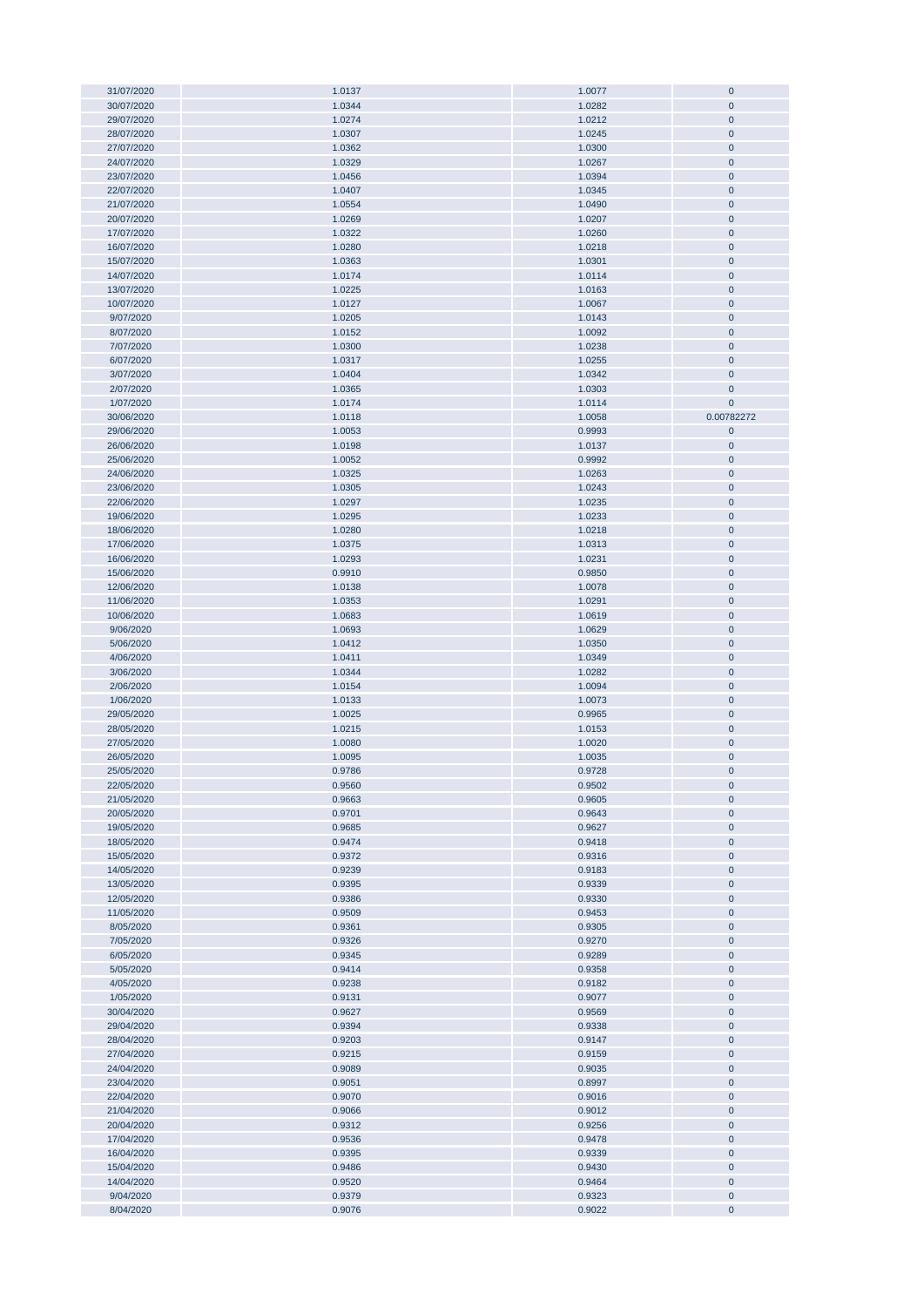| 7/04/2020                | 0.9136           | 0.9082           | $\pmb{0}$              |
|--------------------------|------------------|------------------|------------------------|
|                          |                  |                  | $\mathbf{0}$           |
| 6/04/2020                | 0.9151           | 0.9097           |                        |
| 3/04/2020                | 0.8767           | 0.8715           | $\pmb{0}$              |
| 2/04/2020                | 0.8924           | 0.8870           | $\pmb{0}$              |
| 1/04/2020                | 0.9096           | 0.9042           | $\pmb{0}$              |
|                          |                  |                  |                        |
| 31/03/2020               | 0.8771           | 0.8719           | $\pmb{0}$              |
| 30/03/2020               | 0.8995           | 0.8941           | $\pmb{0}$              |
| 27/03/2020               | 0.8380           | 0.8330           | $\pmb{0}$              |
|                          |                  |                  |                        |
| 26/03/2020               | 0.8869           | 0.8815           | $\pmb{0}$              |
| 25/03/2020               | 0.8718           | 0.8666           | $\pmb{0}$              |
| 24/03/2020               | 0.8220           | 0.8170           | $\pmb{0}$              |
|                          |                  |                  |                        |
| 23/03/2020               | 0.7854           | 0.7808           | $\pmb{0}$              |
| 20/03/2020               | 0.8332           | 0.8282           | $\pmb{0}$              |
|                          |                  |                  |                        |
| 19/03/2020               | 0.8246           | 0.8196           | $\pmb{0}$              |
| 18/03/2020               | 0.8534           | 0.8482           | $\pmb{0}$              |
| 17/03/2020               | 0.9143           | 0.9089           | $\pmb{0}$              |
|                          |                  |                  |                        |
| 16/03/2020               | 0.8677           | 0.8625           | $\pmb{0}$              |
| 13/03/2020               | 0.9673           | 0.9615           | $\pmb{0}$              |
| 12/03/2020               | 0.9289           | 0.9233           | $\pmb{0}$              |
| 11/03/2020               |                  | 0.9989           | $\pmb{0}$              |
|                          | 1.0049           |                  |                        |
| 10/03/2020               | 1.0414           | 1.0352           | $\pmb{0}$              |
| 9/03/2020                | 1.0114           | 1.0054           | $\pmb{0}$              |
| 6/03/2020                | 1.0949           | 1.0883           | $\mathbf{0}$           |
|                          |                  |                  |                        |
| 5/03/2020                | 1.1293           | 1.1225           | $\mathbf{0}$           |
| 4/03/2020                | 1.1153           | 1.1087           | $\pmb{0}$              |
| 3/03/2020                | 1.1365           | 1.1297           | $\pmb{0}$              |
|                          |                  |                  |                        |
| 2/03/2020                | 1.1264           | 1.1196           | $\pmb{0}$              |
| 28/02/2020               | 1.1333           | 1.1265           | $\pmb{0}$              |
| 27/02/2020               | 1.1717           | 1.1647           | $\overline{0}$         |
|                          |                  |                  |                        |
| 26/02/2020               | 1.1796           | 1.1726           | $\pmb{0}$              |
| 25/02/2020               | 1.2089           | 1.2017           | $\pmb{0}$              |
| 24/02/2020               | 1.2267           | 1.2193           | $\pmb{0}$              |
|                          |                  |                  |                        |
| 21/02/2020               | 1.2573           | 1.2497           | $\pmb{0}$              |
| 20/02/2020               | 1.2623           | 1.2547           | $\pmb{0}$              |
| 19/02/2020               | 1.2607           | 1.2531           | $\pmb{0}$              |
| 18/02/2020               | 1.2526           |                  | $\pmb{0}$              |
|                          |                  | 1.2452           |                        |
| 17/02/2020               | 1.2556           | 1.2480           | $\pmb{0}$              |
| 14/02/2020               | 1.2543           | 1.2467           | $\pmb{0}$              |
| 13/02/2020               | 1.2502           | 1.2428           | $\pmb{0}$              |
|                          |                  |                  |                        |
| 12/02/2020               | 1.2463           | 1.2389           | $\pmb{0}$              |
| 11/02/2020               | 1.2397           | 1.2323           | $\pmb{0}$              |
| 10/02/2020               | 1.2325           | 1.2251           | $\pmb{0}$              |
|                          |                  |                  |                        |
| 7/02/2020                | 1.2336           | 1.2262           | $\pmb{0}$              |
| 6/02/2020                | 1.2388           | 1.2314           | $\pmb{0}$              |
|                          |                  |                  |                        |
|                          |                  |                  |                        |
| 5/02/2020                | 1.2242           | 1.2168           | $\pmb{0}$              |
| 4/02/2020                | 1.2189           | 1.2117           | $\pmb{0}$              |
| 3/02/2020                | 1.2149           | 1.2077           | $\pmb{0}$              |
|                          |                  |                  |                        |
| 31/01/2020               | 1.2315           | 1.2241           | $\mathbf{0}$           |
| 30/01/2020               | 1.2303           | 1.2229           | $\mathbf 0$            |
| 29/01/2020               | 1.2332           | 1.2258           | $\mathbf{0}$           |
|                          |                  |                  |                        |
| 28/01/2020               | 1.2323           | 1.2249           | $\pmb{0}$              |
| 24/01/2020               | 1.2487           | 1.2413           | $\bf{0}$               |
| 23/01/2020               | 1.2494           | 1.2420           | $\pmb{0}$              |
| 22/01/2020               | 1.2554           | 1.2478           | $\pmb{0}$              |
|                          |                  |                  |                        |
| 21/01/2020               | 1.2456           | 1.2382           | $\pmb{0}$              |
| 20/01/2020               | 1.2482           | 1.2408           | $\pmb{0}$              |
| 17/01/2020               | 1.2455           | 1.2381           | $\pmb{0}$              |
| 16/01/2020               | 1.2393           | 1.2319           | $\pmb{0}$              |
|                          |                  |                  |                        |
| 15/01/2020               | 1.2287           | 1.2213           | $\pmb{0}$              |
| 14/01/2020               | 1.2150           | 1.2078           | $\pmb{0}$              |
| 13/01/2020               | 1.2150           | 1.2078           | $\pmb{0}$              |
|                          |                  |                  |                        |
| 10/01/2020               | 1.2189           | 1.2117           | $\bf{0}$               |
| 9/01/2020                | 1.2101           | 1.2029           | $\pmb{0}$              |
| 8/01/2020                | 1.1995           | 1.1923           | $\bf{0}$               |
| 7/01/2020                | 1.2019           | 1.1947           | $\pmb{0}$              |
|                          |                  |                  |                        |
| 6/01/2020                | 1.1848           | 1.1778           | $\pmb{0}$              |
| 3/01/2020                | 1.1836           | 1.1766           | $\bf{0}$               |
| 2/01/2020                | 1.1766           | 1.1696           | 0                      |
|                          |                  |                  |                        |
| 31/12/2019               | 1.1755           | 1.1685           | 0.02781836             |
| 30/12/2019               | 1.2232           | 1.2158           | 0                      |
| 27/12/2019               | 1.2241           | 1.2167           | 0                      |
|                          |                  |                  |                        |
| 24/12/2019               | 1.2197           | 1.2125           | 0                      |
| 23/12/2019               | 1.2186           | 1.2114           | $\pmb{0}$              |
| 20/12/2019               | 1.2243           | 1.2169           | 0                      |
|                          |                  |                  |                        |
| 19/12/2019               | 1.2273           | 1.2199           | $\pmb{0}$              |
| 18/12/2019               | 1.2300           | 1.2226           | $\bf{0}$               |
| 17/12/2019               | 1.2294           | 1.2220           | $\pmb{0}$              |
|                          | 1.2302           | 1.2228           | $\pmb{0}$              |
| 16/12/2019               |                  |                  |                        |
| 13/12/2019<br>12/12/2019 | 1.2104<br>1.2051 | 1.2032<br>1.1979 | $\pmb{0}$<br>$\pmb{0}$ |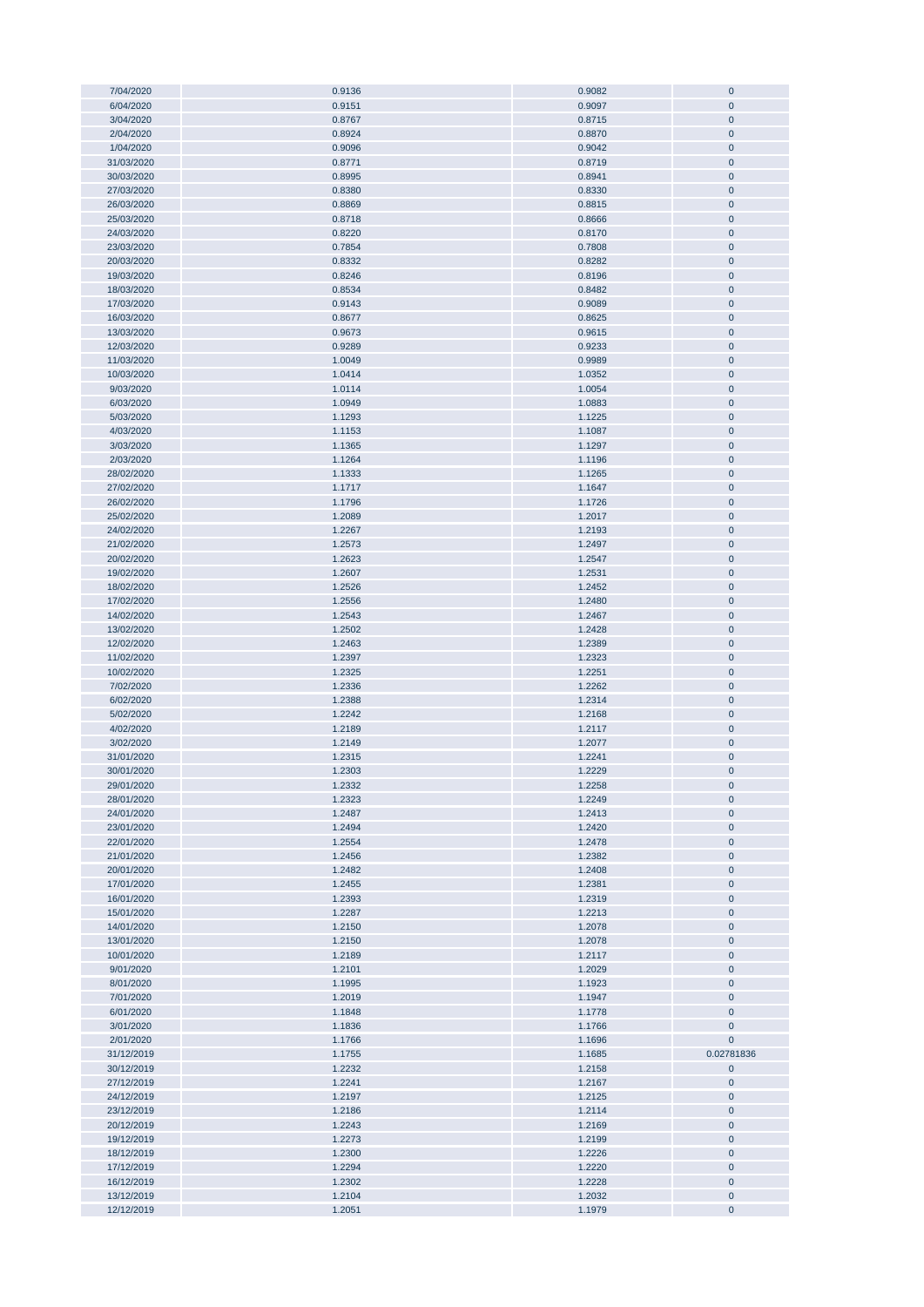| 11/12/2019 | 1.2115 | 1.2043 | $\pmb{0}$   |
|------------|--------|--------|-------------|
| 10/12/2019 | 1.2028 | 1.1956 | $\pmb{0}$   |
|            |        |        |             |
| 9/12/2019  | 1.2059 | 1.1987 | $\mathbf 0$ |
| 6/12/2019  | 1.2016 | 1.1944 | $\pmb{0}$   |
| 5/12/2019  | 1.1971 |        | $\pmb{0}$   |
|            |        | 1.1899 |             |
| 4/12/2019  | 1.1838 | 1.1768 | $\pmb{0}$   |
| 3/12/2019  | 1.2033 | 1.1961 | $\pmb{0}$   |
|            |        |        |             |
| 2/12/2019  | 1.2302 | 1.2228 | $\mathbf 0$ |
| 29/11/2019 | 1.2269 | 1.2195 | $\pmb{0}$   |
|            |        |        |             |
| 28/11/2019 | 1.2286 | 1.2212 | $\pmb{0}$   |
| 27/11/2019 | 1.2264 | 1.2190 | $\pmb{0}$   |
|            |        |        |             |
| 26/11/2019 | 1.2150 | 1.2078 | $\pmb{0}$   |
| 25/11/2019 | 1.2050 | 1.1978 | $\pmb{0}$   |
|            |        |        |             |
| 22/11/2019 | 1.2008 | 1.1936 | $\pmb{0}$   |
| 21/11/2019 | 1.1950 | 1.1878 | $\pmb{0}$   |
| 20/11/2019 | 1.2042 | 1.1970 | $\pmb{0}$   |
|            |        |        |             |
| 19/11/2019 | 1.2217 | 1.2143 | $\pmb{0}$   |
| 18/11/2019 | 1.2126 | 1.2054 | $\pmb{0}$   |
|            |        |        |             |
| 15/11/2019 | 1.2151 | 1.2079 | $\pmb{0}$   |
| 14/11/2019 | 1.2054 | 1.1982 | $\pmb{0}$   |
|            |        |        |             |
| 13/11/2019 | 1.1980 | 1.1908 | $\pmb{0}$   |
| 12/11/2019 | 1.2073 | 1.2001 | $\pmb{0}$   |
| 11/11/2019 | 1.2100 | 1.2028 | $\pmb{0}$   |
|            |        |        |             |
| 8/11/2019  | 1.1977 | 1.1905 | $\pmb{0}$   |
| 7/11/2019  | 1.1969 | 1.1897 | $\pmb{0}$   |
|            |        |        |             |
| 6/11/2019  | 1.1841 | 1.1771 | $\pmb{0}$   |
| 5/11/2019  | 1.1902 | 1.1830 | $\pmb{0}$   |
|            |        |        |             |
| 4/11/2019  | 1.1893 | 1.1821 | $\pmb{0}$   |
| 1/11/2019  | 1.1859 | 1.1789 | $\pmb{0}$   |
| 31/10/2019 | 1.1856 | 1.1786 | $\pmb{0}$   |
|            |        |        |             |
| 30/10/2019 | 1.1907 | 1.1835 | $\pmb{0}$   |
| 29/10/2019 | 1.2014 | 1.1942 | $\mathbf 0$ |
|            |        |        |             |
| 28/10/2019 | 1.2004 | 1.1932 | $\pmb{0}$   |
| 25/10/2019 | 1.2013 | 1.1941 | $\pmb{0}$   |
| 24/10/2019 | 1.1940 | 1.1868 | $\pmb{0}$   |
|            |        |        |             |
| 23/10/2019 | 1.1890 | 1.1818 | $\pmb{0}$   |
| 22/10/2019 | 1.1894 | 1.1822 | $\pmb{0}$   |
| 21/10/2019 | 1.1836 | 1.1766 | $\pmb{0}$   |
|            |        |        |             |
| 18/10/2019 | 1.1891 | 1.1819 | $\pmb{0}$   |
| 17/10/2019 | 1.1948 | 1.1876 | $\pmb{0}$   |
| 16/10/2019 | 1.2047 | 1.1975 | $\pmb{0}$   |
|            |        |        |             |
| 15/10/2019 | 1.1901 | 1.1829 | $\pmb{0}$   |
| 14/10/2019 | 1.1864 | 1.1794 | $\pmb{0}$   |
| 11/10/2019 | 1.1782 | 1.1712 | $\pmb{0}$   |
|            |        |        |             |
| 10/10/2019 | 1.1667 | 1.1597 | $\pmb{0}$   |
| 9/10/2019  | 1.1661 | 1.1591 | $\pmb{0}$   |
| 8/10/2019  | 1.1734 | 1.1664 | $\pmb{0}$   |
|            |        |        |             |
| 4/10/2019  | 1.1617 | 1.1547 | $\pmb{0}$   |
| 3/10/2019  | 1.1559 | 1.1489 | $\mathbf 0$ |
| 2/10/2019  | 1.1830 | 1.1760 | $\pmb{0}$   |
|            |        |        |             |
| 1/10/2019  | 1.2006 | 1.1934 | $\pmb{0}$   |
| 30/09/2019 | 1.1901 | 1.1829 | $\mathbf 0$ |
|            |        |        |             |
| 27/09/2019 | 1.1939 | 1.1867 | $\pmb{0}$   |
| 26/09/2019 | 1.1884 | 1.1812 | $\mathbf 0$ |
| 25/09/2019 | 1.1947 | 1.1875 | $\pmb{0}$   |
|            |        |        |             |
| 24/09/2019 | 1.2021 | 1.1949 | $\mathbf 0$ |
| 23/09/2019 | 1.2032 | 1.1960 | $\pmb{0}$   |
| 20/09/2019 | 1.2002 |        | $\pmb{0}$   |
|            |        | 1.1930 |             |
| 19/09/2019 | 1.1966 | 1.1894 | $\pmb{0}$   |
| 18/09/2019 | 1.1895 | 1.1823 | $\pmb{0}$   |
|            |        |        |             |
| 17/09/2019 | 1.1910 | 1.1838 | $\pmb{0}$   |
| 16/09/2019 | 1.1880 | 1.1808 | $\pmb{0}$   |
| 13/09/2019 | 1.1848 | 1.1778 | $\pmb{0}$   |
|            |        |        |             |
| 12/09/2019 | 1.1835 | 1.1765 | $\pmb{0}$   |
| 11/09/2019 | 1.1821 | 1.1751 | $\pmb{0}$   |
| 10/09/2019 | 1.1792 | 1.1722 | $\pmb{0}$   |
|            |        |        |             |
| 9/09/2019  | 1.1839 | 1.1769 | $\pmb{0}$   |
| 6/09/2019  | 1.1841 | 1.1771 | $\pmb{0}$   |
| 5/09/2019  | 1.1781 | 1.1711 | $\pmb{0}$   |
|            |        |        |             |
| 4/09/2019  | 1.1658 | 1.1588 | $\pmb{0}$   |
| 3/09/2019  | 1.1699 | 1.1629 | $\pmb{0}$   |
| 2/09/2019  | 1.1709 | 1.1639 | $\pmb{0}$   |
|            |        |        |             |
| 30/08/2019 | 1.1750 | 1.1680 | $\pmb{0}$   |
| 29/08/2019 | 1.1574 | 1.1504 | $\pmb{0}$   |
| 28/08/2019 | 1.1564 | 1.1494 | $\pmb{0}$   |
|            |        |        |             |
| 27/08/2019 | 1.1487 | 1.1419 | $\pmb{0}$   |
| 26/08/2019 | 1.1443 | 1.1375 | $\pmb{0}$   |
| 23/08/2019 | 1.1575 | 1.1505 | $\pmb{0}$   |
|            |        |        |             |
| 22/08/2019 | 1.1529 | 1.1461 | $\pmb{0}$   |
| 21/08/2019 | 1.1484 | 1.1416 | $\pmb{0}$   |
|            |        |        |             |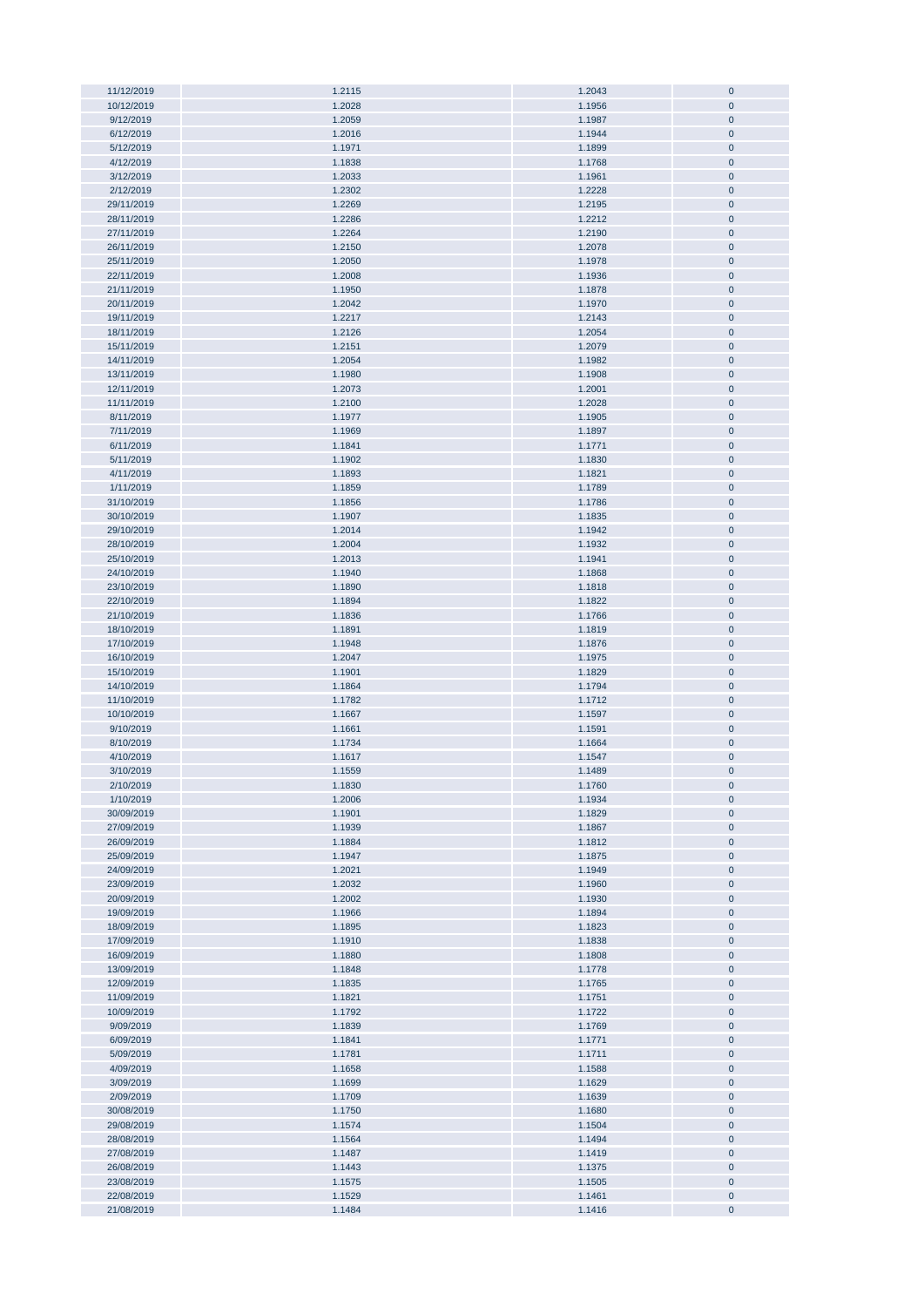| 20/08/2019 | 1.1586 | 1.1516 | $\bf{0}$    |
|------------|--------|--------|-------------|
|            |        |        |             |
| 19/08/2019 | 1.1445 | 1.1377 | $\pmb{0}$   |
| 16/08/2019 | 1.1327 | 1.1259 | $\pmb{0}$   |
| 15/08/2019 | 1.1334 | 1.1266 | $\pmb{0}$   |
|            |        |        |             |
| 14/08/2019 | 1.1639 | 1.1569 | $\pmb{0}$   |
| 13/08/2019 | 1.1542 | 1.1472 | $\mathbf 0$ |
| 12/08/2019 | 1.1573 | 1.1503 | $\bf{0}$    |
|            |        |        |             |
| 9/08/2019  | 1.1554 | 1.1484 | $\mathbf 0$ |
| 8/08/2019  | 1.1507 | 1.1439 | $\pmb{0}$   |
| 7/08/2019  | 1.1434 | 1.1366 | $\bf{0}$    |
|            |        |        |             |
| 6/08/2019  | 1.1365 | 1.1297 | $\bf{0}$    |
| 5/08/2019  | 1.1642 | 1.1572 | $\pmb{0}$   |
| 2/08/2019  | 1.1894 | 1.1822 | $\pmb{0}$   |
|            |        |        |             |
| 1/08/2019  | 1.1957 | 1.1885 | $\pmb{0}$   |
| 31/07/2019 | 1.2011 | 1.1939 | $\pmb{0}$   |
| 30/07/2019 | 1.2061 | 1.1989 | $\pmb{0}$   |
|            |        |        |             |
| 29/07/2019 | 1.2040 | 1.1968 | $\pmb{0}$   |
| 26/07/2019 | 1.1975 | 1.1903 | $\pmb{0}$   |
| 25/07/2019 | 1.2008 | 1.1936 | $\pmb{0}$   |
|            |        |        |             |
| 24/07/2019 | 1.1939 | 1.1867 | $\pmb{0}$   |
| 23/07/2019 | 1.1852 | 1.1782 | $\pmb{0}$   |
| 22/07/2019 | 1.1776 | 1.1706 | $\pmb{0}$   |
|            |        |        |             |
| 19/07/2019 | 1.1783 | 1.1713 | $\pmb{0}$   |
| 18/07/2019 | 1.1701 | 1.1631 | $\pmb{0}$   |
| 17/07/2019 | 1.1730 | 1.1660 | $\pmb{0}$   |
|            |        |        |             |
| 16/07/2019 | 1.1668 | 1.1598 | $\pmb{0}$   |
| 15/07/2019 | 1.1693 | 1.1623 | $\pmb{0}$   |
| 12/07/2019 | 1.1754 | 1.1684 | $\pmb{0}$   |
| 11/07/2019 | 1.1808 | 1.1738 | $\pmb{0}$   |
|            |        |        |             |
| 10/07/2019 | 1.1754 | 1.1684 | $\bf{0}$    |
| 9/07/2019  | 1.1706 | 1.1636 | $\mathbf 0$ |
| 8/07/2019  | 1.1721 | 1.1651 | $\bf{0}$    |
|            |        |        |             |
| 5/07/2019  | 1.1855 | 1.1785 | $\pmb{0}$   |
| 4/07/2019  | 1.1800 | 1.1730 | $\bf{0}$    |
| 3/07/2019  | 1.1740 | 1.1670 | $\bf{0}$    |
|            |        |        |             |
| 2/07/2019  | 1.1710 | 1.1640 | $\mathbf 0$ |
| 1/07/2019  | 1.1698 | 1.1628 | $\mathbf 0$ |
| 30/06/2019 | 1.1633 | 1.1563 | 0.05304124  |
|            |        |        |             |
| 28/06/2019 | 1.2144 | 1.2072 | $\pmb{0}$   |
| 27/06/2019 | 1.2227 | 1.2153 | $\pmb{0}$   |
|            |        |        |             |
|            |        |        |             |
| 26/06/2019 | 1.2148 | 1.2076 | $\pmb{0}$   |
| 25/06/2019 | 1.2196 | 1.2124 | $\pmb{0}$   |
| 24/06/2019 | 1.2205 | 1.2132 | $\bf{0}$    |
|            |        |        |             |
| 21/06/2019 | 1.2171 | 1.2099 | $\pmb{0}$   |
| 20/06/2019 | 1.2227 | 1.2153 | $\pmb{0}$   |
| 19/06/2019 | 1.2143 | 1.2071 | $\pmb{0}$   |
|            |        |        |             |
| 18/06/2019 | 1.2002 | 1.1930 | $\pmb{0}$   |
| 17/06/2019 | 1.1950 | 1.1878 | $\pmb{0}$   |
| 14/06/2019 | 1.1961 | 1.1889 | $\mathbf 0$ |
|            |        |        |             |
| 13/06/2019 | 1.1920 | 1.1848 | U           |
| 12/06/2019 | 1.1897 | 1.1825 | $\pmb{0}$   |
| 11/06/2019 | 1.1909 | 1.1837 | $\pmb{0}$   |
| 7/06/2019  | 1.1753 | 1.1683 | $\pmb{0}$   |
|            |        |        |             |
| 6/06/2019  | 1.1627 | 1.1557 | $\pmb{0}$   |
| 5/06/2019  | 1.1589 | 1.1519 | $\pmb{0}$   |
| 4/06/2019  | 1.1523 | 1.1455 | $\pmb{0}$   |
|            |        |        |             |
| 3/06/2019  | 1.1513 | 1.1445 | $\pmb{0}$   |
| 31/05/2019 | 1.1700 | 1.1630 | $\pmb{0}$   |
| 29/05/2019 | 1.1856 | 1.1786 | $\pmb{0}$   |
| 28/05/2019 | 1.1932 | 1.1860 | $\pmb{0}$   |
|            |        |        |             |
| 27/05/2019 | 1.1851 | 1.1781 | $\pmb{0}$   |
| 24/05/2019 | 1.1851 | 1.1781 | $\pmb{0}$   |
| 23/05/2019 | 1.1908 | 1.1836 | $\pmb{0}$   |
|            |        |        |             |
| 22/05/2019 | 1.1935 | 1.1863 | $\pmb{0}$   |
| 21/05/2019 | 1.1914 | 1.1842 | $\pmb{0}$   |
| 20/05/2019 | 1.1859 | 1.1789 | $\pmb{0}$   |
| 17/05/2019 | 1.1692 |        | $\pmb{0}$   |
|            |        | 1.1622 |             |
| 16/05/2019 | 1.1611 | 1.1541 | $\pmb{0}$   |
| 14/05/2019 | 1.1408 | 1.1340 | $\pmb{0}$   |
| 13/05/2019 | 1.1513 | 1.1445 | $\pmb{0}$   |
|            |        |        |             |
| 10/05/2019 | 1.1548 | 1.1478 | $\pmb{0}$   |
| 9/05/2019  | 1.1523 | 1.1455 | $\pmb{0}$   |
| 8/05/2019  | 1.1472 | 1.1404 | $\pmb{0}$   |
|            |        |        |             |
| 7/05/2019  | 1.1528 | 1.1460 | $\pmb{0}$   |
| 6/05/2019  | 1.1505 | 1.1437 | $\pmb{0}$   |
| 3/05/2019  | 1.1631 | 1.1561 | $\pmb{0}$   |
| 2/05/2019  |        |        | $\pmb{0}$   |
|            | 1.1677 | 1.1607 |             |
| 1/05/2019  | 1.1767 | 1.1697 | $\pmb{0}$   |
| 30/04/2019 | 1.1683 | 1.1613 | $\pmb{0}$   |
| 29/04/2019 | 1.1742 | 1.1672 | $\pmb{0}$   |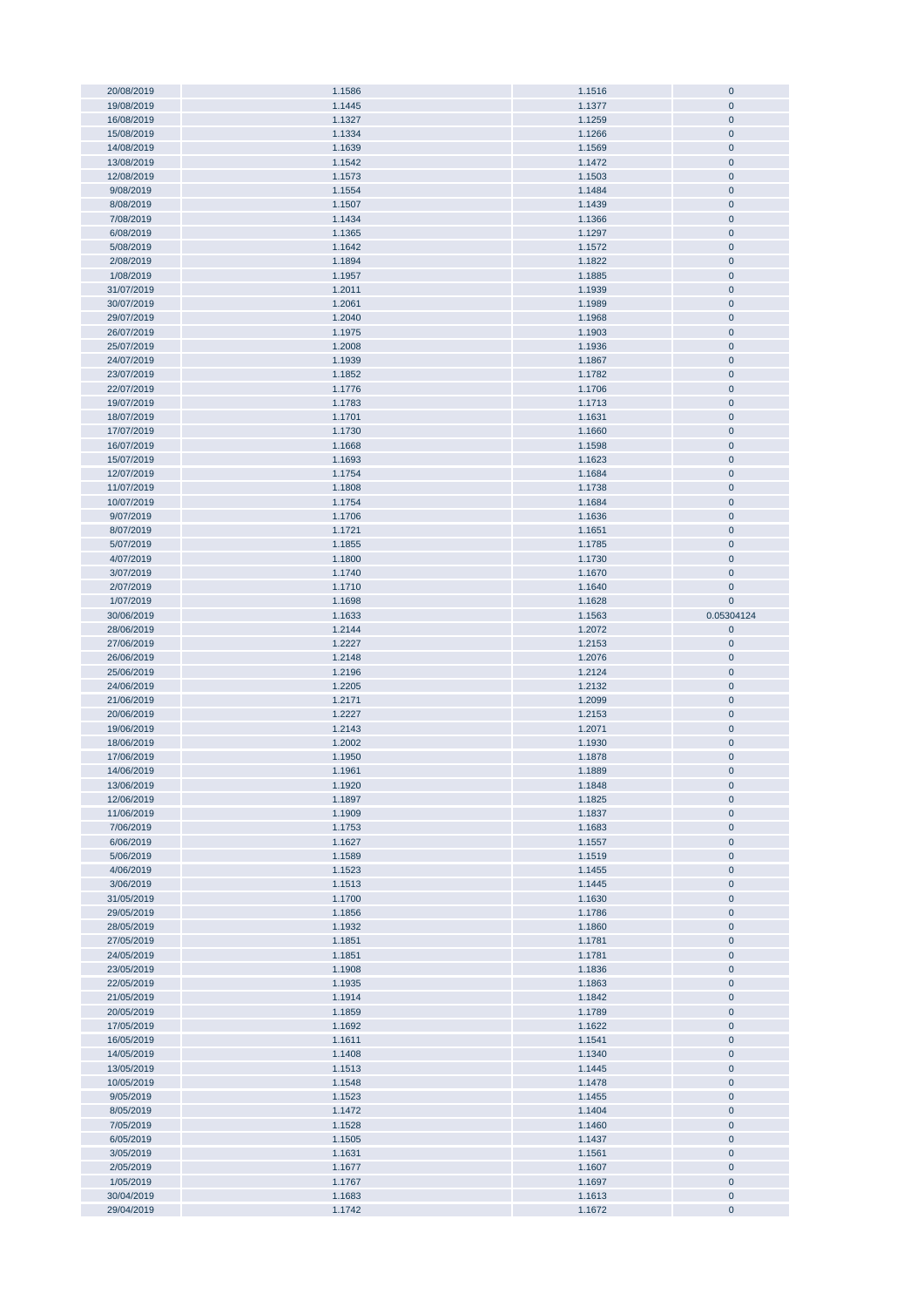| 26/04/2019 | 1.1788 | 1.1718 | $\bf{0}$    |
|------------|--------|--------|-------------|
| 24/04/2019 | 1.1808 | 1.1738 | $\pmb{0}$   |
|            |        |        |             |
| 23/04/2019 | 1.1691 | 1.1621 | $\pmb{0}$   |
| 18/04/2019 | 1.1564 | 1.1494 | $\pmb{0}$   |
| 17/04/2019 | 1.1558 | 1.1488 | $\pmb{0}$   |
| 16/04/2019 | 1.1603 |        | $\pmb{0}$   |
|            |        | 1.1533 |             |
| 15/04/2019 | 1.1559 | 1.1489 | $\pmb{0}$   |
| 12/04/2019 | 1.1558 | 1.1488 | $\pmb{0}$   |
| 11/04/2019 | 1.1466 | 1.1398 | $\pmb{0}$   |
| 10/04/2019 | 1.1500 |        | $\pmb{0}$   |
|            |        | 1.1432 |             |
| 9/04/2019  | 1.1508 | 1.1440 | $\pmb{0}$   |
| 8/04/2019  | 1.1493 | 1.1425 | $\pmb{0}$   |
| 5/04/2019  | 1.1406 | 1.1338 | $\pmb{0}$   |
|            |        |        |             |
| 4/04/2019  | 1.1500 | 1.1432 | $\pmb{0}$   |
| 3/04/2019  | 1.1601 | 1.1531 | $\pmb{0}$   |
| 2/04/2019  | 1.1524 | 1.1456 | $\pmb{0}$   |
| 1/04/2019  | 1.1468 | 1.1400 | $\pmb{0}$   |
|            |        |        |             |
| 29/03/2019 | 1.1402 | 1.1334 | $\pmb{0}$   |
| 28/03/2019 | 1.1388 | 1.1320 | $\pmb{0}$   |
| 27/03/2019 | 1.1323 | 1.1255 | $\pmb{0}$   |
|            |        |        |             |
| 26/03/2019 | 1.1315 | 1.1247 | $\pmb{0}$   |
| 25/03/2019 | 1.1303 | 1.1235 | $\pmb{0}$   |
| 22/03/2019 | 1.1451 | 1.1383 | $\pmb{0}$   |
| 21/03/2019 | 1.1392 | 1.1324 | $\pmb{0}$   |
|            |        |        |             |
| 20/03/2019 | 1.1402 | 1.1334 | $\pmb{0}$   |
| 19/03/2019 | 1.1424 | 1.1356 | $\pmb{0}$   |
| 18/03/2019 | 1.1418 | 1.1350 | $\pmb{0}$   |
|            |        |        |             |
| 15/03/2019 | 1.1383 | 1.1315 | $\pmb{0}$   |
| 14/03/2019 | 1.1381 | 1.1313 | $\pmb{0}$   |
| 13/03/2019 | 1.1327 | 1.1259 | $\pmb{0}$   |
| 12/03/2019 | 1.1361 | 1.1293 | $\pmb{0}$   |
|            |        |        |             |
| 11/03/2019 | 1.1377 | 1.1309 | $\pmb{0}$   |
| 8/03/2019  | 1.1446 | 1.1378 | $\pmb{0}$   |
| 7/03/2019  | 1.1559 | 1.1489 | $\pmb{0}$   |
| 6/03/2019  | 1.1474 | 1.1406 | $\pmb{0}$   |
|            |        |        |             |
| 5/03/2019  | 1.1391 | 1.1323 | $\pmb{0}$   |
| 4/03/2019  | 1.1435 | 1.1367 | $\pmb{0}$   |
| 1/03/2019  | 1.1382 | 1.1314 | $\pmb{0}$   |
|            |        |        |             |
| 28/02/2019 | 1.1328 | 1.1260 | $\pmb{0}$   |
| 27/02/2019 | 1.1296 | 1.1228 | $\pmb{0}$   |
| 26/02/2019 | 1.1253 | 1.1185 | $\pmb{0}$   |
| 25/02/2019 | 1.1343 | 1.1275 | $\pmb{0}$   |
|            |        |        |             |
| 22/02/2019 | 1.1286 | 1.1218 | $\pmb{0}$   |
| 21/02/2019 | 1.1232 | 1.1164 | $\pmb{0}$   |
| 20/02/2019 | 1.1144 | 1.1078 | $\pmb{0}$   |
| 19/02/2019 | 1.1152 | 1.1086 | $\pmb{0}$   |
|            |        |        |             |
| 18/02/2019 | 1.1093 | 1.1027 | $\pmb{0}$   |
| 15/02/2019 | 1.1038 | 1.0972 | $\pmb{0}$   |
| 14/02/2019 | 1.1026 | 1.0960 | $\pmb{0}$   |
|            |        |        |             |
| 13/02/2019 | 1.1035 | 1.0969 | $\mathbf 0$ |
| 12/02/2019 | 1.1025 | 1.0959 | $\pmb{0}$   |
| 11/02/2019 | 1.0977 | 1.0911 | $\pmb{0}$   |
| 8/02/2019  | 1.0992 | 1.0926 | $\pmb{0}$   |
|            |        |        |             |
| 7/02/2019  | 1.1056 | 1.0990 | $\pmb{0}$   |
| 6/02/2019  | 1.0917 | 1.0851 | $\pmb{0}$   |
| 5/02/2019  | 1.0886 | 1.0820 | $\pmb{0}$   |
| 4/02/2019  | 1.0682 | 1.0618 | $\pmb{0}$   |
|            |        |        |             |
| 1/02/2019  | 1.0623 | 1.0559 | $\pmb{0}$   |
| 31/01/2019 | 1.0636 | 1.0572 | $\pmb{0}$   |
| 30/01/2019 | 1.0661 | 1.0597 | $\pmb{0}$   |
| 29/01/2019 | 1.0638 | 1.0574 | $\pmb{0}$   |
|            |        |        |             |
| 25/01/2019 | 1.0696 | 1.0632 | $\pmb{0}$   |
| 24/01/2019 | 1.0607 | 1.0543 | $\pmb{0}$   |
| 23/01/2019 | 1.0575 | 1.0511 | $\pmb{0}$   |
| 22/01/2019 |        |        | $\pmb{0}$   |
|            | 1.0616 | 1.0552 |             |
| 21/01/2019 | 1.0667 | 1.0603 | $\pmb{0}$   |
| 18/01/2019 | 1.0628 | 1.0564 | $\pmb{0}$   |
| 17/01/2019 | 1.0565 | 1.0501 | $\pmb{0}$   |
|            |        |        |             |
| 16/01/2019 | 1.0554 | 1.0490 | $\pmb{0}$   |
| 15/01/2019 | 1.0514 | 1.0452 | $\pmb{0}$   |
| 14/01/2019 | 1.0445 | 1.0383 | $\pmb{0}$   |
| 11/01/2019 | 1.0449 | 1.0387 | $\pmb{0}$   |
|            |        |        |             |
| 10/01/2019 | 1.0473 | 1.0411 | $\pmb{0}$   |
| 9/01/2019  | 1.0489 | 1.0427 | $\pmb{0}$   |
| 8/01/2019  | 1.0368 | 1.0306 | $\pmb{0}$   |
| 7/01/2019  | 1.0290 | 1.0228 | $\pmb{0}$   |
|            |        |        |             |
| 4/01/2019  | 1.0173 | 1.0113 | $\pmb{0}$   |
| 3/01/2019  | 1.0218 | 1.0156 | $\pmb{0}$   |
| 2/01/2019  | 1.0072 | 1.0012 | $\pmb{0}$   |
| 31/12/2018 | 1.0235 |        | 0.02405234  |
|            |        | 1.0173 |             |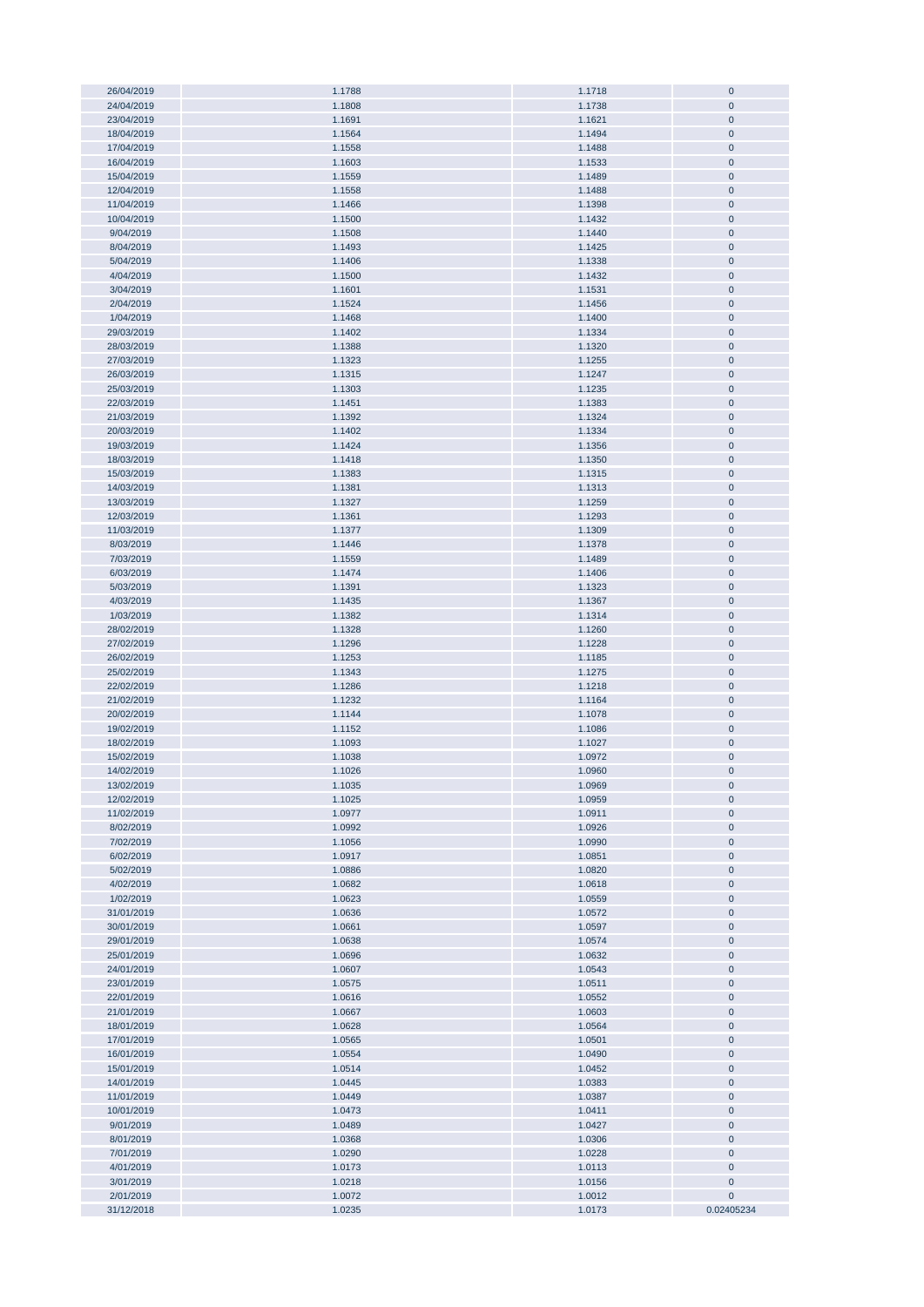| 28/12/2018 | 1.0471 | 1.0409 | $\pmb{0}$    |
|------------|--------|--------|--------------|
| 27/12/2018 | 1.0337 | 1.0275 | $\pmb{0}$    |
| 24/12/2018 | 1.0136 | 1.0076 | $\mathbf{0}$ |
|            |        |        |              |
| 21/12/2018 | 1.0094 | 1.0034 | $\pmb{0}$    |
| 20/12/2018 | 1.0148 | 1.0088 | $\pmb{0}$    |
| 19/12/2018 | 1.0308 | 1.0246 | $\pmb{0}$    |
|            |        |        |              |
| 18/12/2018 | 1.0344 | 1.0282 | $\pmb{0}$    |
| 17/12/2018 | 1.0485 | 1.0423 | $\pmb{0}$    |
| 14/12/2018 | 1.0390 | 1.0328 | $\pmb{0}$    |
|            |        |        |              |
| 13/12/2018 | 1.0498 | 1.0436 | $\pmb{0}$    |
| 12/12/2018 | 1.0470 | 1.0408 | $\pmb{0}$    |
| 11/12/2018 | 1.0311 | 1.0249 | $\pmb{0}$    |
|            |        |        |              |
| 10/12/2018 | 1.0272 | 1.0210 | $\pmb{0}$    |
| 7/12/2018  | 1.0505 | 1.0443 | $\pmb{0}$    |
| 6/12/2018  | 1.0440 | 1.0378 | $\pmb{0}$    |
|            |        | 1.0392 |              |
| 5/12/2018  | 1.0454 |        | $\pmb{0}$    |
| 4/12/2018  | 1.0577 | 1.0513 | $\pmb{0}$    |
| 3/12/2018  | 1.0686 | 1.0622 | $\pmb{0}$    |
| 30/11/2018 | 1.0482 | 1.0420 | $\pmb{0}$    |
|            |        |        |              |
| 29/11/2018 | 1.0663 | 1.0599 | $\mathbf 0$  |
| 28/11/2018 | 1.0587 | 1.0523 | $\pmb{0}$    |
| 27/11/2018 | 1.0607 | 1.0543 | $\pmb{0}$    |
|            |        |        |              |
| 26/11/2018 | 1.0487 | 1.0425 | $\pmb{0}$    |
| 23/11/2018 | 1.0579 | 1.0515 | $\pmb{0}$    |
| 22/11/2018 | 1.0534 | 1.0470 | $\pmb{0}$    |
| 21/11/2018 | 1.0449 | 1.0387 | $\pmb{0}$    |
|            |        |        |              |
| 20/11/2018 | 1.0561 | 1.0497 | $\pmb{0}$    |
| 19/11/2018 | 1.0667 | 1.0603 | $\pmb{0}$    |
| 16/11/2018 | 1.0667 | 1.0603 | $\pmb{0}$    |
|            |        |        |              |
| 15/11/2018 | 1.0679 | 1.0615 | $\pmb{0}$    |
| 14/11/2018 | 1.0651 | 1.0587 | $\pmb{0}$    |
| 13/11/2018 | 1.0844 | 1.0780 | $\pmb{0}$    |
|            |        |        |              |
| 12/11/2018 | 1.1037 | 1.0971 | $\pmb{0}$    |
| 9/11/2018  | 1.0981 | 1.0915 | $\pmb{0}$    |
| 8/11/2018  | 1.1014 | 1.0948 | $\pmb{0}$    |
| 7/11/2018  | 1.0955 | 1.0889 | $\pmb{0}$    |
|            |        |        |              |
| 6/11/2018  | 1.0906 | 1.0840 | $\pmb{0}$    |
| 5/11/2018  | 1.0812 | 1.0748 | $\pmb{0}$    |
| 2/11/2018  | 1.0903 | 1.0837 | $\pmb{0}$    |
| 1/11/2018  | 1.0862 | 1.0798 | $\pmb{0}$    |
|            |        |        |              |
| 31/10/2018 | 1.0832 | 1.0768 | $\pmb{0}$    |
| 30/10/2018 | 1.0767 | 1.0703 | $\bf{0}$     |
| 29/10/2018 | 1.0612 | 1.0548 | $\pmb{0}$    |
|            |        |        |              |
| 26/10/2018 | 1.0510 | 1.0448 | $\pmb{0}$    |
| 25/10/2018 | 1.0497 | 1.0435 | $\pmb{0}$    |
| 24/10/2018 | 1.0797 | 1.0733 | $\pmb{0}$    |
|            |        |        |              |
| 23/10/2018 | 1.0835 | 1.0771 | $\pmb{0}$    |
| 22/10/2018 | 1.0917 | 1.0851 | $\pmb{0}$    |
| 19/10/2018 | 1.0983 | 1.0917 | $\mathbf{0}$ |
|            |        |        | $\bf{0}$     |
| 18/10/2018 | 1.0991 | 1.0925 |              |
| 17/10/2018 | 1.1005 | 1.0939 | $\bf 0$      |
| 16/10/2018 | 1.0849 | 1.0785 | $\pmb{0}$    |
| 15/10/2018 | 1.0796 | 1.0732 | $\pmb{0}$    |
|            |        |        |              |
| 12/10/2018 | 1.0919 | 1.0853 | $\pmb{0}$    |
| 11/10/2018 | 1.0875 | 1.0809 | $\pmb{0}$    |
| 10/10/2018 | 1.1190 | 1.1124 | $\pmb{0}$    |
| 9/10/2018  | 1.1161 | 1.1095 | $\pmb{0}$    |
|            |        |        |              |
| 8/10/2018  | 1.1274 | 1.1206 | $\pmb{0}$    |
| 5/10/2018  | 1.1426 | 1.1358 | $\pmb{0}$    |
| 4/10/2018  | 1.1407 | 1.1339 | $\pmb{0}$    |
|            |        |        |              |
| 3/10/2018  | 1.1366 | 1.1298 | $\pmb{0}$    |
| 2/10/2018  | 1.1341 | 1.1273 | $\pmb{0}$    |
| 28/09/2018 | 1.1499 | 1.1431 | $\pmb{0}$    |
| 27/09/2018 | 1.1463 | 1.1395 | $\pmb{0}$    |
|            |        |        |              |
| 26/09/2018 | 1.1487 | 1.1419 | $\pmb{0}$    |
| 25/09/2018 | 1.1464 | 1.1396 | $\pmb{0}$    |
| 24/09/2018 | 1.1458 | 1.1390 | $\bf{0}$     |
|            |        |        |              |
| 21/09/2018 | 1.1477 | 1.1409 | $\pmb{0}$    |
| 20/09/2018 | 1.1438 | 1.1370 | $\pmb{0}$    |
| 19/09/2018 | 1.1454 | 1.1386 | $\pmb{0}$    |
| 18/09/2018 | 1.1387 | 1.1319 | $\pmb{0}$    |
|            |        |        |              |
| 17/09/2018 | 1.1439 | 1.1371 | $\pmb{0}$    |
| 14/09/2018 | 1.1408 | 1.1340 | $\pmb{0}$    |
| 13/09/2018 | 1.1338 | 1.1270 | $\pmb{0}$    |
|            |        |        |              |
| 12/09/2018 | 1.1403 | 1.1335 | $\pmb{0}$    |
| 11/09/2018 | 1.1408 | 1.1340 | $\pmb{0}$    |
| 10/09/2018 | 1.1348 | 1.1280 | $\pmb{0}$    |
| 7/09/2018  | 1.1352 | 1.1284 | $\pmb{0}$    |
|            |        |        |              |
| 6/09/2018  | 1.1398 | 1.1330 | $\pmb{0}$    |
| 5/09/2018  | 1.1525 | 1.1457 | $\pmb{0}$    |
|            |        |        |              |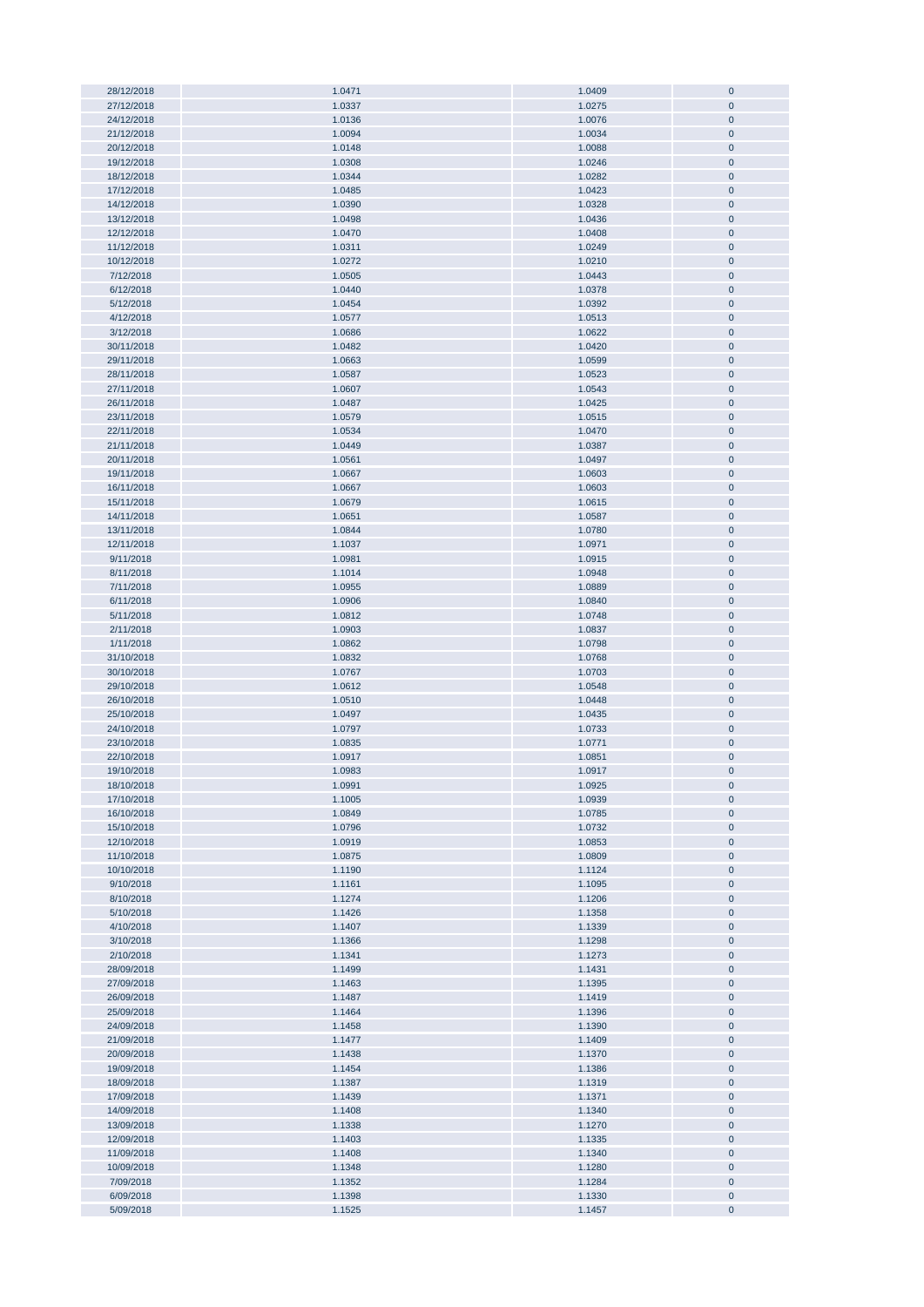| 4/09/2018  | 1.1618 | 1.1548 | $\mathbf 0$  |
|------------|--------|--------|--------------|
|            |        |        |              |
| 3/09/2018  | 1.1658 | 1.1588 | $\mathbf 0$  |
| 31/08/2018 | 1.1653 | 1.1583 | $\mathbf{0}$ |
| 30/08/2018 | 1.1684 | 1.1614 | $\pmb{0}$    |
|            |        |        |              |
| 29/08/2018 | 1.1704 | 1.1634 | $\pmb{0}$    |
| 28/08/2018 | 1.1637 | 1.1567 | $\pmb{0}$    |
| 27/08/2018 | 1.1554 | 1.1484 | $\mathbf{0}$ |
| 24/08/2018 |        | 1.1448 |              |
|            | 1.1516 |        | $\pmb{0}$    |
| 23/08/2018 | 1.1520 | 1.1452 | $\mathbf{0}$ |
| 22/08/2018 | 1.1537 | 1.1467 | $\pmb{0}$    |
| 21/08/2018 | 1.1553 | 1.1483 | $\mathbf{0}$ |
|            |        |        |              |
| 20/08/2018 | 1.1645 | 1.1575 | $\pmb{0}$    |
| 17/08/2018 | 1.1626 | 1.1556 | $\pmb{0}$    |
|            |        |        | $\pmb{0}$    |
| 16/08/2018 | 1.1586 | 1.1516 |              |
| 15/08/2018 | 1.1604 | 1.1534 | $\pmb{0}$    |
| 14/08/2018 | 1.1530 | 1.1462 | $\pmb{0}$    |
| 13/08/2018 | 1.1421 | 1.1353 | $\pmb{0}$    |
|            |        |        |              |
| 10/08/2018 | 1.1471 | 1.1403 | $\pmb{0}$    |
| 9/08/2018  | 1.1520 | 1.1452 | $\mathbf 0$  |
| 8/08/2018  | 1.1469 | 1.1401 | $\pmb{0}$    |
|            |        |        |              |
| 7/08/2018  | 1.1440 | 1.1372 | $\mathbf 0$  |
| 6/08/2018  | 1.1481 | 1.1413 | $\pmb{0}$    |
| 3/08/2018  | 1.1411 | 1.1343 | $\mathbf 0$  |
|            |        |        |              |
| 2/08/2018  | 1.1413 | 1.1345 | $\mathbf 0$  |
| 1/08/2018  | 1.1467 | 1.1399 | $\pmb{0}$    |
| 31/07/2018 | 1.1487 | 1.1419 | $\pmb{0}$    |
|            |        |        |              |
| 30/07/2018 | 1.1478 | 1.1410 | $\pmb{0}$    |
| 27/07/2018 | 1.1525 | 1.1457 | $\mathbf 0$  |
| 26/07/2018 | 1.1416 | 1.1348 | $\pmb{0}$    |
|            |        |        |              |
| 25/07/2018 | 1.1435 | 1.1367 | $\pmb{0}$    |
| 24/07/2018 | 1.1468 | 1.1400 | $\pmb{0}$    |
| 23/07/2018 | 1.1382 | 1.1314 | $\mathbf{0}$ |
| 20/07/2018 | 1.1485 | 1.1417 | $\mathbf 0$  |
|            |        |        |              |
| 19/07/2018 | 1.1435 | 1.1367 | $\pmb{0}$    |
| 18/07/2018 | 1.1429 | 1.1361 | $\pmb{0}$    |
| 17/07/2018 | 1.1346 | 1.1278 | $\pmb{0}$    |
|            |        |        |              |
| 16/07/2018 | 1.1416 | 1.1348 | $\pmb{0}$    |
| 13/07/2018 | 1.1480 | 1.1412 | $\pmb{0}$    |
| 12/07/2018 | 1.1475 | 1.1407 | $\pmb{0}$    |
|            |        |        |              |
| 11/07/2018 | 1.1370 | 1.1302 | $\pmb{0}$    |
| 10/07/2018 | 1.1453 | 1.1385 | $\pmb{0}$    |
| 9/07/2018  | 1.1516 | 1.1448 | $\mathbf 0$  |
|            |        |        |              |
| 6/07/2018  | 1.1495 | 1.1427 | $\pmb{0}$    |
| 5/07/2018  | 1.1403 | 1.1335 | $\mathbf 0$  |
| 4/07/2018  | 1.1347 | 1.1279 | $\mathbf 0$  |
|            |        |        |              |
| 3/07/2018  | 1.1391 | 1.1323 | $\mathbf 0$  |
| 2/07/2018  | 1.1348 | 1.1280 | $\mathbf 0$  |
| 30/06/2018 | 1.1383 | 1.1315 | 0.0569735    |
| 29/06/2018 | 1.1955 | 1.1883 | $\mathbf 0$  |
|            |        |        |              |
| 28/06/2018 | 1.1992 | 1.1920 | $\mathbf 0$  |
| 27/06/2018 | 1.1932 | 1.1860 | $\pmb{0}$    |
| 26/06/2018 | 1.1915 | 1.1843 | $\mathbf 0$  |
|            |        |        |              |
| 25/06/2018 | 1.1946 | 1.1874 | $\pmb{0}$    |
| 22/06/2018 | 1.1968 | 1.1896 | $\mathbf 0$  |
| 21/06/2018 | 1.1995 | 1.1923 | $\pmb{0}$    |
|            |        |        |              |
| 20/06/2018 | 1.1876 | 1.1804 | $\pmb{0}$    |
| 19/06/2018 | 1.1712 | 1.1642 | $\pmb{0}$    |
| 18/06/2018 | 1.1704 | 1.1634 | $\pmb{0}$    |
| 15/06/2018 | 1.1685 |        |              |
|            |        |        |              |
|            |        | 1.1615 | $\pmb{0}$    |
| 14/06/2018 | 1.1542 | 1.1472 | $\pmb{0}$    |
| 13/06/2018 | 1.1547 | 1.1477 | $\pmb{0}$    |
| 12/06/2018 |        |        | $\pmb{0}$    |
|            | 1.1608 | 1.1538 |              |
| 8/06/2018  | 1.1577 | 1.1507 | $\pmb{0}$    |
| 7/06/2018  | 1.1603 | 1.1533 | $\pmb{0}$    |
| 6/06/2018  | 1.1542 | 1.1472 | $\pmb{0}$    |
|            |        |        |              |
| 5/06/2018  | 1.1494 | 1.1426 | $\pmb{0}$    |
| 4/06/2018  | 1.1563 | 1.1493 | $\pmb{0}$    |
| 1/06/2018  | 1.1478 | 1.1410 | $\pmb{0}$    |
| 31/05/2018 | 1.1526 | 1.1458 | $\pmb{0}$    |
|            |        |        |              |
| 30/05/2018 | 1.1473 | 1.1405 | $\pmb{0}$    |
| 29/05/2018 | 1.1539 | 1.1469 | $\mathbf 0$  |
| 28/05/2018 | 1.1530 | 1.1462 | $\mathbf 0$  |
|            |        |        |              |
| 25/05/2018 | 1.1564 | 1.1494 | $\mathbf 0$  |
| 24/05/2018 | 1.1583 | 1.1513 | $\mathbf 0$  |
| 23/05/2018 | 1.1568 | 1.1498 | $\mathbf 0$  |
|            |        |        |              |
| 22/05/2018 | 1.1585 | 1.1515 | $\mathbf 0$  |
| 21/05/2018 | 1.1671 | 1.1601 | $\mathbf 0$  |
| 18/05/2018 | 1.1668 | 1.1598 | $\mathbf 0$  |
| 17/05/2018 | 1.1692 | 1.1622 | $\pmb{0}$    |
| 16/05/2018 | 1.1705 | 1.1635 | $\mathbf 0$  |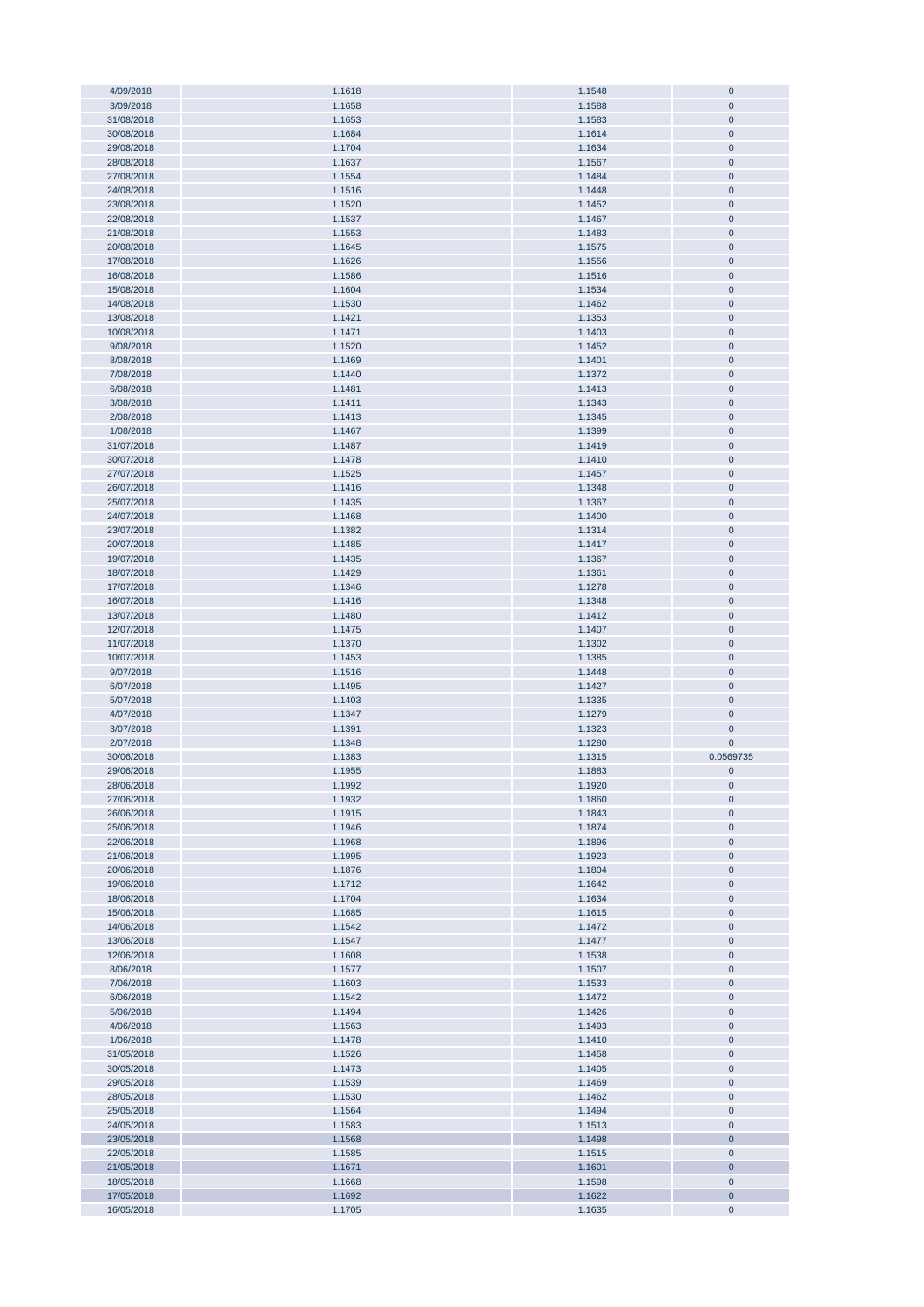| 15/05/2018 | 1.1676 | 1.1606 | $\mathbf{0}$   |
|------------|--------|--------|----------------|
| 14/05/2018 | 1.1698 | 1.1628 | $\mathbf 0$    |
| 11/05/2018 | 1.1642 | 1.1572 | $\mathbf{0}$   |
| 10/05/2018 | 1.1656 | 1.1586 | $\pmb{0}$      |
|            |        |        |                |
| 9/05/2018  | 1.1614 | 1.1544 | $\bf 0$        |
| 8/05/2018  | 1.1574 | 1.1504 | $\pmb{0}$      |
| 7/05/2018  | 1.1565 | 1.1495 | $\pmb{0}$      |
| 4/05/2018  | 1.1547 | 1.1477 | $\pmb{0}$      |
| 3/05/2018  | 1.1610 | 1.1540 | $\pmb{0}$      |
|            |        |        |                |
| 2/05/2018  | 1.1540 | 1.1470 | $\pmb{0}$      |
| 1/05/2018  | 1.1481 | 1.1413 | $\pmb{0}$      |
| 30/04/2018 | 1.1422 | 1.1354 | $\pmb{0}$      |
| 27/04/2018 | 1.1362 | 1.1294 | $\pmb{0}$      |
|            |        |        |                |
| 26/04/2018 | 1.1275 | 1.1207 | $\pmb{0}$      |
| 24/04/2018 | 1.1288 | 1.1220 | $\pmb{0}$      |
| 23/04/2018 | 1.1190 | 1.1124 | $\pmb{0}$      |
| 20/04/2018 | 1.1149 | 1.1083 | $\pmb{0}$      |
|            |        |        |                |
| 19/04/2018 | 1.1183 | 1.1117 | $\pmb{0}$      |
| 18/04/2018 | 1.1141 | 1.1075 | $\pmb{0}$      |
| 17/04/2018 | 1.1120 | 1.1054 | $\pmb{0}$      |
| 16/04/2018 | 1.1122 | 1.1056 | $\pmb{0}$      |
|            |        |        |                |
| 13/04/2018 | 1.1092 | 1.1026 | $\pmb{0}$      |
| 12/04/2018 | 1.1072 | 1.1006 | $\bf 0$        |
| 11/04/2018 | 1.1100 | 1.1034 | $\pmb{0}$      |
| 10/04/2018 | 1.1135 | 1.1069 | $\bf 0$        |
| 9/04/2018  | 1.1038 | 1.0972 | $\pmb{0}$      |
|            |        |        |                |
| 6/04/2018  | 1.0988 | 1.0922 | $\bf 0$        |
| 5/04/2018  | 1.0994 | 1.0928 | $\pmb{0}$      |
| 4/04/2018  | 1.0924 | 1.0858 | $\pmb{0}$      |
| 3/04/2018  | 1.0912 | 1.0846 | $\pmb{0}$      |
|            |        |        |                |
| 29/03/2018 | 1.0913 | 1.0847 | $\pmb{0}$      |
| 28/03/2018 | 1.0979 | 1.0913 | $\pmb{0}$      |
| 27/03/2018 | 1.1045 | 1.0979 | $\pmb{0}$      |
| 26/03/2018 | 1.0970 | 1.0904 | $\pmb{0}$      |
| 23/03/2018 | 1.1024 | 1.0958 | $\pmb{0}$      |
|            |        |        |                |
| 22/03/2018 | 1.1235 | 1.1167 | $\pmb{0}$      |
| 21/03/2018 | 1.1244 | 1.1176 | $\pmb{0}$      |
| 20/03/2018 | 1.1221 | 1.1153 | $\pmb{0}$      |
| 19/03/2018 | 1.1272 | 1.1204 | $\pmb{0}$      |
|            |        |        |                |
| 16/03/2018 | 1.1239 | 1.1171 | $\pmb{0}$      |
| 15/03/2018 | 1.1212 | 1.1144 | $\pmb{0}$      |
| 14/03/2018 | 1.1253 | 1.1185 | $\pmb{0}$      |
| 13/03/2018 | 1.1318 | 1.1250 | $\pmb{0}$      |
|            |        |        |                |
| 12/03/2018 | 1.1340 | 1.1272 | $\pmb{0}$      |
| 9/03/2018  | 1.1264 | 1.1196 | $\pmb{0}$      |
| 8/03/2018  | 1.1218 | 1.1150 | $\pmb{0}$      |
| 7/03/2018  | 1.1109 | 1.1043 | $\bf{0}$       |
|            |        |        |                |
| 6/03/2018  | 1.1224 | 1.1156 | $\mathbf 0$    |
| 5/03/2018  | 1.1097 | 1.1031 | $\overline{0}$ |
| 2/03/2018  | 1.1162 | 1.1096 | $\pmb{0}$      |
| 1/03/2018  | 1.1246 | 1.1178 | $\bf 0$        |
| 28/02/2018 | 1.1300 | 1.1232 | $\pmb{0}$      |
|            |        |        |                |
| 27/02/2018 | 1.1360 | 1.1292 | $\pmb{0}$      |
| 26/02/2018 | 1.1310 | 1.1242 | $\pmb{0}$      |
| 23/02/2018 | 1.1211 | 1.1143 | $\pmb{0}$      |
| 22/02/2018 | 1.1129 | 1.1063 | $\pmb{0}$      |
|            |        |        |                |
| 21/02/2018 | 1.1118 | 1.1052 | $\pmb{0}$      |
| 20/02/2018 | 1.1105 | 1.1039 | $\pmb{0}$      |
| 19/02/2018 | 1.1065 | 1.0999 | $\pmb{0}$      |
| 16/02/2018 | 1.1026 | 1.0960 | $\pmb{0}$      |
| 15/02/2018 | 1.1030 | 1.0964 | $\pmb{0}$      |
|            |        |        |                |
| 14/02/2018 | 1.0897 | 1.0831 | $\pmb{0}$      |
| 13/02/2018 | 1.0871 | 1.0805 | $\pmb{0}$      |
| 12/02/2018 | 1.0790 | 1.0726 | $\pmb{0}$      |
| 9/02/2018  | 1.0824 | 1.0760 | $\pmb{0}$      |
| 8/02/2018  | 1.0920 | 1.0854 | $\pmb{0}$      |
|            |        |        |                |
| 7/02/2018  | 1.0913 | 1.0847 | $\pmb{0}$      |
| 6/02/2018  | 1.0830 | 1.0766 | $\pmb{0}$      |
| 5/02/2018  | 1.1189 | 1.1123 | $\bf 0$        |
| 2/02/2018  | 1.1367 | 1.1299 | $\pmb{0}$      |
|            |        |        |                |
| 1/02/2018  | 1.1301 | 1.1233 | $\bf 0$        |
| 31/01/2018 | 1.1202 | 1.1135 | $\pmb{0}$      |
| 30/01/2018 | 1.1188 | 1.1122 | $\bf 0$        |
| 29/01/2018 | 1.1286 | 1.1218 | $\pmb{0}$      |
|            |        |        |                |
| 25/01/2018 | 1.1247 | 1.1179 | $\bf 0$        |
| 24/01/2018 | 1.1268 | 1.1200 | $\pmb{0}$      |
| 23/01/2018 | 1.1213 | 1.1145 | $\pmb{0}$      |
| 22/01/2018 | 1.1137 | 1.1071 | $\pmb{0}$      |
| 19/01/2018 | 1.1146 | 1.1080 | $\pmb{0}$      |
|            |        |        |                |
| 18/01/2018 | 1.1158 | 1.1092 | $\pmb{0}$      |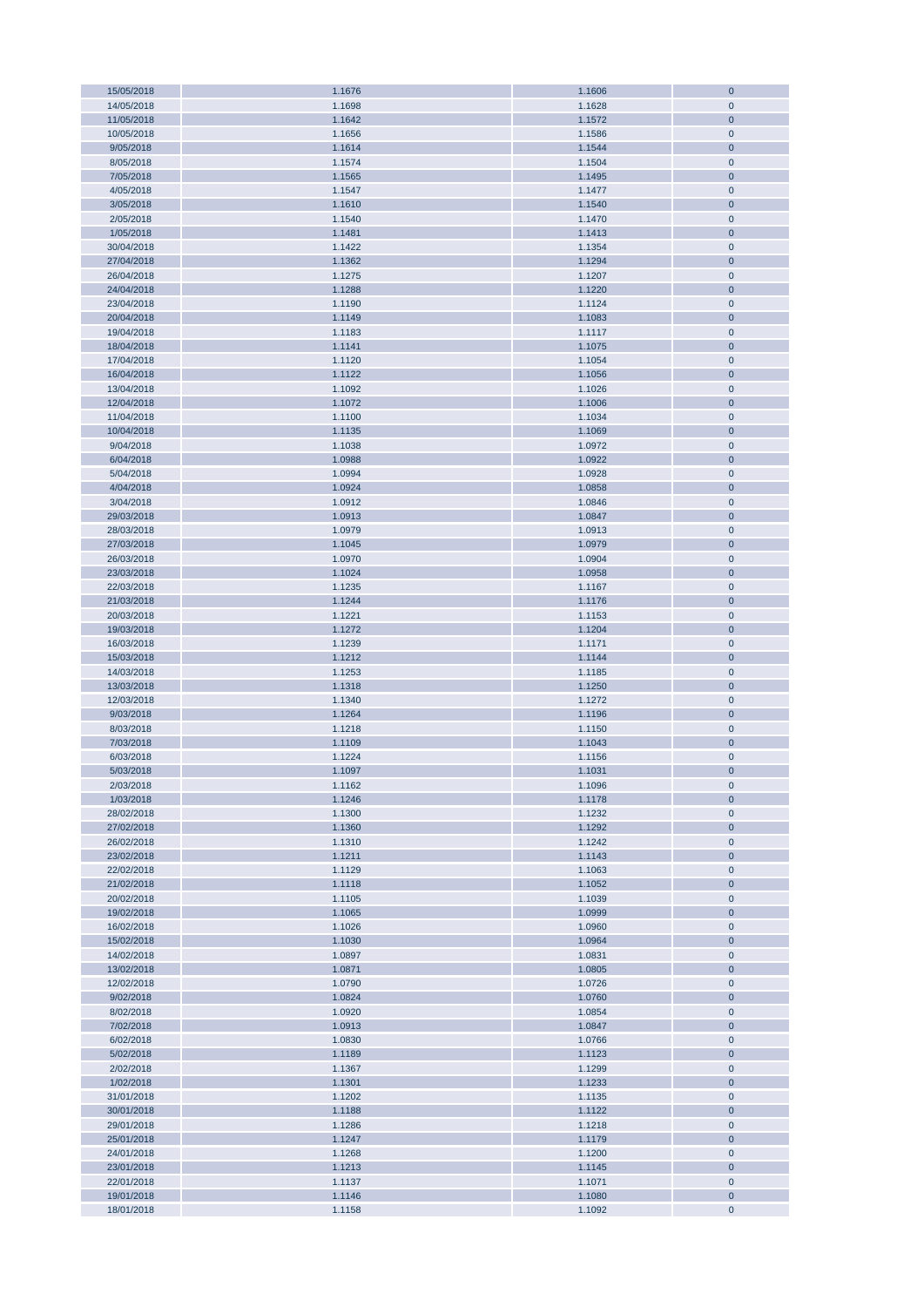| 17/01/2018 | 1.1144 | 1.1078 | $\bf 0$        |
|------------|--------|--------|----------------|
| 16/01/2018 | 1.1214 | 1.1146 | $\mathbf 0$    |
| 15/01/2018 | 1.1258 | 1.1190 | $\bf 0$        |
|            |        |        |                |
| 12/01/2018 | 1.1246 | 1.1178 | $\pmb{0}$      |
| 11/01/2018 | 1.1227 | 1.1159 | $\bf 0$        |
| 10/01/2018 | 1.1294 | 1.1226 | $\pmb{0}$      |
| 9/01/2018  | 1.1369 | 1.1301 | $\mathbf 0$    |
|            |        |        |                |
| 8/01/2018  | 1.1376 | 1.1308 | $\mathbf 0$    |
| 5/01/2018  | 1.1374 | 1.1306 | $\mathbf 0$    |
| 4/01/2018  | 1.1290 | 1.1222 | $\mathbf 0$    |
| 3/01/2018  | 1.1273 | 1.1205 | $\mathbf 0$    |
|            |        |        |                |
| 2/01/2018  | 1.1259 | 1.1191 | $\mathbf 0$    |
| 29/12/2017 | 1.1267 | 1.1199 | 0.02206093     |
| 28/12/2017 | 1.1520 | 1.1452 | $\pmb{0}$      |
| 27/12/2017 | 1.1478 | 1.1410 | $\mathbf 0$    |
|            |        |        |                |
| 22/12/2017 | 1.1472 | 1.1404 | $\mathbf 0$    |
| 21/12/2017 | 1.1452 | 1.1384 | $\mathbf 0$    |
| 20/12/2017 | 1.1480 | 1.1412 | $\pmb{0}$      |
| 19/12/2017 | 1.1466 | 1.1398 | $\mathbf 0$    |
|            |        |        |                |
| 18/12/2017 | 1.1403 | 1.1335 | $\pmb{0}$      |
| 15/12/2017 | 1.1336 | 1.1268 | $\overline{0}$ |
| 14/12/2017 | 1.1356 | 1.1288 | $\pmb{0}$      |
| 13/12/2017 | 1.1365 | 1.1297 | $\mathbf 0$    |
| 12/12/2017 | 1.1366 | 1.1298 | $\pmb{0}$      |
|            |        |        |                |
| 11/12/2017 | 1.1316 | 1.1248 | $\bf 0$        |
| 8/12/2017  | 1.1291 | 1.1223 | $\pmb{0}$      |
| 7/12/2017  | 1.1250 | 1.1182 | $\bf 0$        |
| 6/12/2017  | 1.1174 | 1.1108 | $\pmb{0}$      |
|            |        |        |                |
| 5/12/2017  | 1.1201 | 1.1134 | $\bf 0$        |
| 4/12/2017  | 1.1267 | 1.1199 | $\pmb{0}$      |
| 1/12/2017  | 1.1285 | 1.1217 | $\mathbf 0$    |
| 30/11/2017 | 1.1254 | 1.1186 | $\pmb{0}$      |
|            |        |        |                |
| 29/11/2017 | 1.1335 | 1.1267 | $\mathbf 0$    |
| 28/11/2017 | 1.1290 | 1.1222 | $\pmb{0}$      |
| 27/11/2017 | 1.1310 | 1.1242 | $\mathbf 0$    |
| 24/11/2017 | 1.1299 | 1.1231 | $\pmb{0}$      |
|            |        |        |                |
| 23/11/2017 | 1.1327 | 1.1259 | $\mathbf 0$    |
| 22/11/2017 | 1.1332 | 1.1264 | $\pmb{0}$      |
| 21/11/2017 | 1.1299 | 1.1231 | $\mathbf 0$    |
| 20/11/2017 | 1.1247 | 1.1179 | $\pmb{0}$      |
|            |        |        |                |
| 17/11/2017 | 1.1263 | 1.1195 | $\mathbf 0$    |
| 16/11/2017 | 1.1219 | 1.1151 | $\mathbf 0$    |
| 15/11/2017 | 1.1210 | 1.1142 | $\mathbf 0$    |
| 14/11/2017 | 1.1264 | 1.1196 | $\mathbf 0$    |
|            |        |        |                |
| 13/11/2017 | 1.1361 | 1.1293 | $\overline{0}$ |
| 10/11/2017 | 1.1327 | 1.1259 | $\pmb{0}$      |
| 9/11/2017  | 1.1360 | 1.1292 | $\pmb{0}$      |
| 8/11/2017  | 1.1259 | 1.1191 | $\pmb{0}$      |
|            |        |        |                |
| 7/11/2017  | 1.1265 | 1.1197 | $\mathbf 0$    |
| 6/11/2017  | 1.1158 | 1.1092 | $\mathbf 0$    |
| 3/11/2017  | 1.1144 | 1.1078 | $\bf 0$        |
| 2/11/2017  | 1.1078 | 1.1012 | $\mathbf 0$    |
|            |        |        | $\mathbf 0$    |
| 1/11/2017  | 1.1098 | 1.1032 |                |
| 31/10/2017 | 1.1039 | 1.0973 | $\pmb{0}$      |
| 30/10/2017 | 1.1066 | 1.1000 | $\mathbf 0$    |
| 27/10/2017 | 1.1020 | 1.0954 | $\mathbf 0$    |
| 26/10/2017 | 1.1031 | 1.0965 | $\mathbf 0$    |
|            |        |        |                |
| 25/10/2017 | 1.1005 | 1.0939 | $\mathbf 0$    |
| 24/10/2017 | 1.0964 | 1.0898 | $\mathbf 0$    |
| 23/10/2017 | 1.0957 | 1.0891 | $\pmb{0}$      |
| 20/10/2017 | 1.0972 | 1.0906 | $\mathbf 0$    |
| 19/10/2017 | 1.0954 | 1.0888 | $\pmb{0}$      |
|            |        |        |                |
| 18/10/2017 | 1.0931 | 1.0865 | $\mathbf 0$    |
| 17/10/2017 | 1.0947 | 1.0881 | $\mathbf 0$    |
| 16/10/2017 | 1.0888 | 1.0822 | $\mathbf 0$    |
| 13/10/2017 | 1.0832 | 1.0768 | $\pmb{0}$      |
| 12/10/2017 | 1.0798 |        | $\mathbf 0$    |
|            |        | 1.0734 |                |
| 11/10/2017 | 1.0749 | 1.0685 | $\mathbf 0$    |
| 10/10/2017 | 1.0684 | 1.0620 | $\overline{0}$ |
| 9/10/2017  | 1.0701 | 1.0637 | $\pmb{0}$      |
| 6/10/2017  | 1.0651 | 1.0587 | $\overline{0}$ |
|            |        |        |                |
| 5/10/2017  | 1.0537 | 1.0473 | $\pmb{0}$      |
| 4/10/2017  | 1.0550 | 1.0486 | $\bf 0$        |
| 3/10/2017  | 1.0630 | 1.0566 | $\pmb{0}$      |
| 29/09/2017 | 1.0596 | 1.0532 | $\bf 0$        |
|            |        |        |                |
| 28/09/2017 | 1.0570 | 1.0506 | $\pmb{0}$      |
| 27/09/2017 | 1.0558 | 1.0494 | $\mathbf 0$    |
| 26/09/2017 | 1.0576 | 1.0512 | $\mathbf 0$    |
| 25/09/2017 | 1.0599 | 1.0535 | $\mathbf 0$    |
|            |        |        |                |
| 22/09/2017 | 1.0577 | 1.0513 | $\mathbf 0$    |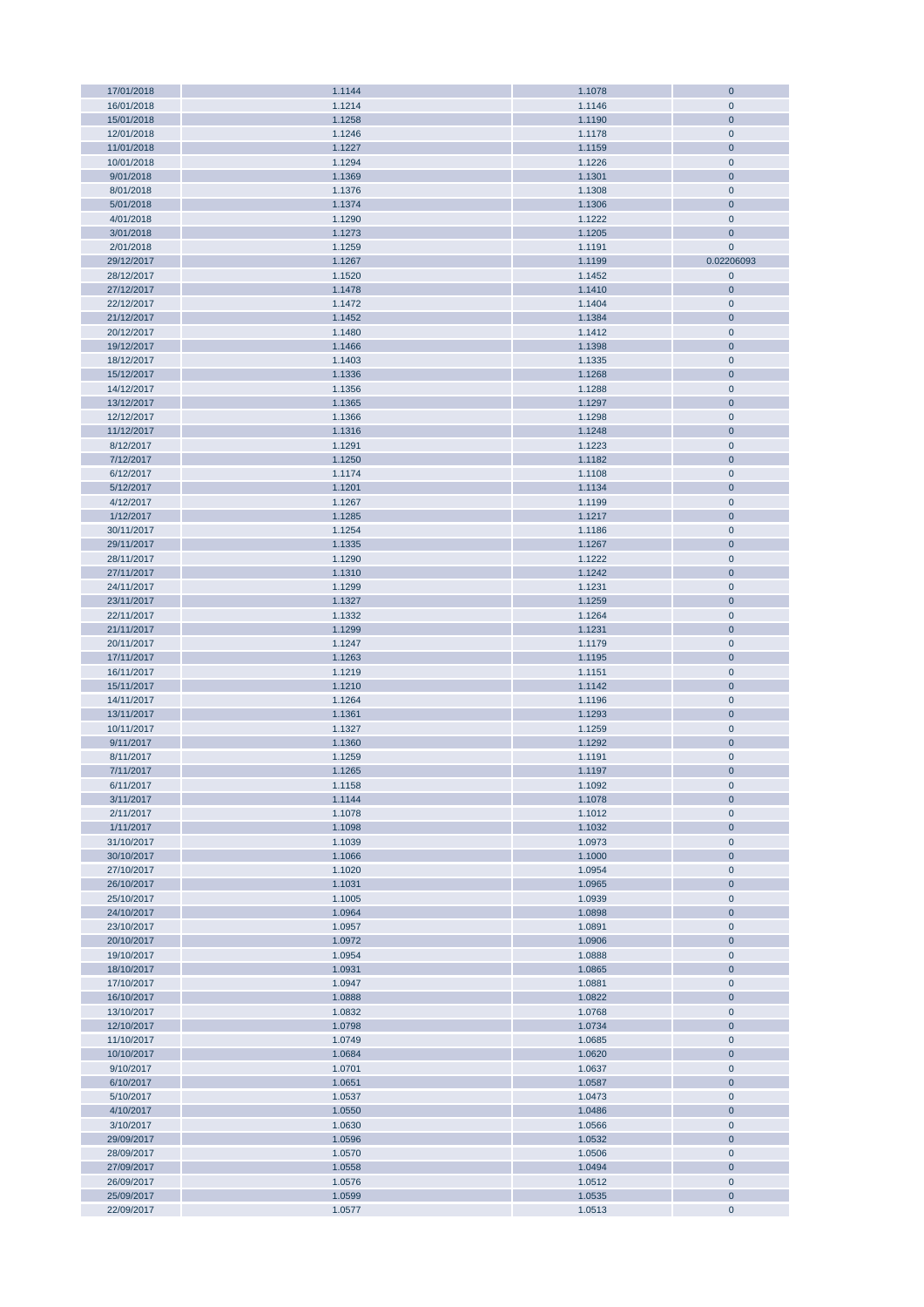| 21/09/2017 | 1.0515 | 1.0453 | $\mathbf 0$    |
|------------|--------|--------|----------------|
| 20/09/2017 | 1.0616 | 1.0552 | $\mathbf 0$    |
| 19/09/2017 | 1.0625 | 1.0561 | $\mathbf 0$    |
| 18/09/2017 | 1.0629 | 1.0565 | $\mathbf 0$    |
|            |        |        |                |
| 15/09/2017 | 1.0566 | 1.0502 | $\mathbf 0$    |
| 14/09/2017 | 1.0654 | 1.0590 | $\mathbf 0$    |
| 13/09/2017 | 1.0657 | 1.0593 | $\mathbf 0$    |
| 12/09/2017 | 1.0654 | 1.0590 | $\mathbf 0$    |
|            |        |        |                |
| 11/09/2017 | 1.0574 | 1.0510 | $\bf 0$        |
| 8/09/2017  | 1.0488 | 1.0426 | $\mathbf 0$    |
| 7/09/2017  | 1.0512 | 1.0450 | $\mathbf 0$    |
| 6/09/2017  | 1.0513 | 1.0451 | $\mathbf 0$    |
| 5/09/2017  | 1.0556 | 1.0492 | $\bf 0$        |
|            |        |        |                |
| 4/09/2017  | 1.0538 | 1.0474 | $\pmb{0}$      |
| 1/09/2017  | 1.0576 | 1.0512 | $\mathbf 0$    |
| 31/08/2017 | 1.0553 | 1.0489 | $\mathbf 0$    |
| 30/08/2017 | 1.0463 | 1.0401 | $\mathbf 0$    |
|            |        |        |                |
| 29/08/2017 | 1.0441 | 1.0379 | $\mathbf 0$    |
| 28/08/2017 | 1.0505 | 1.0443 | $\mathbf 0$    |
| 25/08/2017 | 1.0553 | 1.0489 | $\mathbf 0$    |
| 24/08/2017 | 1.0554 | 1.0490 | $\mathbf 0$    |
|            | 1.0538 | 1.0474 | $\mathbf 0$    |
| 23/08/2017 |        |        |                |
| 22/08/2017 | 1.0583 | 1.0519 | $\mathbf 0$    |
| 21/08/2017 | 1.0523 | 1.0461 | $\mathbf 0$    |
| 18/08/2017 | 1.0549 | 1.0485 | $\mathbf 0$    |
| 17/08/2017 | 1.0627 | 1.0563 | $\pmb{0}$      |
|            |        |        |                |
| 16/08/2017 | 1.0613 | 1.0549 | $\mathbf 0$    |
| 15/08/2017 | 1.0540 | 1.0476 | $\mathbf 0$    |
| 14/08/2017 | 1.0489 | 1.0427 | $\mathbf 0$    |
| 11/08/2017 | 1.0419 | 1.0357 | $\mathbf 0$    |
|            |        |        |                |
| 10/08/2017 | 1.0539 | 1.0475 | $\overline{0}$ |
| 9/08/2017  | 1.0550 | 1.0486 | $\mathbf 0$    |
| 8/08/2017  | 1.0501 | 1.0439 | $\overline{0}$ |
| 7/08/2017  | 1.0565 | 1.0501 | $\pmb{0}$      |
| 4/08/2017  | 1.0470 | 1.0408 | $\mathbf 0$    |
|            |        |        |                |
| 3/08/2017  | 1.0479 | 1.0417 | $\pmb{0}$      |
| 2/08/2017  | 1.0487 | 1.0425 | $\mathbf 0$    |
| 1/08/2017  | 1.0542 | 1.0478 | $\pmb{0}$      |
| 31/07/2017 | 1.0459 | 1.0397 | $\mathbf 0$    |
|            |        |        |                |
| 28/07/2017 | 1.0432 | 1.0370 | $\mathbf 0$    |
| 27/07/2017 | 1.0609 | 1.0545 | $\mathbf 0$    |
| 26/07/2017 | 1.0599 | 1.0535 | $\mathbf 0$    |
| 25/07/2017 | 1.0491 | 1.0429 | $\mathbf 0$    |
| 24/07/2017 | 1.0408 | 1.0346 | $\mathbf 0$    |
|            |        |        |                |
| 21/07/2017 | 1.0483 | 1.0421 | $\mathbf 0$    |
| 20/07/2017 | 1.0566 | 1.0502 | $\mathbf 0$    |
| 19/07/2017 | 1.0498 | 1.0436 | $\mathbf 0$    |
| 18/07/2017 | 1.0408 | 1.0346 | $\mathbf 0$    |
|            |        |        |                |
| 17/07/2017 | 1.0542 | 1.0478 | $\overline{0}$ |
| 14/07/2017 | 1.0552 | 1.0488 | $\mathbf 0$    |
| 13/07/2017 | 1.0502 | 1.0440 | $\bf 0$        |
| 12/07/2017 | 1.0363 | 1.0301 | $\mathbf 0$    |
| 11/07/2017 | 1.0474 | 1.0412 | $\pmb{0}$      |
|            |        |        |                |
| 10/07/2017 | 1.0464 | 1.0402 | $\pmb{0}$      |
| 7/07/2017  | 1.0426 | 1.0364 | $\pmb{0}$      |
| 6/07/2017  | 1.0519 | 1.0457 | $\pmb{0}$      |
| 5/07/2017  | 1.0517 | 1.0455 | $\bf 0$        |
| 4/07/2017  | 1.0554 | 1.0490 | $\pmb{0}$      |
|            |        |        |                |
| 3/07/2017  | 1.0374 | 1.0312 | $\mathbf{0}$   |
| 30/06/2017 | 1.0452 | 1.0390 | 0.07108049     |
| 29/06/2017 | 1.1365 | 1.1297 | $\bf{0}$       |
| 28/06/2017 | 1.1196 | 1.1130 | $\pmb{0}$      |
|            | 1.1100 | 1.1034 |                |
| 27/06/2017 |        |        | $\mathbf 0$    |
| 26/06/2017 | 1.1119 | 1.1053 | $\pmb{0}$      |
| 23/06/2017 | 1.1117 | 1.1051 | $\mathbf 0$    |
| 22/06/2017 | 1.1118 | 1.1052 | $\mathbf 0$    |
| 21/06/2017 | 1.1035 | 1.0969 | $\mathbf 0$    |
|            |        |        |                |
| 20/06/2017 | 1.1216 | 1.1148 | $\pmb{0}$      |
| 19/06/2017 | 1.1311 | 1.1243 | $\mathbf 0$    |
| 16/06/2017 | 1.1251 | 1.1183 | $\pmb{0}$      |
| 15/06/2017 | 1.1235 | 1.1167 | $\mathbf 0$    |
| 14/06/2017 | 1.1397 | 1.1329 | $\pmb{0}$      |
|            |        |        |                |
| 13/06/2017 | 1.1263 | 1.1195 | $\mathbf 0$    |
| 9/06/2017  | 1.1063 | 1.0997 | $\pmb{0}$      |
| 8/06/2017  | 1.1069 | 1.1003 | $\bf 0$        |
| 7/06/2017  | 1.1043 | 1.0977 | $\pmb{0}$      |
|            |        |        |                |
| 6/06/2017  | 1.1038 | 1.0972 | $\bf 0$        |
| 5/06/2017  | 1.1211 | 1.1143 | $\pmb{0}$      |
| 2/06/2017  | 1.1282 | 1.1214 | $\mathbf 0$    |
| 1/06/2017  | 1.1178 | 1.1112 | $\pmb{0}$      |
|            |        |        |                |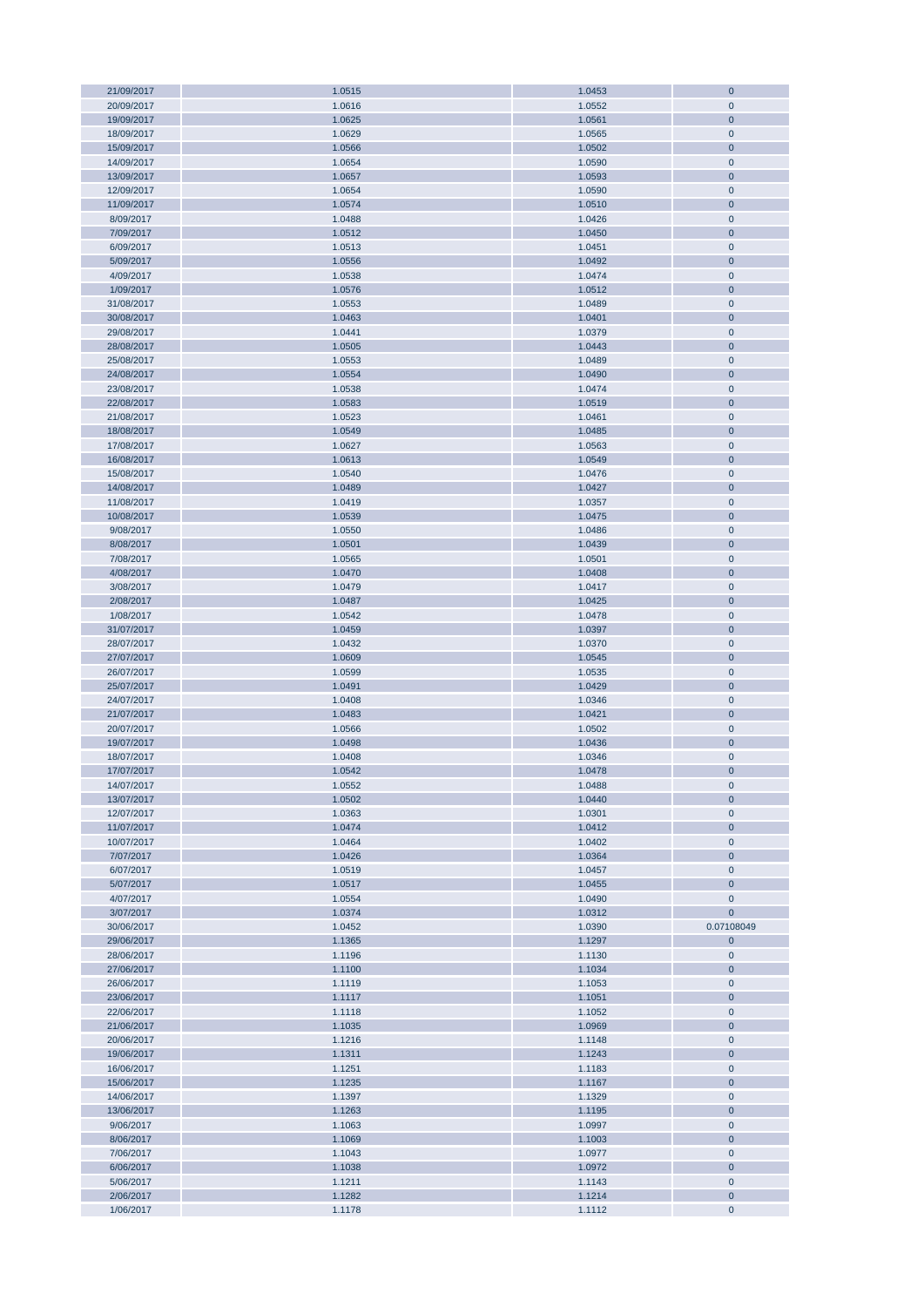| 31/05/2017 | 1.1146 | 1.1080 | $\bf{0}$       |
|------------|--------|--------|----------------|
| 30/05/2017 | 1.1126 | 1.1060 | $\mathbf 0$    |
| 29/05/2017 | 1.1107 | 1.1041 | $\overline{0}$ |
| 26/05/2017 | 1.1208 | 1.1140 | $\pmb{0}$      |
|            |        |        |                |
| 25/05/2017 | 1.1283 | 1.1215 | $\bf 0$        |
| 24/05/2017 | 1.1264 | 1.1196 | $\pmb{0}$      |
| 23/05/2017 | 1.1254 | 1.1186 | $\bf 0$        |
| 22/05/2017 | 1.1266 | 1.1198 | $\pmb{0}$      |
| 19/05/2017 | 1.1180 | 1.1114 | $\bf 0$        |
|            |        |        |                |
| 18/05/2017 | 1.1189 | 1.1123 | $\pmb{0}$      |
| 17/05/2017 | 1.1281 | 1.1213 | $\pmb{0}$      |
| 16/05/2017 | 1.1421 | 1.1353 | $\pmb{0}$      |
| 15/05/2017 | 1.1362 | 1.1294 | $\pmb{0}$      |
|            |        |        |                |
| 12/05/2017 | 1.1356 | 1.1288 | $\pmb{0}$      |
| 11/05/2017 | 1.1431 | 1.1363 | $\pmb{0}$      |
| 10/05/2017 | 1.1426 | 1.1358 | $\pmb{0}$      |
| 9/05/2017  | 1.1367 | 1.1299 | $\pmb{0}$      |
|            |        |        |                |
| 8/05/2017  | 1.1438 | 1.1370 | $\pmb{0}$      |
| 5/05/2017  | 1.1360 | 1.1292 | $\pmb{0}$      |
| 4/05/2017  | 1.1422 | 1.1354 | $\pmb{0}$      |
| 3/05/2017  | 1.1451 | 1.1383 | $\bf 0$        |
| 2/05/2017  | 1.1562 | 1.1492 | $\pmb{0}$      |
|            |        |        |                |
| 1/05/2017  | 1.1571 | 1.1501 | $\mathbf{0}$   |
| 28/04/2017 | 1.1499 | 1.1431 | $\pmb{0}$      |
| 27/04/2017 | 1.1493 | 1.1425 | $\mathbf{0}$   |
| 26/04/2017 | 1.1458 | 1.1390 | $\pmb{0}$      |
|            |        |        |                |
| 24/04/2017 | 1.1386 | 1.1318 | $\bf 0$        |
| 21/04/2017 | 1.1331 | 1.1263 | $\pmb{0}$      |
| 20/04/2017 | 1.1258 | 1.1190 | $\bf 0$        |
| 19/04/2017 | 1.1232 | 1.1164 | $\pmb{0}$      |
| 18/04/2017 | 1.1317 |        | $\bf 0$        |
|            |        | 1.1249 |                |
| 13/04/2017 | 1.1391 | 1.1323 | $\pmb{0}$      |
| 12/04/2017 | 1.1472 | 1.1404 | $\bf 0$        |
| 11/04/2017 | 1.1465 | 1.1397 | $\pmb{0}$      |
| 10/04/2017 | 1.1421 | 1.1353 | $\bf 0$        |
|            |        |        |                |
| 7/04/2017  | 1.1317 | 1.1249 | $\pmb{0}$      |
| 6/04/2017  | 1.1295 | 1.1227 | $\pmb{0}$      |
| 5/04/2017  | 1.1325 | 1.1257 | $\pmb{0}$      |
| 4/04/2017  | 1.1278 | 1.1210 | $\pmb{0}$      |
|            |        |        |                |
| 3/04/2017  | 1.1311 | 1.1243 | $\pmb{0}$      |
| 31/03/2017 | 1.1300 | 1.1232 | $\pmb{0}$      |
| 30/03/2017 | 1.1363 | 1.1295 | $\pmb{0}$      |
| 29/03/2017 | 1.1311 | 1.1243 | $\pmb{0}$      |
|            |        |        |                |
| 28/03/2017 | 1.1217 | 1.1149 | $\pmb{0}$      |
| 27/03/2017 | 1.1079 | 1.1013 | $\bf{0}$       |
| 24/03/2017 | 1.1079 | 1.1013 | $\pmb{0}$      |
| 23/03/2017 | 1.0990 | 1.0924 | $\mathbf{0}$   |
| 22/03/2017 | 1.0934 | 1.0868 | $\mathbf{0}$   |
|            |        |        |                |
| 21/03/2017 | 1.1103 | 1.1037 | $\overline{0}$ |
| 20/03/2017 | 1.1128 | 1.1062 | $\pmb{0}$      |
| 17/03/2017 | 1.1176 | 1.1110 | $\bf{0}$       |
| 16/03/2017 | 1.1142 | 1.1076 | $\pmb{0}$      |
|            |        |        |                |
| 15/03/2017 | 1.1140 | 1.1074 | $\pmb{0}$      |
| 14/03/2017 | 1.1114 | 1.1048 | $\pmb{0}$      |
| 13/03/2017 | 1.1104 | 1.1038 | $\pmb{0}$      |
| 10/03/2017 | 1.1124 | 1.1058 | $\pmb{0}$      |
| 9/03/2017  | 1.1057 | 1.0991 | $\pmb{0}$      |
|            |        |        |                |
| 8/03/2017  | 1.1063 | 1.0997 | $\pmb{0}$      |
| 7/03/2017  | 1.1070 | 1.1004 | $\pmb{0}$      |
| 6/03/2017  | 1.1028 | 1.0962 | $\pmb{0}$      |
| 3/03/2017  | 1.0995 | 1.0929 | $\pmb{0}$      |
|            |        |        |                |
| 2/03/2017  | 1.1065 | 1.0999 | $\pmb{0}$      |
| 1/03/2017  | 1.0912 | 1.0846 | $\pmb{0}$      |
| 28/02/2017 | 1.0913 | 1.0847 | $\pmb{0}$      |
| 27/02/2017 | 1.0941 | 1.0875 | $\pmb{0}$      |
| 24/02/2017 | 1.0965 | 1.0899 | $\pmb{0}$      |
|            |        |        |                |
| 23/02/2017 | 1.1039 | 1.0973 | $\bf 0$        |
| 22/02/2017 | 1.1070 | 1.1004 | $\pmb{0}$      |
| 21/02/2017 | 1.1044 | 1.0978 | $\bf 0$        |
| 20/02/2017 | 1.1044 | 1.0978 | $\pmb{0}$      |
| 17/02/2017 | 1.1044 | 1.0978 | $\mathbf{0}$   |
|            |        |        |                |
| 16/02/2017 | 1.1068 | 1.1002 | $\pmb{0}$      |
| 15/02/2017 | 1.1021 | 1.0955 | $\mathbf{0}$   |
| 14/02/2017 | 1.0907 | 1.0841 | $\pmb{0}$      |
| 13/02/2017 | 1.0927 | 1.0861 | $\mathbf{0}$   |
|            |        |        |                |
| 10/02/2017 | 1.0860 | 1.0796 | $\pmb{0}$      |
| 9/02/2017  | 1.0751 | 1.0687 | $\bf 0$        |
| 8/02/2017  | 1.0724 | 1.0660 | $\pmb{0}$      |
| 7/02/2017  | 1.0658 | 1.0594 | $\pmb{0}$      |
|            | 1.0653 | 1.0589 | $\pmb{0}$      |
| 6/02/2017  |        |        |                |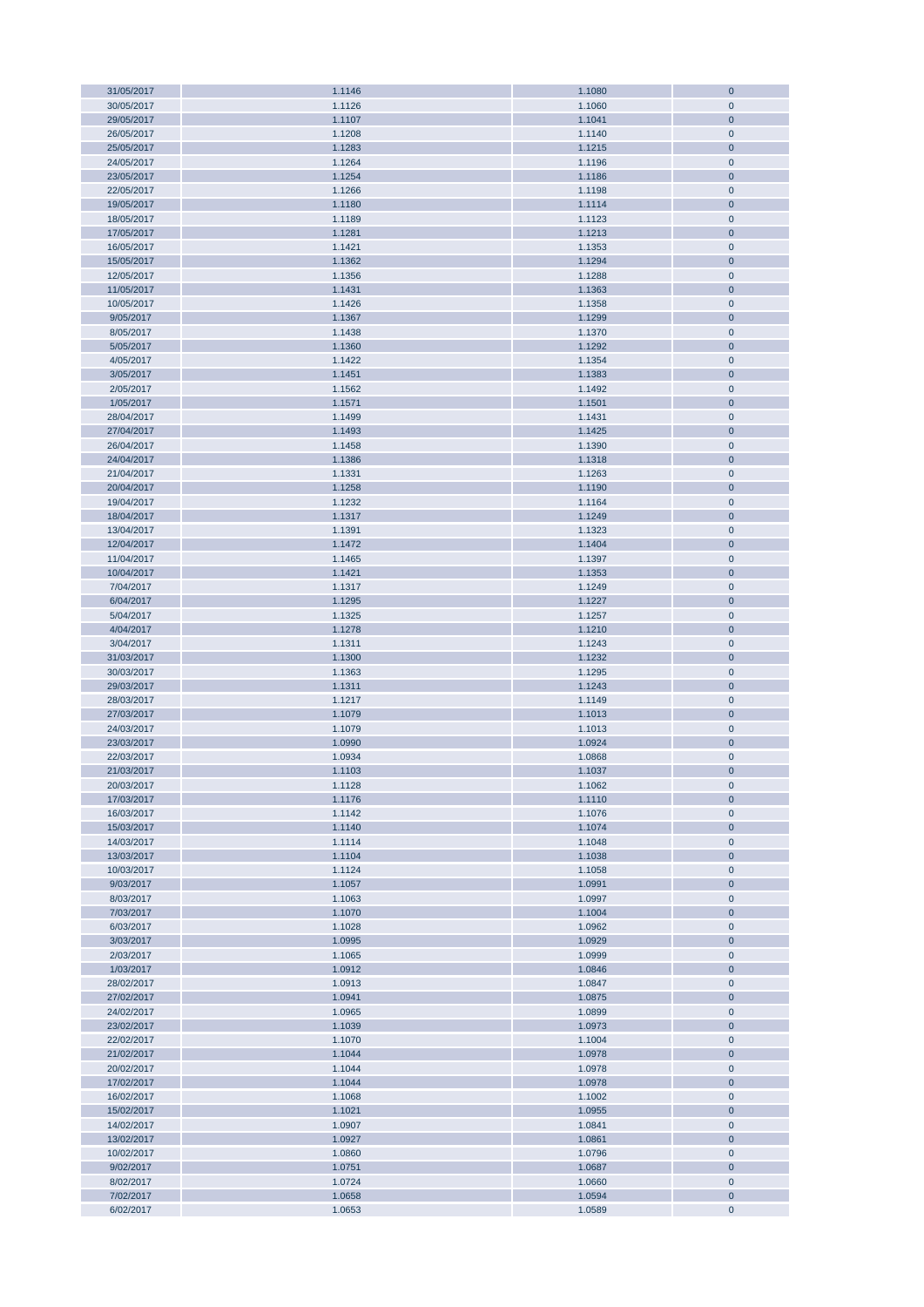| 3/02/2017  | 1.0665 | 1.0601 | $\mathbf 0$    |
|------------|--------|--------|----------------|
| 2/02/2017  | 1.0723 | 1.0659 | $\mathbf 0$    |
| 1/02/2017  | 1.0742 | 1.0678 | $\mathbf 0$    |
| 31/01/2017 |        |        | $\mathbf 0$    |
|            | 1.0672 | 1.0608 |                |
| 30/01/2017 | 1.0742 | 1.0678 | $\mathbf 0$    |
| 27/01/2017 | 1.0839 | 1.0775 | $\pmb{0}$      |
| 25/01/2017 | 1.0753 | 1.0689 | $\mathbf 0$    |
| 24/01/2017 | 1.0703 | 1.0639 | $\mathbf 0$    |
|            |        |        |                |
| 23/01/2017 | 1.0633 | 1.0569 | $\mathbf 0$    |
| 20/01/2017 | 1.0699 | 1.0635 | $\mathbf 0$    |
| 19/01/2017 | 1.0775 | 1.0711 | $\mathbf 0$    |
| 18/01/2017 | 1.0753 | 1.0689 | $\mathbf 0$    |
|            |        |        |                |
| 17/01/2017 | 1.0787 | 1.0723 | $\mathbf 0$    |
| 16/01/2017 | 1.0893 | 1.0827 | $\mathbf 0$    |
| 13/01/2017 | 1.0850 | 1.0786 | $\mathbf 0$    |
| 12/01/2017 | 1.0926 | 1.0860 | $\mathbf 0$    |
| 11/01/2017 | 1.0942 | 1.0876 | $\mathbf 0$    |
|            |        |        |                |
| 10/01/2017 | 1.0928 | 1.0862 | $\mathbf 0$    |
| 9/01/2017  | 1.1019 | 1.0953 | $\mathbf 0$    |
| 6/01/2017  | 1.0909 | 1.0843 | $\mathbf 0$    |
| 5/01/2017  | 1.0914 | 1.0848 | $\mathbf 0$    |
| 4/01/2017  | 1.0890 | 1.0824 | $\mathbf 0$    |
|            |        |        |                |
| 3/01/2017  | 1.0886 | 1.0820 | $\overline{0}$ |
| 30/12/2016 | 1.0772 | 1.0708 | 0.02952648     |
| 29/12/2016 | 1.1130 | 1.1064 | $\mathbf 0$    |
| 28/12/2016 | 1.1084 | 1.1018 | $\pmb{0}$      |
|            |        |        |                |
| 23/12/2016 | 1.0968 | 1.0902 | $\mathbf 0$    |
| 22/12/2016 | 1.0992 | 1.0926 | $\pmb{0}$      |
| 21/12/2016 | 1.0924 | 1.0858 | $\mathbf 0$    |
| 20/12/2016 | 1.0892 | 1.0826 | $\pmb{0}$      |
| 19/12/2016 | 1.0845 | 1.0781 | $\mathbf 0$    |
|            |        |        |                |
| 16/12/2016 | 1.0791 | 1.0727 | $\pmb{0}$      |
| 15/12/2016 | 1.0798 | 1.0734 | $\mathbf 0$    |
| 14/12/2016 | 1.0894 | 1.0828 | $\pmb{0}$      |
| 13/12/2016 | 1.0829 | 1.0765 | $\mathbf 0$    |
| 12/12/2016 | 1.0873 | 1.0807 | $\mathbf 0$    |
|            |        |        |                |
| 9/12/2016  | 1.0858 | 1.0794 | $\mathbf 0$    |
| 8/12/2016  | 1.0798 | 1.0734 | $\mathbf 0$    |
| 7/12/2016  | 1.0670 | 1.0606 | $\mathbf 0$    |
| 6/12/2016  | 1.0579 | 1.0515 | $\mathbf 0$    |
| 5/12/2016  | 1.0535 | 1.0471 | $\mathbf 0$    |
|            |        |        |                |
| 2/12/2016  | 1.0644 | 1.0580 | $\pmb{0}$      |
| 1/12/2016  | 1.0746 | 1.0682 | $\mathbf 0$    |
| 30/11/2016 | 1.0608 | 1.0544 | $\mathbf 0$    |
| 29/11/2016 | 1.0634 | 1.0570 | $\mathbf{0}$   |
|            |        |        |                |
| 28/11/2016 | 1.0641 | 1.0577 | $\mathbf 0$    |
| 25/11/2016 | 1.0724 | 1.0660 | $\mathbf 0$    |
| 24/11/2016 | 1.0675 | 1.0611 | $\mathbf 0$    |
| 23/11/2016 | 1.0657 | 1.0593 | $\overline{0}$ |
| 22/11/2016 | 1.0521 | 1.0459 | $\mathbf 0$    |
|            |        |        |                |
| 21/11/2016 | 1.0396 | 1.0334 | $\bf 0$        |
| 18/11/2016 | 1.0420 | 1.0358 | $\mathbf 0$    |
| 17/11/2016 | 1.0362 | 1.0300 | $\mathbf 0$    |
| 16/11/2016 | 1.0366 | 1.0304 | $\mathbf 0$    |
| 15/11/2016 | 1.0363 | 1.0301 | $\mathbf 0$    |
|            |        |        |                |
| 14/11/2016 | 1.0401 | 1.0339 | $\mathbf 0$    |
| 11/11/2016 | 1.0401 | 1.0339 | $\mathbf 0$    |
| 10/11/2016 | 1.0285 | 1.0223 | $\pmb{0}$      |
| 9/11/2016  | 0.9933 | 0.9873 | $\mathbf 0$    |
| 8/11/2016  | 1.0161 | 1.0101 | $\mathbf 0$    |
|            |        |        |                |
| 7/11/2016  | 1.0137 | 1.0077 | $\mathbf 0$    |
| 4/11/2016  | 0.9988 | 0.9928 | $\mathbf 0$    |
| 3/11/2016  | 1.0073 | 1.0013 | $\mathbf 0$    |
| 2/11/2016  | 1.0079 | 1.0019 | $\mathbf 0$    |
| 1/11/2016  | 1.0213 | 1.0151 | $\mathbf 0$    |
|            |        |        |                |
| 31/10/2016 | 1.0262 | 1.0200 | $\pmb{0}$      |
| 28/10/2016 | 1.0216 | 1.0154 | $\mathbf 0$    |
| 27/10/2016 | 1.0208 | 1.0146 | $\mathbf 0$    |
| 26/10/2016 | 1.0334 | 1.0272 | $\mathbf 0$    |
| 25/10/2016 | 1.0505 | 1.0443 | $\mathbf 0$    |
|            |        |        |                |
| 24/10/2016 | 1.0430 | 1.0368 | $\overline{0}$ |
| 21/10/2016 | 1.0480 | 1.0418 | $\mathbf 0$    |
| 20/10/2016 | 1.0535 | 1.0471 | $\overline{0}$ |
| 19/10/2016 | 1.0526 | 1.0464 | $\pmb{0}$      |
|            |        |        |                |
| 18/10/2016 | 1.0479 | 1.0417 | $\mathbf 0$    |
| 17/10/2016 | 1.0442 | 1.0380 | $\pmb{0}$      |
| 14/10/2016 | 1.0535 | 1.0471 | $\mathbf 0$    |
| 13/10/2016 | 1.0555 | 1.0491 | $\pmb{0}$      |
| 12/10/2016 | 1.0645 | 1.0581 | $\mathbf 0$    |
|            |        |        |                |
| 11/10/2016 | 1.0668 | 1.0604 | $\pmb{0}$      |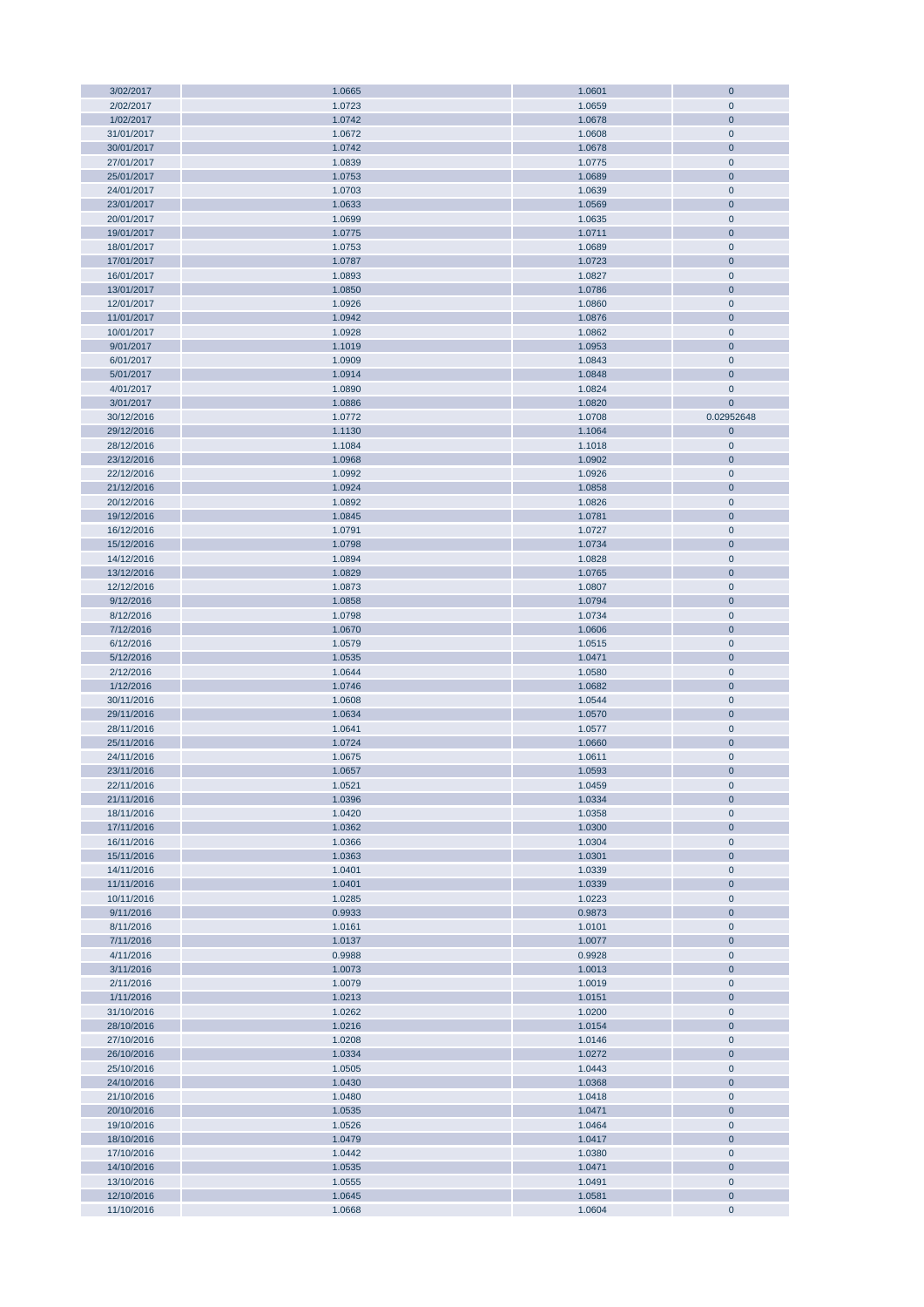| 10/10/2016<br>7/10/2016<br>6/10/2016 |                  |                  |                       |
|--------------------------------------|------------------|------------------|-----------------------|
|                                      | 1.0657           | 1.0593           | $\overline{0}$        |
|                                      | 1.0640           | 1.0576           | $\mathbf 0$           |
|                                      | 1.0679           | 1.0615           | $\mathbf{0}$          |
| 5/10/2016                            | 1.0604           | 1.0540           | $\mathbf 0$           |
| 4/10/2016                            | 1.0655           | 1.0591           | $\mathbf{0}$          |
| 3/10/2016                            | 1.0645           |                  |                       |
|                                      |                  | 1.0581           | $\pmb{0}$             |
| 30/09/2016                           | 1.0545           | 1.0481           | $\mathbf{0}$          |
| 29/09/2016                           | 1.0619           | 1.0555           | $\mathbf 0$           |
| 28/09/2016                           | 1.0494           | 1.0432           | $\mathbf 0$           |
| 27/09/2016                           | 1.0492           | 1.0430           | $\pmb{0}$             |
| 26/09/2016                           | 1.0531           | 1.0468           | $\mathbf 0$           |
| 23/09/2016                           | 1.0536           | 1.0472           | $\mathbf 0$           |
| 22/09/2016                           | 1.0435           | 1.0373           | $\overline{0}$        |
| 21/09/2016                           | 1.0368           | 1.0306           | $\mathbf 0$           |
|                                      |                  |                  |                       |
| 20/09/2016                           | 1.0307           | 1.0245           | $\mathbf 0$           |
| 19/09/2016                           | 1.0309           | 1.0247           | $\mathbf 0$           |
| 16/09/2016                           | 1.0300           | 1.0238           | $\overline{0}$        |
| 15/09/2016                           | 1.0201           | 1.0139           | $\pmb{0}$             |
| 14/09/2016                           | 1.0159           | 1.0099           | $\overline{0}$        |
| 13/09/2016                           | 1.0129           | 1.0069           | $\mathbf 0$           |
| 12/09/2016                           | 1.0156           | 1.0096           | $\overline{0}$        |
| 9/09/2016                            | 1.0391           | 1.0329           | $\pmb{0}$             |
|                                      |                  | 1.0393           | $\overline{0}$        |
| 8/09/2016                            | 1.0455           |                  |                       |
| 7/09/2016                            | 1.0531           | 1.0468           | $\mathbf 0$           |
| 6/09/2016                            | 1.0498           | 1.0436           | $\overline{0}$        |
| 5/09/2016                            | 1.0522           | 1.0460           | $\pmb{0}$             |
| 2/09/2016                            | 1.0407           | 1.0345           | $\overline{0}$        |
| 1/09/2016                            | 1.0482           | 1.0420           | $\mathbf 0$           |
| 31/08/2016                           | 1.0501           | 1.0439           | $\overline{0}$        |
| 30/08/2016                           | 1.0577           | 1.0513           | $\pmb{0}$             |
| 29/08/2016                           | 1.0579           | 1.0515           | $\overline{0}$        |
|                                      |                  |                  |                       |
| 26/08/2016                           | 1.0656           | 1.0592           | $\pmb{0}$             |
| 25/08/2016                           | 1.0695           | 1.0631           | $\mathbf 0$           |
| 24/08/2016                           | 1.0740           | 1.0676           | $\pmb{0}$             |
| 23/08/2016                           | 1.0678           | 1.0614           | $\mathbf{0}$          |
| 22/08/2016                           | 1.0589           | 1.0525           | $\mathbf 0$           |
| 19/08/2016                           | 1.0628           | 1.0564           | $\overline{0}$        |
| 18/08/2016                           | 1.0598           | 1.0534           | $\pmb{0}$             |
| 17/08/2016                           | 1.0632           | 1.0568           | $\overline{0}$        |
| 16/08/2016                           | 1.0612           | 1.0548           | $\mathbf 0$           |
|                                      |                  |                  |                       |
| 15/08/2016                           | 1.0600           | 1.0536           | $\overline{0}$        |
| 12/08/2016                           | 1.0583           | 1.0519           | $\pmb{0}$             |
| 11/08/2016                           | 1.0512           | 1.0450           | $\overline{0}$        |
| 10/08/2016                           | 1.0564           | 1.0500           | $\pmb{0}$             |
| 9/08/2016                            | 1.0576           | 1.0512           | $\overline{0}$        |
| 8/08/2016                            | 1.0559           | 1.0495           | $\pmb{0}$             |
| 5/08/2016                            | 1.0475           | 1.0413           | $\overline{0}$        |
| 4/08/2016                            | 1.0428           | 1.0366           | $\mathbf 0$           |
|                                      |                  |                  |                       |
| 3/08/2016                            | 1.0404           |                  |                       |
| 2/08/2016                            | 1.0540           | 1.0342           | $\overline{0}$        |
|                                      |                  | 1.0476           | $\mathbf 0$           |
| 1/08/2016                            | 1.0631           | 1.0567           | $\mathbf{0}$          |
| 29/07/2016                           | 1.0594           | 1.0530           | $\mathbf 0$           |
| 28/07/2016                           | 1.0579           | 1.0515           | $\mathbf{0}$          |
| 27/07/2016                           | 1.0550           | 1.0486           | $\pmb{0}$             |
| 26/07/2016                           | 1.0542           | 1.0478           | $\mathbf{0}$          |
|                                      |                  |                  | $\mathbf 0$           |
| 25/07/2016                           | 1.0523           | 1.0461           |                       |
| 22/07/2016                           | 1.0491           | 1.0429           | $\mathbf 0$           |
| 21/07/2016                           | 1.0519           | 1.0457           | $\mathbf 0$           |
| 20/07/2016                           | 1.0468           | 1.0406           | $\bf{0}$              |
| 19/07/2016                           | 1.0397           | 1.0335           | $\mathbf 0$           |
| 18/07/2016                           | 1.0410           | 1.0348           | $\mathbf 0$           |
| 15/07/2016                           | 1.0339           | 1.0277           | $\mathbf 0$           |
| 14/07/2016                           | 1.0302           | 1.0240           | $\mathbf 0$           |
| 13/07/2016                           | 1.0256           | 1.0194           | $\mathbf 0$           |
| 12/07/2016                           | 1.0179           | 1.0119           | $\overline{0}$        |
| 11/07/2016                           | 1.0142           | 1.0082           | $\pmb{0}$             |
|                                      |                  |                  |                       |
| 8/07/2016                            | 0.9944           | 0.9884           | $\overline{0}$        |
| 7/07/2016                            | 0.9939           | 0.9879           | $\mathbf 0$           |
| 6/07/2016                            | 0.9873           | 0.9813           | $\overline{0}$        |
| 5/07/2016                            | 0.9966           | 0.9906           | $\pmb{0}$             |
| 4/07/2016                            | 1.0061           | 1.0001           | $\mathbf{0}$          |
| 1/07/2016                            | 0.9988           | 0.9928           | $\mathbf 0$           |
| 30/06/2016                           | 0.9979           | 0.9919           | 0.05390412            |
| 29/06/2016                           | 1.0352           | 1.0290           | $\pmb{0}$             |
| 28/06/2016                           | 1.0258           | 1.0196           | $\mathbf 0$           |
|                                      |                  |                  |                       |
| 27/06/2016                           | 1.0327           | 1.0265           | $\pmb{0}$             |
| 24/06/2016                           | 1.0325           | 1.0263           | $\overline{0}$        |
| 23/06/2016                           | 1.0700           | 1.0636           | $\pmb{0}$             |
| 22/06/2016<br>21/06/2016             | 1.0688<br>1.0685 | 1.0624<br>1.0621 | $\bf{0}$<br>$\pmb{0}$ |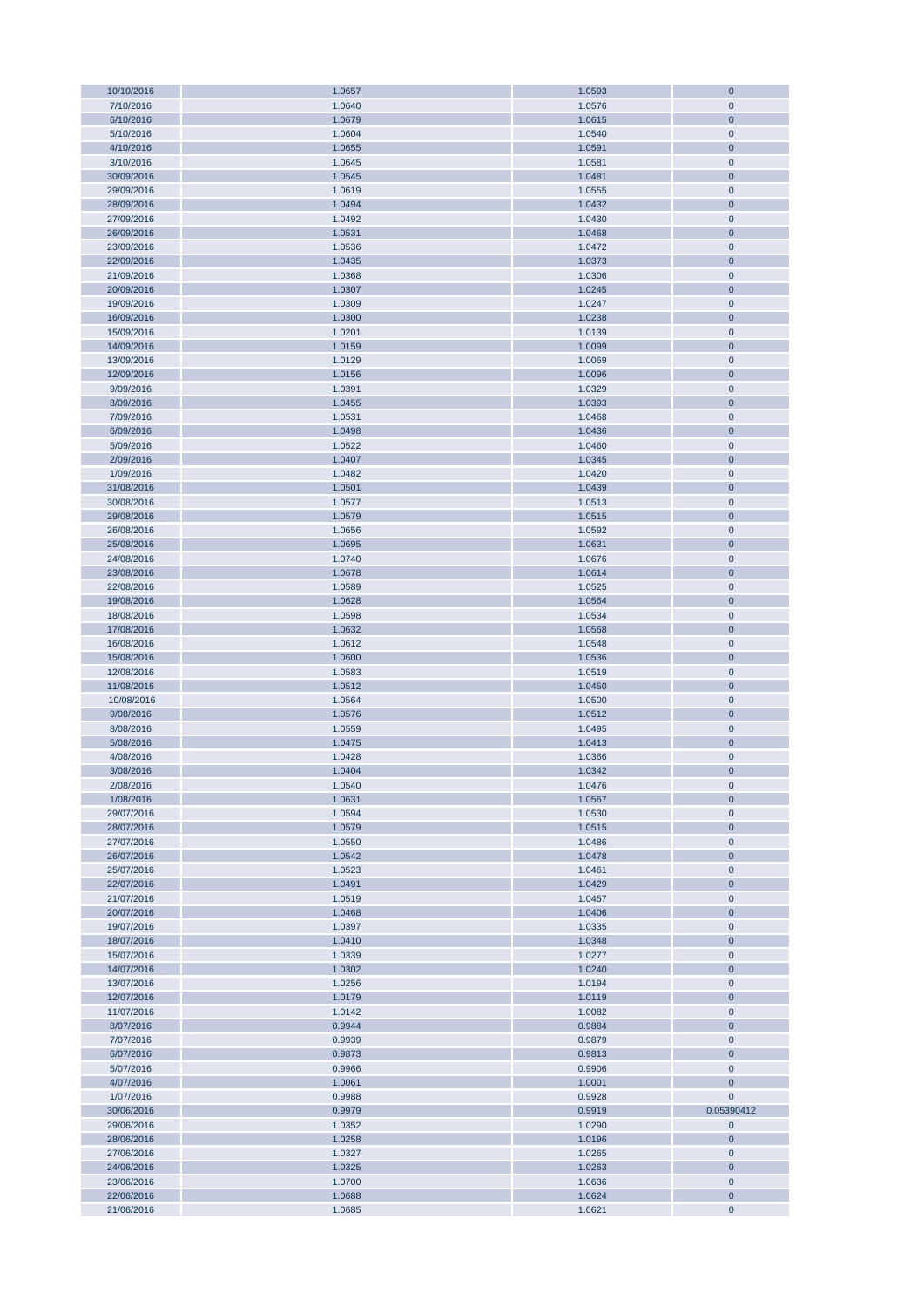| 20/06/2016 | 1.0627 | 1.0563 | $\mathbf{0}$ |
|------------|--------|--------|--------------|
| 17/06/2016 | 1.0424 | 1.0362 | $\mathbf{0}$ |
|            |        |        |              |
| 16/06/2016 | 1.0363 | 1.0301 | $\mathbf{0}$ |
| 15/06/2016 | 1.0380 | 1.0318 | $\pmb{0}$    |
| 14/06/2016 | 1.0487 | 1.0425 | $\mathbf{0}$ |
| 10/06/2016 | 1.0734 | 1.0670 | $\pmb{0}$    |
|            |        |        |              |
| 9/06/2016  | 1.0850 | 1.0786 | $\mathbf{0}$ |
| 8/06/2016  | 1.0855 | 1.0791 | $\pmb{0}$    |
| 7/06/2016  | 1.0857 | 1.0793 | $\mathbf{0}$ |
| 6/06/2016  | 1.0829 | 1.0765 | $\mathbf{0}$ |
|            |        |        |              |
| 3/06/2016  | 1.0768 | 1.0704 | $\mathbf{0}$ |
| 2/06/2016  | 1.0673 | 1.0609 | $\pmb{0}$    |
| 1/06/2016  | 1.0767 | 1.0703 | $\bf{0}$     |
| 31/05/2016 | 1.0903 | 1.0837 | $\pmb{0}$    |
|            |        |        |              |
| 30/05/2016 | 1.0956 | 1.0890 | $\pmb{0}$    |
| 27/05/2016 | 1.0943 | 1.0877 | $\pmb{0}$    |
| 26/05/2016 | 1.0908 | 1.0842 | $\pmb{0}$    |
| 25/05/2016 | 1.0858 | 1.0794 | $\pmb{0}$    |
|            |        |        |              |
| 24/05/2016 | 1.0694 | 1.0630 | $\pmb{0}$    |
| 23/05/2016 | 1.0732 | 1.0668 | $\pmb{0}$    |
| 20/05/2016 | 1.0782 | 1.0718 | $\mathbf{0}$ |
| 19/05/2016 | 1.0715 |        | $\pmb{0}$    |
|            |        | 1.0651 |              |
| 18/05/2016 | 1.0751 | 1.0687 | $\mathbf{0}$ |
| 17/05/2016 | 1.0848 | 1.0784 | $\pmb{0}$    |
| 16/05/2016 | 1.0759 | 1.0695 | $\pmb{0}$    |
| 13/05/2016 | 1.0716 | 1.0652 | $\pmb{0}$    |
|            |        |        |              |
| 12/05/2016 | 1.0771 | 1.0707 | $\bf{0}$     |
| 11/05/2016 | 1.0765 | 1.0701 | $\pmb{0}$    |
| 10/05/2016 | 1.0686 | 1.0622 | $\mathbf{0}$ |
| 9/05/2016  | 1.0625 | 1.0561 | $\pmb{0}$    |
|            |        |        |              |
| 6/05/2016  | 1.0517 | 1.0455 | $\bf{0}$     |
| 5/05/2016  | 1.0516 | 1.0454 | $\pmb{0}$    |
| 4/05/2016  | 1.0500 | 1.0438 | $\mathbf{0}$ |
|            |        |        |              |
| 3/05/2016  | 1.0663 | 1.0599 | $\pmb{0}$    |
| 2/05/2016  | 1.0437 | 1.0375 | $\mathbf{0}$ |
| 29/04/2016 | 1.0467 | 1.0405 | $\pmb{0}$    |
| 28/04/2016 | 1.0396 | 1.0334 | $\bf{0}$     |
|            |        |        |              |
| 27/04/2016 | 1.0336 | 1.0274 | $\pmb{0}$    |
| 26/04/2016 | 1.0406 | 1.0344 | $\pmb{0}$    |
| 22/04/2016 | 1.0437 | 1.0375 | $\pmb{0}$    |
| 21/04/2016 | 1.0505 | 1.0443 | $\bf{0}$     |
|            |        |        |              |
| 20/04/2016 | 1.0371 | 1.0309 | $\pmb{0}$    |
| 19/04/2016 | 1.0319 | 1.0257 | $\pmb{0}$    |
| 18/04/2016 | 1.0204 | 1.0142 | $\pmb{0}$    |
| 15/04/2016 | 1.0267 |        | $\mathbf{0}$ |
|            |        | 1.0205 |              |
| 14/04/2016 | 1.0197 | 1.0136 | $\pmb{0}$    |
| 13/04/2016 | 1.0051 | 0.9991 | $\mathbf{0}$ |
| 12/04/2016 | 0.9884 | 0.9824 | $\mathbf 0$  |
|            |        |        |              |
| 11/04/2016 | 0.9778 | 0.9720 | $\mathbf 0$  |
| 8/04/2016  | 0.9800 | 0.9742 | $\mathbf 0$  |
| 7/04/2016  | 0.9857 | 0.9799 | $\bf 0$      |
| 6/04/2016  | 0.9829 |        | $\pmb{0}$    |
|            |        | 0.9771 |              |
| 5/04/2016  | 0.9788 | 0.9730 | $\pmb{0}$    |
| 4/04/2016  | 0.9929 | 0.9869 | $\pmb{0}$    |
| 1/04/2016  | 0.9949 | 0.9889 | $\bf 0$      |
| 31/03/2016 | 1.0115 | 1.0055 | $\pmb{0}$    |
|            |        |        |              |
| 30/03/2016 | 0.9963 | 0.9903 | $\bf 0$      |
| 29/03/2016 | 0.9962 | 0.9902 | $\pmb{0}$    |
| 24/03/2016 | 1.0132 | 1.0072 | $\bf 0$      |
| 23/03/2016 | 1.0248 | 1.0186 | $\pmb{0}$    |
|            |        |        |              |
| 22/03/2016 | 1.0305 | 1.0243 | $\pmb{0}$    |
| 21/03/2016 | 1.0315 | 1.0253 | $\pmb{0}$    |
| 18/03/2016 | 1.0343 | 1.0281 | $\pmb{0}$    |
| 17/03/2016 | 1.0329 | 1.0267 | $\pmb{0}$    |
|            |        |        |              |
| 16/03/2016 | 1.0214 | 1.0152 | $\pmb{0}$    |
| 15/03/2016 | 1.0180 | 1.0120 | $\pmb{0}$    |
| 14/03/2016 | 1.0353 | 1.0291 | $\pmb{0}$    |
| 11/03/2016 | 1.0291 | 1.0229 | $\pmb{0}$    |
|            |        |        |              |
| 10/03/2016 | 1.0245 | 1.0183 | $\pmb{0}$    |
| 9/03/2016  | 1.0238 | 1.0176 | $\pmb{0}$    |
| 8/03/2016  | 1.0140 | 1.0080 | $\bf{0}$     |
| 7/03/2016  | 1.0203 | 1.0141 | $\pmb{0}$    |
|            |        |        |              |
| 4/03/2016  | 1.0107 | 1.0047 | $\pmb{0}$    |
| 3/03/2016  | 1.0077 | 1.0017 | $\pmb{0}$    |
| 2/03/2016  | 0.9948 | 0.9888 | $\bf{0}$     |
| 1/03/2016  | 0.9746 | 0.9688 | $\pmb{0}$    |
|            |        |        |              |
| 29/02/2016 | 0.9631 | 0.9573 | $\bf{0}$     |
| 26/02/2016 | 0.9596 | 0.9538 | $\pmb{0}$    |
| 25/02/2016 | 0.9594 | 0.9536 | $\bf{0}$     |
| 24/02/2016 | 0.9594 | 0.9536 | $\pmb{0}$    |
|            |        |        |              |